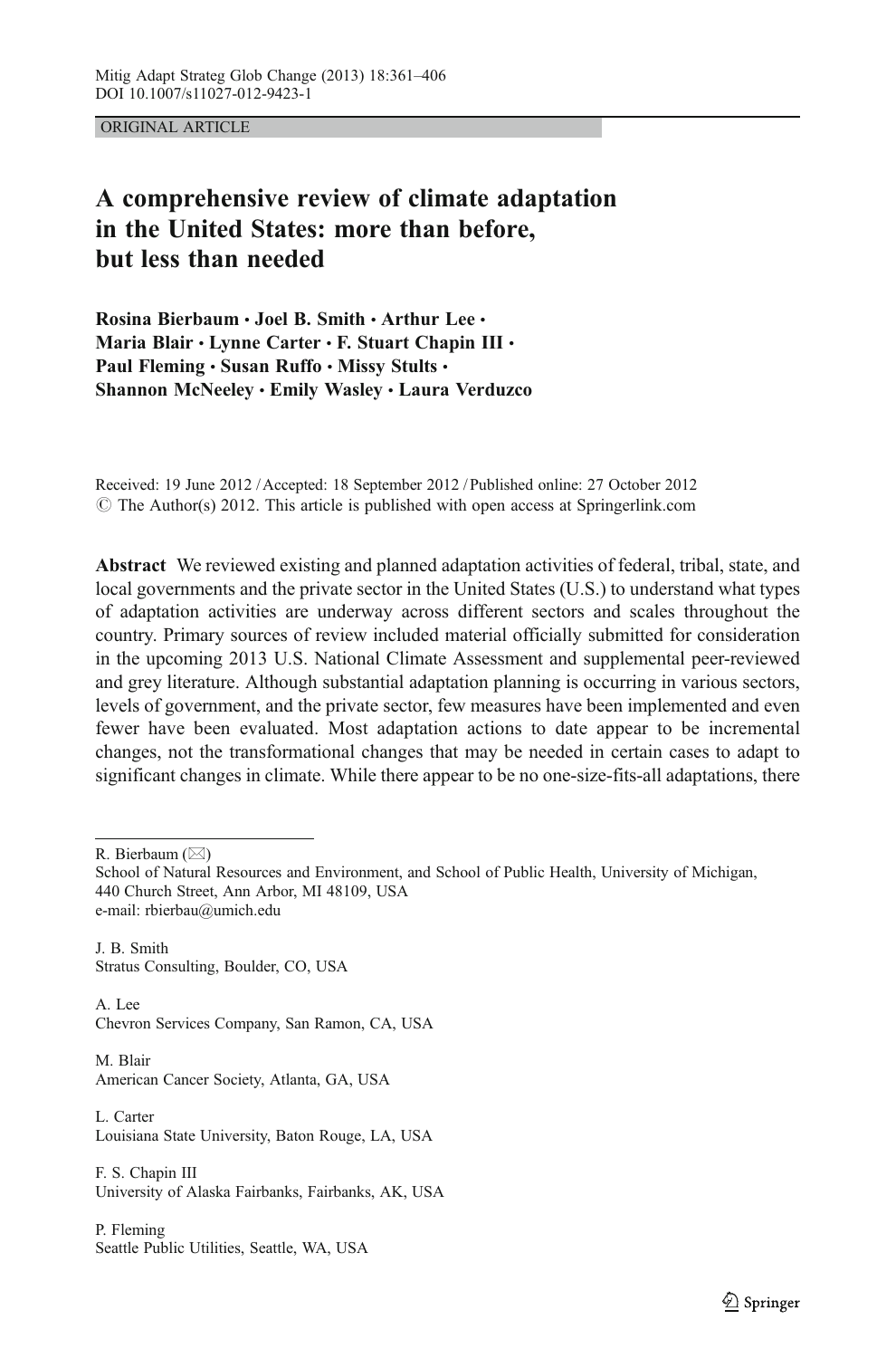are similarities in approaches across scales and sectors, including mainstreaming climate considerations into existing policies and plans, and pursuing no- and low-regrets strategies. Despite the positive momentum in recent years, barriers to implementation still impede action in all sectors and across scales. The most significant barriers include lack of funding, policy and institutional constraints, and difficulty in anticipating climate change given the current state of information on change. However, the practice of adaptation can advance through learning by doing, stakeholder engagements (including "listening sessions"), and sharing of best practices. Efforts to advance adaptation across the U.S. and globally will necessitate the reduction or elimination of barriers, the enhancement of information and best practice sharing mechanisms, and the creation of comprehensive adaptation evaluation metrics.

Keywords Adaptation process . Barriers . Climate change . Mainstreaming . Multiple stressors . Stakeholder participation . Successes . Case studies

# 1 Introduction

Over the past few years, the focus on climate change has transitioned from the question, "Is it changing?" to the equally important question, "Can society manage the unavoidable changes and avoid the unmanageable?" (Bierbaum et al. [2007\)](#page-37-0) Both mitigation and adaptation are needed (McMullen and Jabbour [2009;](#page-41-0) ORNL [2012a;](#page-42-0) [b](#page-42-0); Skaggs et al. [2012](#page-44-0)). A mitigation only strategy will not work because it is already too late to avoid substantial climate change, and an adaptation only strategy will not work because most adaptation measures become more costly and less effective as the magnitude of changes to which one is trying to adapt gets larger (e.g., Allison et al. [2009](#page-36-0); Lenton [2011;](#page-41-0) McMullen and Jabbour [2009;](#page-41-0) Meinshausen [2006](#page-41-0); NRC [2011;](#page-42-0) Ramanathan and Feng [2008;](#page-43-0) SEGCC [2007](#page-43-0)).

How society responds will be critical. Societies typically react to problems as they occur, and it is reasonable to expect that most adaptation actions will be reactive—i.e., they will follow harmful or beneficial changes in climate and impacts. But anticipation of climate change—taking proactive steps to prepare for future changes in climate—can reduce the harm from climate change and facilitate a more rapid and efficient response to changes as they happen. The climate of the past will not be the climate of the future, and our aging infrastructure and some species cannot tolerate management actions that respond to the climate of the last century. Although there is uncertainty about the exact nature, magnitude,

S. Ruffo The Nature Conservancy, Arlington, VA, USA

M. Stults University of Michigan, Ann Arbor, MI, USA

S. McNeeley Colorado State University, Fort Collins, CO, USA

E. Wasley University Corporation for Atmospheric Research/U.S. Global Change Research Program, Washington, D.C., WA, USA

L. Verduzco Chevron Energy Technology Company, San Ramon, CA, USA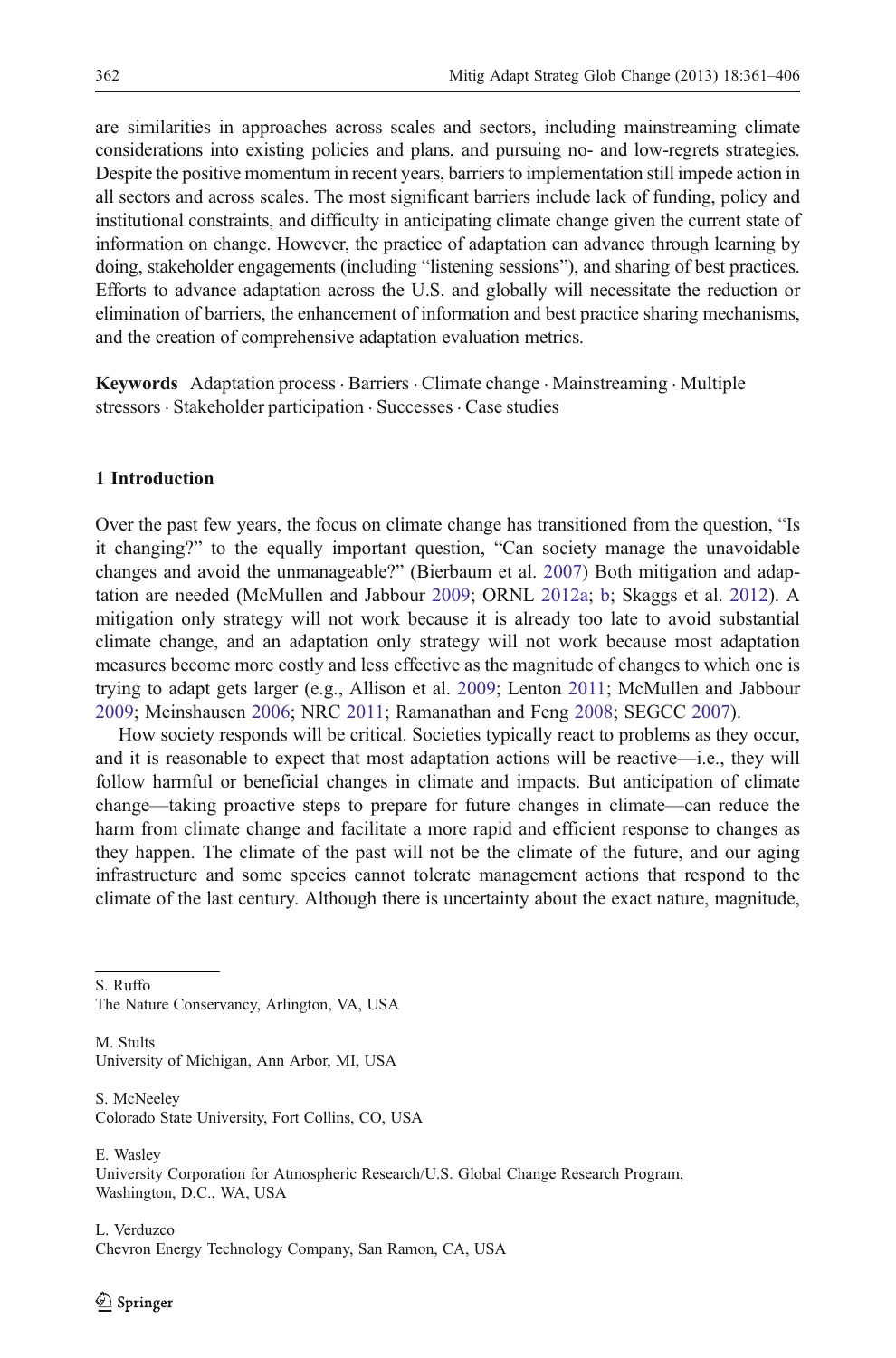and timing of climate changes, this should not be a rationale for inaction or a barrier to adaptation (Kerr [2011](#page-40-0); NRC [2010a\)](#page-42-0).

Climate changes affect human health, natural ecosystems, and built environments, and stresses existing social, institutional, and legal arrangements. While a changing climate may create some new opportunities, the pace and magnitude of these changes will make historical planning and management practices insufficient to protect people and property. Building codes and landscaping provisions will need to be updated not only for energy efficiency, but also to protect against disease vectors, reduce susceptibility to heat stress, and improve protection against extreme events. Managing U.S. water resources such as the Great Lakes to address reduced lake levels, managing the Columbia River so that it can adapt to declining snowpack, and managing the Colorado River so that it can deal with drought are examples that involve both national and international issues. Both "bottom up" community planning and "top down" national strategies will be needed to help regions deal with impacts such as increases in electrical brownouts, heat stress, floods, and wildfires. Such a mix of approaches will require Federal, state, and local operational agencies to coordinate as they incorporate climate risks and adaptation planning into their programs.

Although the study of adaptation is nascent compared to the many analyses of policies and practices to reduce emissions, governments at all levels, as well as the private and nongovernmental sectors, are actively examining, and in some cases implementing, options to cope with a changing climate. As such, the objective of this paper is to identify many (but not all) of the specific and cross-cutting efforts at the Federal, regional, state, tribal, and local levels, as well as initiatives in the corporate and nongovernmental sectors, that build resilience to climate change while also highlighting barriers and the research, development, and deployment needs that will help stakeholders across the U.S. rapidly scale up adaptation activities. This paper is not meant to be a critical review of adaptation efforts but a compilation of illustrative adaptation activities happening across sectors and scales in the United States.

# 1.1 Materials and methods

The sources of materials reviewed for this analysis were documents officially submitted as expressions of interest (Request for Information published July 13, 2011 in 76 FR 41217 and amended in 76 FR 55365 on September 7, 2011) for consideration in the upcoming 2013 U.S. National Climate Assessment (NCA) [a report to the President and the Congress, mandated by the Global Change Research Act of 1990 (GCRA), P.L. 101–606, which evaluates, integrates, and interprets the findings of the U.S. Global Change Research Program's (USGCRP's) research agenda every four years] and approximately 30 external documents from peer-reviewed and grey literature. Adaptation-relevant content in each document was identified and tagged with a set of climate change adaptation-related keywords (e.g., planning; implementation; natural systems; urban; federal, tribal, local and barriers).

Once all NCA submitted material and external documents were reviewed, an analysis of the material by scale, sector, geographic location, and type of adaptation activity (e.g., planning, infrastructure, policy) was conducted. The results were then grouped based on scale of actor (government level, private sector, or nongovernmental). The sector and type of adaptation activity across scales were then analyzed to clarify the context in which adaptation is taking place, including the barriers and the needs of stakeholders at different geographic, spatial, and temporal scales.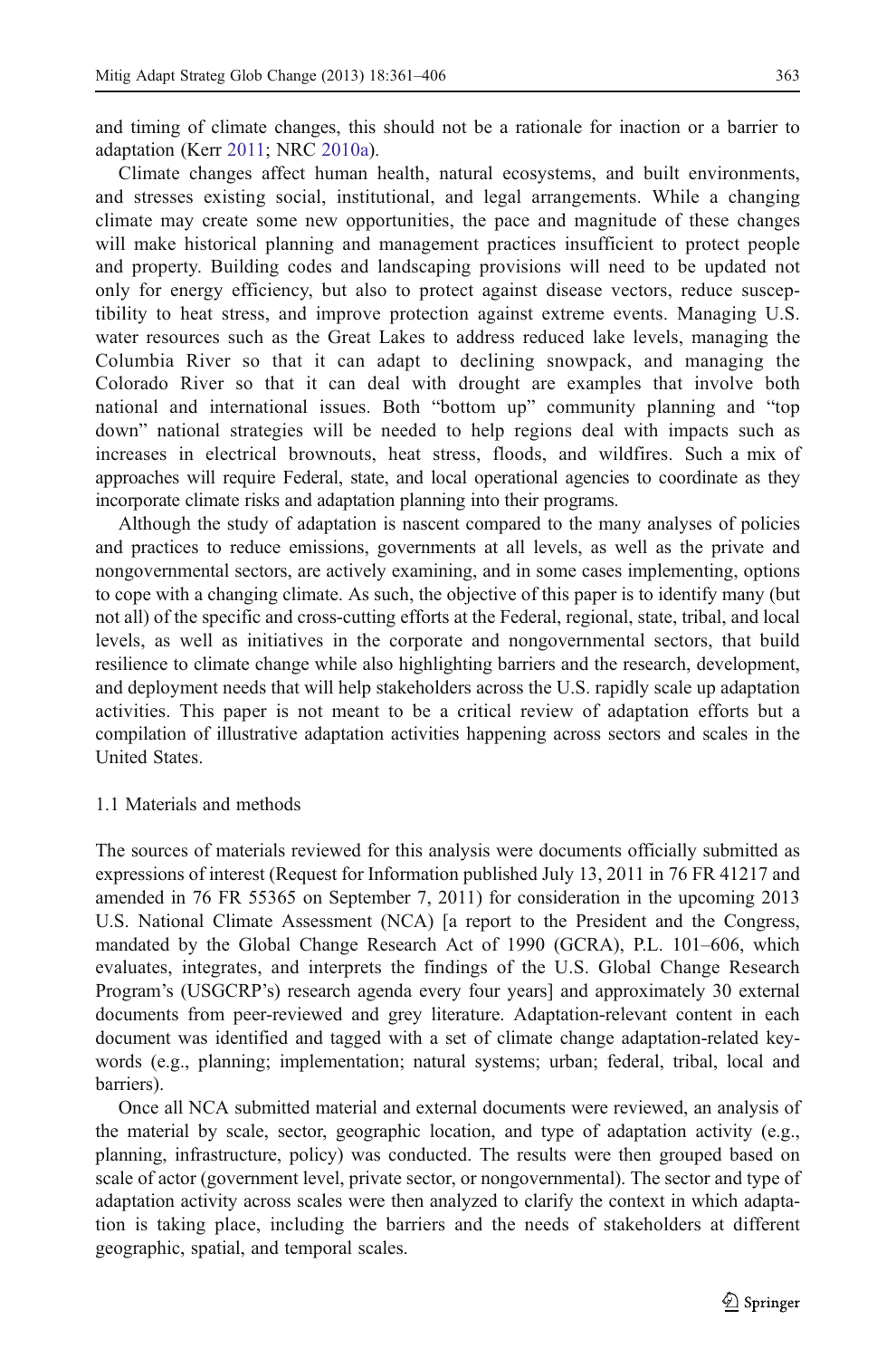The majority of the literature reviewed was published after 2007. A significant number of adaptation activities are not documented, however, particularly those currently being implemented. Therefore, the adaptation activities highlighted in this paper are inherently a snapshot in time and do not represent the full breadth and range of adaptation activities underway throughout the United States.

# 2 Adaptation activities in the United States

We were able to group adaptation activities into four scales based on actors: Federal government; states; tribal and local/regional governments; and private sector and nongovernmental organizations. The following section profiles some of the adaptation activities happening at these scales.

# 2.1 Federal government

Federal leadership, guidance, information, and support are vital to planning for and implementing adaptation actions at all scales and in all affected sectors of society (C2ES [2012a](#page-37-0); CEQ [2010](#page-37-0); [2011b](#page-37-0); Smith et al. [2010](#page-44-0)). Because federal government activities directly influence all stakeholders, the Federal government must continue to work in partnership with local, state, tribal, and regional authorities as it develops adaptation strategies, programs, and policies and implements adaptation actions (CEQ [2011b](#page-37-0); National Climate Adaptation Summit Committee [2010\)](#page-42-0). Examples of new federal climate adaptation initiatives and strategies that have been developed in recent years, which will impact stakeholders in other sectors and scales of society, include:

- & Executive Order 13514 (E.O.) requiring federal agencies to develop recommendations for strengthening policies and programs to adapt to the impacts of climate change;
- The creation of a U.S. Interagency Climate Change Adaptation Task Force (ICCATF) that led to the development of national principles for adaptation and is leading to crosscutting and government-wide adaptation policies;
- The development of three crosscutting national adaptation strategies focused on integrating Federal, and often state, local and tribal, efforts on adaptation in key sectors: the National Action Plan: Priorities for Managing Freshwater Resources in a Changing Climate [\(ICCATF 2011](#page-40-0)), the National Fish, Wildlife and Plants Climate Adaptation Strategy (forthcoming), and a priority objective on resilience and adaptation in the National Ocean Policy Implementation Plan (forthcoming);
- & A new decadal National Global Change Research Plan (2012–2021) that identifies the goals of improving basic science, informing decisions, improving assessments, and communicating and educating (USGCRP [2012\)](#page-44-0); and
- The development of several interagency and agency-specific groups focused on adaptation, including a "community of practice" for federal agencies that are developing and implementing adaptation plans; an Adaptation Science Workgroup inside the U.S. Global Change Research Program (USGCRP); and several agency-specific climate change and adaptation task forces.

As shown in Tables [1](#page-4-0) and [2,](#page-5-0) federal actions include coordinated efforts at the White House, regional cross-sector efforts, and agency-specific adaptation plans, as well as support for local-level adaptation planning and action.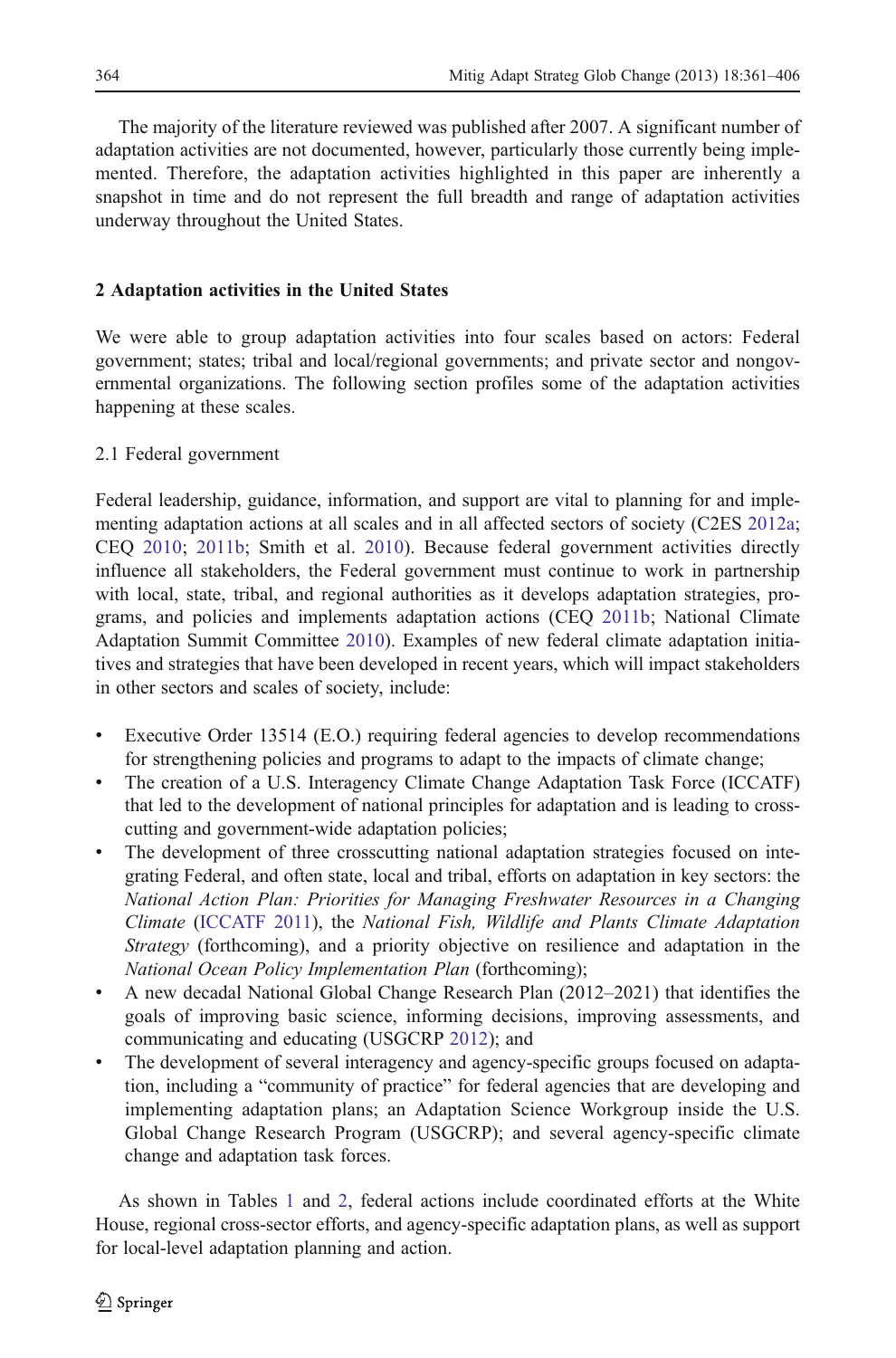| Entity                                                                                                    | Action                                                                                                                                                                                          | Description                                                                                                                                                                                                                                                                                                                                                                                                                                                                                                                                                                                                                       |
|-----------------------------------------------------------------------------------------------------------|-------------------------------------------------------------------------------------------------------------------------------------------------------------------------------------------------|-----------------------------------------------------------------------------------------------------------------------------------------------------------------------------------------------------------------------------------------------------------------------------------------------------------------------------------------------------------------------------------------------------------------------------------------------------------------------------------------------------------------------------------------------------------------------------------------------------------------------------------|
| White House and<br>Interagency                                                                            | Established Interagency Climate<br>Change Adaptation Task Force<br>(ICCATF) and issued E.O. 13514,<br>federal Leadership in<br>Environmental, Energy, and<br>Economic Performance.              | ICCATF is co-chaired by the White<br>House Council on Environmental<br>Quality (CEQ) and Office of Science<br>and Technology Policy (OSTP), along<br>with the National Oceanic and<br>Atmospheric Administration<br>(NOAA), with senior participation<br>from $20+$ agencies. E.O. 13514<br>charged ICCATF with developing<br>recommendations to help prepare for<br>the impacts of climate change, and<br>required federal agencies to "evaluate<br>agency climate-change risks and<br>vulnerabilities to manage the effects<br>of climate change on the agency's<br>operations and mission in both the<br>short and long term." |
| Interagency Climate<br>Change Adaptation Task<br>Force (ICCATF)                                           | Developed Guiding Principles for<br>federal adaptation efforts and<br>policy goals and recommended<br>actions for the federal government.<br>Guides interagency adaptation<br>planning efforts. | The October 2010 Progress Report of<br>the ICCATF laid out eight principles<br>for federal adaptation efforts and<br>made five key recommendations,<br>including the development of agency<br>adaptation plans and strategies to<br>address key cross-cutting issues such<br>as water management, natural<br>resource management, and the<br>integrating of adaptation actions into<br>existing planning processes.                                                                                                                                                                                                               |
| <b>ICCATF Water Resources</b><br>Adaptation workgroup                                                     | Developed and is leading<br>implementation of the National<br>Action Plan: Priorities for<br>Managing Freshwater Resources<br>in a Changing Climate.                                            | The National Action Plan was released<br>in October 2011, and is designed to<br>ensure adequate water supplies and<br>protect water quality, human health,<br>property, and aquatic ecosystems. The<br>workgroup is chaired by the<br>Department of the Interior's (DOI's)<br>U.S. Geological Survey (USGS) and<br>the Environmental Protection Agency<br>(EPA) and coordinated by CEQ.                                                                                                                                                                                                                                           |
| <b>ICCATF</b> Agency<br><b>Adaptation Planning</b><br>Workgroup                                           | Established and coordinates the<br>federal agency adaptation<br>community of practice.                                                                                                          | The community of practice provides<br>information and support to federal<br>agencies working to reduce their<br>climate change-related risks and a<br>forum for collaboration and<br>coordination across agencies.<br>Coordinated by EPA.                                                                                                                                                                                                                                                                                                                                                                                         |
| Steering Committee of the<br>National Fish, Wildlife,<br>and Plants Climate<br><b>Adaptation Strategy</b> | Developed the <i>National Fish</i> ,<br>Wildlife, and Plants Climate<br><b>Adaptation Strategy.</b>                                                                                             | Requested by Congress and the<br>ICCATF, this strategy is a<br>collaborative effort of federal, state,<br>and tribal partners to provide a unified<br>approach for reducing the negative<br>impacts of climate change on these<br>resources. The steering committee is<br>chaired by DOI's Fish and Wildlife<br>Service (FWS), NOAA, and the New<br>York Division of Fish, Wildlife, and                                                                                                                                                                                                                                          |

<span id="page-4-0"></span>Table 1 Examples of U.S. federal interagency actions to promote, implement, and support adaptation at all scales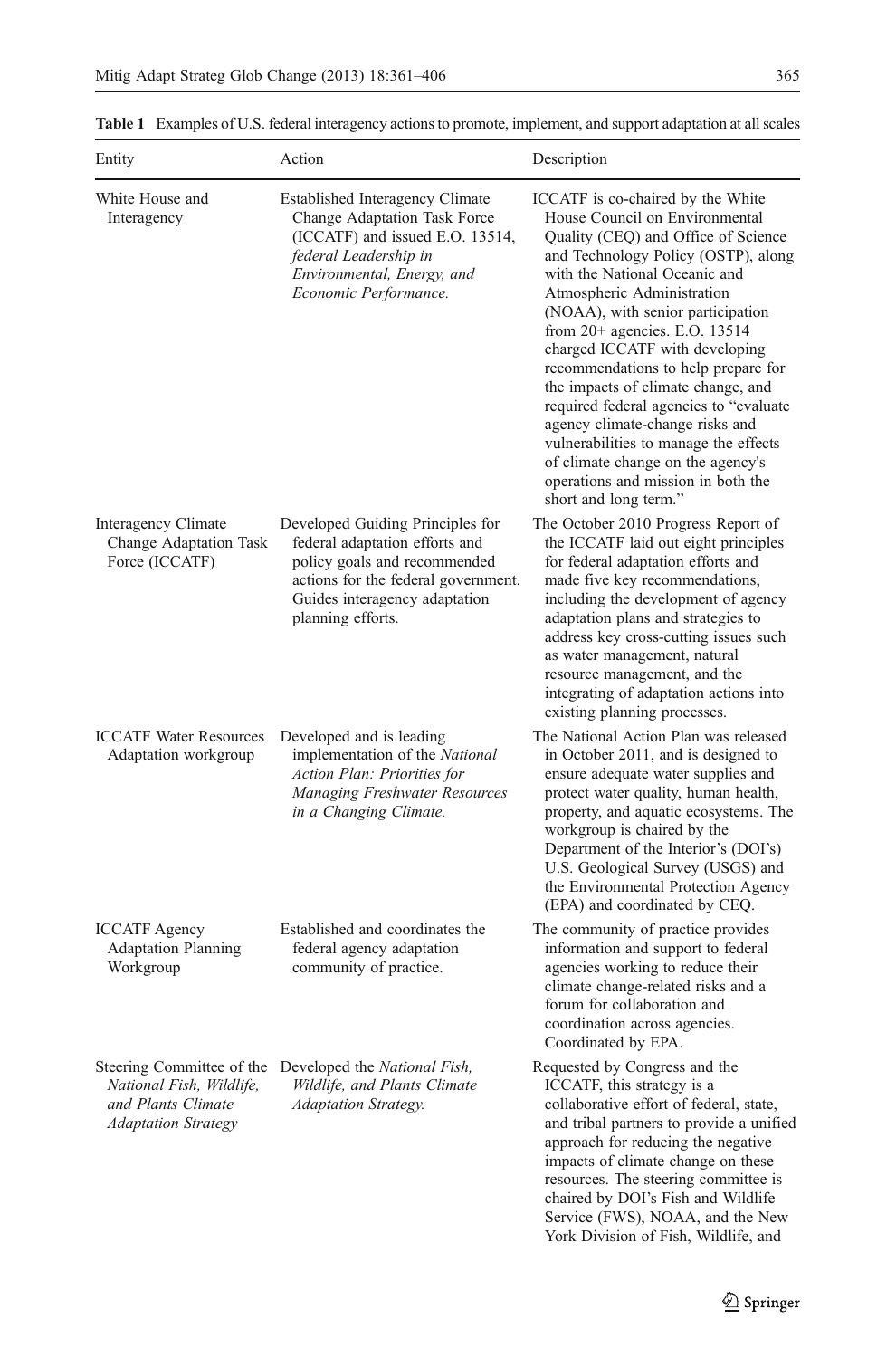| Entity                                             | Action                                                                                                                                | Description                                                                                                                                                                                                                                                                                                                                                                                                                                                                                                                 |
|----------------------------------------------------|---------------------------------------------------------------------------------------------------------------------------------------|-----------------------------------------------------------------------------------------------------------------------------------------------------------------------------------------------------------------------------------------------------------------------------------------------------------------------------------------------------------------------------------------------------------------------------------------------------------------------------------------------------------------------------|
| National Ocean<br>Council (NOC)                    | Developed a chapter on<br>adaptation and ocean                                                                                        | Marine Resources<br>(representing State agencies).<br>This was developed in response to the<br>NOC's call to strengthen resiliency                                                                                                                                                                                                                                                                                                                                                                                          |
|                                                    | acidification for the National<br>Ocean Policy Implementation<br>Plan                                                                 | of coastal communities and marine<br>and Great Lakes environments and<br>their ability to adapt to climate<br>change impacts and ocean<br>acidification, and the ICCATF's<br>recommendation for a cross-cutting<br>look at ocean and coastal adaptation<br>issues                                                                                                                                                                                                                                                           |
| U.S. Global Change<br>Research Program<br>(USGCRP) | National Climate Assessment,<br>decadal National Global<br>Change Research Plan<br>$(2012 - 2021)$ , and annual<br>report to Congress | Responsible for the development of<br>the National Climate Assessment<br>(NCA) every 4 years, as mandated<br>by the Global Change Research Act<br>of 1990 (GCRA, P.L. 101-606).<br>Additionally, submits an annual report<br>to Congress called "Our Changing"<br>Planet." In April 2012, the USGCRP<br>released a new decadal National<br>Global Change Research Plan with<br>four new strategic goals, including:<br>advance science, inform decisions,<br>conduct sustained assessments, and<br>communicate and educate. |
| <b>USGCRP's Adaptation</b><br>Science Workgroup    | Identifying critical science<br>information and decision<br>support needs and<br>capabilities in support of<br>adaptation.            | Formerly an ICCATF Adaptation Science<br>Workgroup, the Adaptation Science<br>Workgroup was transferred to USGCRP<br>in 2010 as a new program element to<br>improve the federal government's<br>capacity to provide science in support of<br>adaptation decisions at all scales for a<br>diversity of users.                                                                                                                                                                                                                |

<span id="page-5-0"></span>

| Table 1 | (continued) |
|---------|-------------|
|---------|-------------|

Material provided in Table is derived from Agency websites

|                    | Table 2 Examples of individual U.S. federal agency actions to promote, implement, and support adaptation |  |  |  |  |
|--------------------|----------------------------------------------------------------------------------------------------------|--|--|--|--|
| at multiple scales |                                                                                                          |  |  |  |  |

| Agency                                                 | Component                                                 | Action                                                                                                     | Description                                                                                                                                                                                                                                                                                  |
|--------------------------------------------------------|-----------------------------------------------------------|------------------------------------------------------------------------------------------------------------|----------------------------------------------------------------------------------------------------------------------------------------------------------------------------------------------------------------------------------------------------------------------------------------------|
| All federal<br>agencies                                |                                                           | Developing Adaptation<br>Plans as part of their<br>annual Strategic<br>Sustainability<br>Performance Plans | The 2012 Strategic Sustainability<br>Performance Plans for 50+ federal<br>agencies will contain a specific<br>section on adaptation. Agencies are<br>required to evaluate climate risks<br>and vulnerabilities to manage both<br>short- and long-term effects on<br>missions and operations. |
| Department of<br>Health and<br>Human<br>Services (HHS) | Centers for<br>Disease Control<br>and Prevention<br>(CDC) | Climate-Ready States and<br>Cities Initiative                                                              | Through their first climate change<br>cooperative agreements in 2010,<br>CDC awarded \$5.25 million to ten<br>state and local health departments to                                                                                                                                          |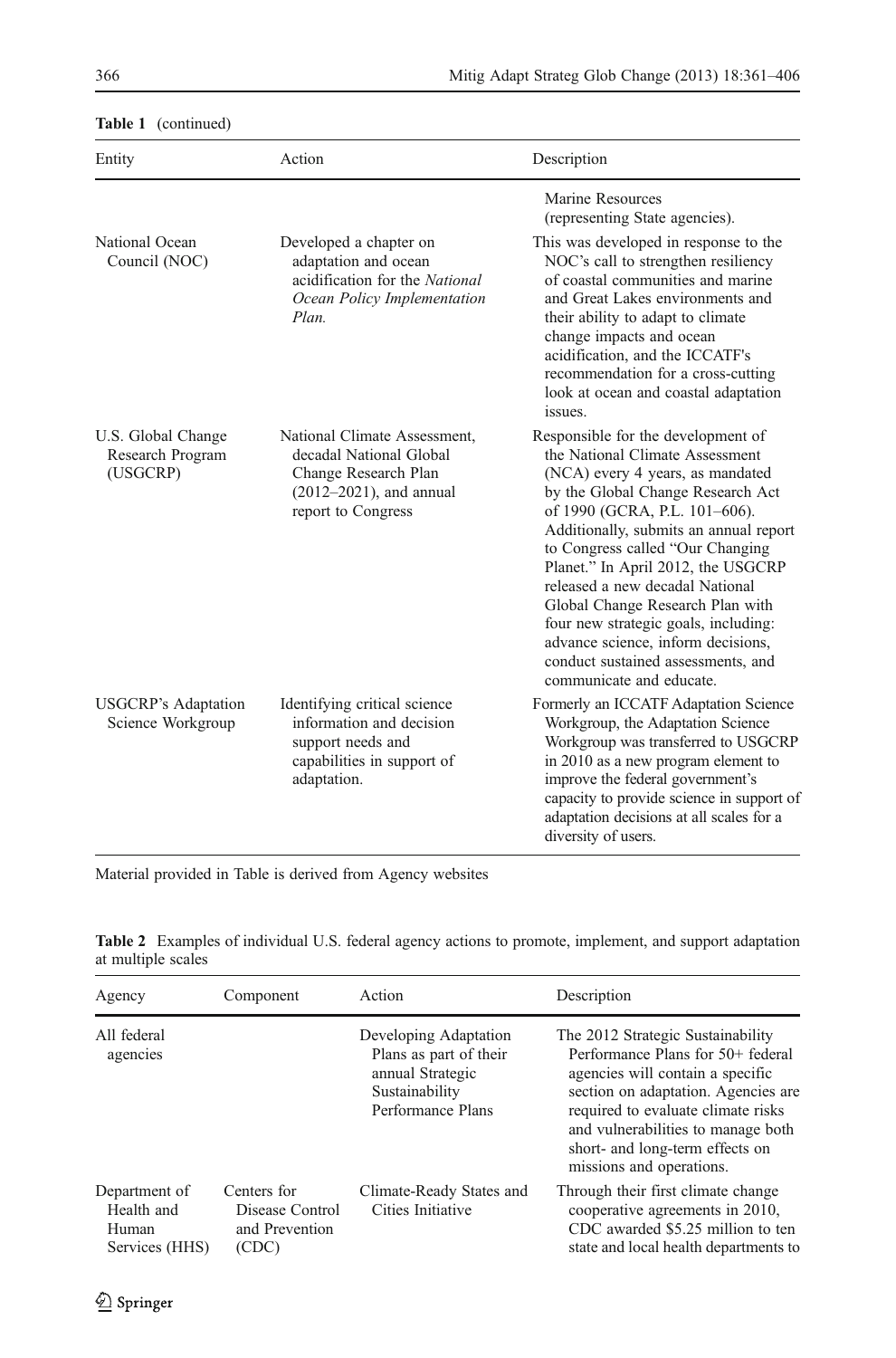| Agency                                 | Component                                  | Action                                                                                                                                                   | Description                                                                                                                                                                                                                                                                                                                                                                                  |
|----------------------------------------|--------------------------------------------|----------------------------------------------------------------------------------------------------------------------------------------------------------|----------------------------------------------------------------------------------------------------------------------------------------------------------------------------------------------------------------------------------------------------------------------------------------------------------------------------------------------------------------------------------------------|
|                                        |                                            |                                                                                                                                                          | assess risks and develop programs<br>to address climate change-related<br>challenges.                                                                                                                                                                                                                                                                                                        |
| Department of<br>Agriculture<br>(USDA) |                                            | Integrating climate change<br>objectives into plans and<br>networks.                                                                                     | USDA is using existing networks<br>such as the Cooperative Extension<br>Service, the Natural Resource<br>Conservation Districts, and the<br>Forest Service's Climate Change<br>Resource Center to provide climate<br>services to rural and agricultural<br>stakeholders.                                                                                                                     |
| <b>USDA</b>                            | <b>Forest Service</b>                      | Developed a National<br>Roadmap for Responding<br>to Climate Change and a<br>Guidebook for<br>Developing Adaptation<br>Options, among many<br>resources. | The National Roadmap was<br>developed in 2010 to identify<br>and long-term actions to reduce<br>climate change risks to the nation's<br>forests and grasslands. The Guide-<br>book (developed in 2011) builds on<br>this previous work and provides<br>science-based strategic and tactical<br>approaches to adaptation. Other<br>resources are available on the Forest<br>Service website.  |
| Department of<br>Commerce<br>(DOC)     | NOAA                                       | Supports research teams and<br>local communities on<br>adaptation-related issues<br>and develops tools and<br>resources.                                 | Supports research teams such as<br>Regional Integrated Sciences and<br>Assessments (RISAs) to inform re-<br>source management, planning, and<br>policy. Established six regional cli-<br>mate centers (RCCs) to better assess<br>and deliver regionally focused cli-<br>mate science and services. Devel-<br>oped the Digital Coast partnership.                                             |
| Department of<br>Defense (DOD)         | U.S. Army Corps<br>of Engineers<br>(USACE) | Developed a USACE<br>climate change adaptation<br>plan, and continues to<br>update guidance for<br>incorporating sea level<br>rise into projects.        | The Corps released its climate change<br>adaptation plan in September 2011.<br>The goal of the plan is to reduce<br>vulnerabilities and improve<br>resilience of water resources<br>infrastructure impacted by climate<br>change. The latest update of the<br>guidance on "Incorporating Sea-<br>Level Change Considerations in<br>Civil Works Programs" was re-<br>leased in November 2011. |
| <b>DOD</b>                             | Department of the<br>Navy                  | Developed road maps for<br>adaptation in the Arctic<br>and across the globe.                                                                             | The Navy Arctic Roadmap<br>(November 2009) promotes<br>maritime security and naval<br>readiness in a changing Arctic. The<br>Climate Change Roadmap (May<br>2010) examines broader issues of<br>climate change impacts on Navy<br>missions and capabilities globally.                                                                                                                        |
| Department of<br>Energy (DOE)          |                                            | Develops higher spatial and<br>temporal scales of climate<br>projections, and is<br>working to integrate<br>adaptation and climate                       | Develops community-based, high-<br>resolution (temporal and spatial)<br>models for climate projections and<br>integrated assessment models that<br>increasingly reflect multi-sectoral                                                                                                                                                                                                       |

# Table 2 (continued)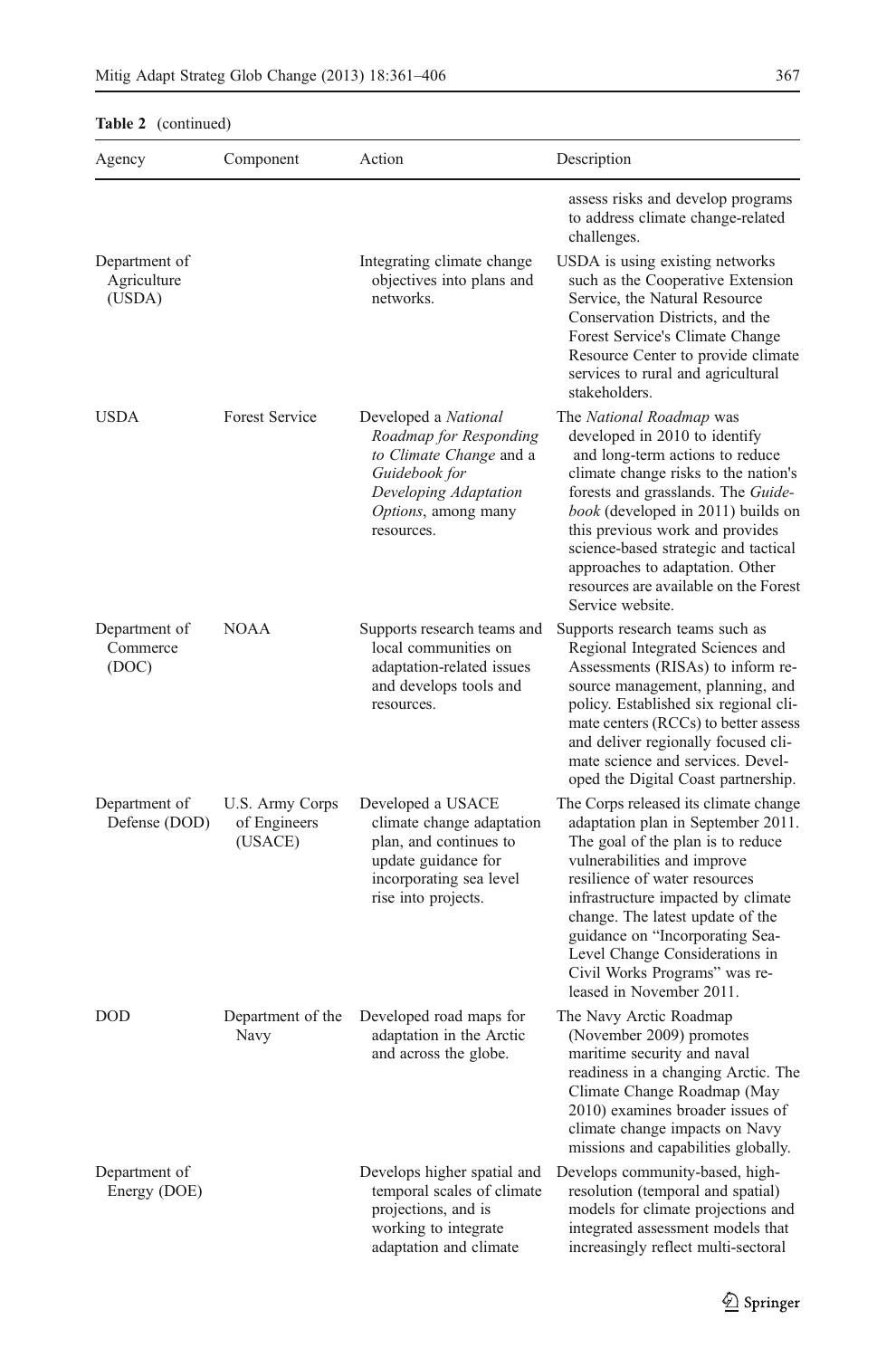| Agency                                   | Component                                   | Action                                                                                                                                                                  | Description                                                                                                                                                                                                                                                                                                                                                                                                                                                                                                                                        |
|------------------------------------------|---------------------------------------------|-------------------------------------------------------------------------------------------------------------------------------------------------------------------------|----------------------------------------------------------------------------------------------------------------------------------------------------------------------------------------------------------------------------------------------------------------------------------------------------------------------------------------------------------------------------------------------------------------------------------------------------------------------------------------------------------------------------------------------------|
|                                          |                                             | considerations into<br>integrated assessments.                                                                                                                          | processes and interactions, multiple<br>stressors, coupled impacts, and ad-<br>aptation potential.                                                                                                                                                                                                                                                                                                                                                                                                                                                 |
| DOI                                      | FWS                                         | Developed an FWS climate<br>change strategic plan.<br>Established a network of<br>Landscape Conservation<br>Cooperatives.                                               | The FWS climate change strategy<br>plan (September 2010) establishes a<br>basic framework to help ensure the<br>sustainability of fish, wildlife,<br>plants, and habitats in the face of<br>climate change. In 2009, through<br>Secretarial Order 3289, DOI<br>established a network of 22<br>Landscape Conservation<br>Cooperatives (LCCs) designed to<br>promote shared conservation goals,<br>approaches, and resource manage-<br>ment planning and implementation<br>across the United States, including<br>Alaska, Hawaii, and the Caribbean. |
| DOI                                      | USGS                                        | Established a network of<br>Climate Science Centers<br>$(CSCs)$ .                                                                                                       | Operates a National Climate Change<br>and Wildlife Center and eight<br>regional CSCs, which provide<br>scientific information and tools that<br>land, water, wildlife, and cultural<br>resource managers and other<br>stakeholders can apply to anticipate,<br>monitor, and adapt to climate change.                                                                                                                                                                                                                                               |
| Department of<br>Transportation<br>(DOT) | Federal Highway<br>Administration<br>(FHWA) | Developed Risk Assessment<br>Model for transportation<br>decisions.                                                                                                     | DOT worked with five local and<br>state-level transportation authorities<br>to develop a conceptual Risk As-<br>sessment Model to help transporta-<br>tion decision-makers identify which<br>assets are: (a) most exposed to the<br>threats from climate change and/or<br>(b) associated with the most serious<br>potential consequences of climate<br>change threats. Completed in<br>November 2011.                                                                                                                                              |
| DOT                                      |                                             | Comprehensive study of<br>climate risks to<br>transportation<br>infrastructure in the Gulf<br>Coast Region, followed<br>by an in-depth study for<br>Mobile, Alabama.    | Phase 1 of the study (completed in<br>2008) assessed the vulnerability of<br>transportation infrastructure to<br>climate change impacts across the<br>Gulf region. Phase 2, expected to be<br>completed in 2013, is focused on<br>Mobile, Alabama. The effort is<br>designed to develop transferable<br>tools that will help transportation<br>planners across the country.                                                                                                                                                                        |
| EPA                                      |                                             | Developed Climate Ready<br><b>Estuaries and Climate</b><br>Ready Water Utilities<br>Working Group.<br>Developed a draft agency<br>water program adaptation<br>strategy. | The Climate Ready Estuaries<br>program works with coastal<br>managers to: (1) assess vulnerabil-<br>ities; (2) develop and implement<br>adaptation strategies; (3) engage<br>stakeholders; and (4) share lessons<br>learned. The Climate Ready Water<br>Utilities initiative provides                                                                                                                                                                                                                                                              |

| <b>Table 2</b> (continued) |
|----------------------------|
|                            |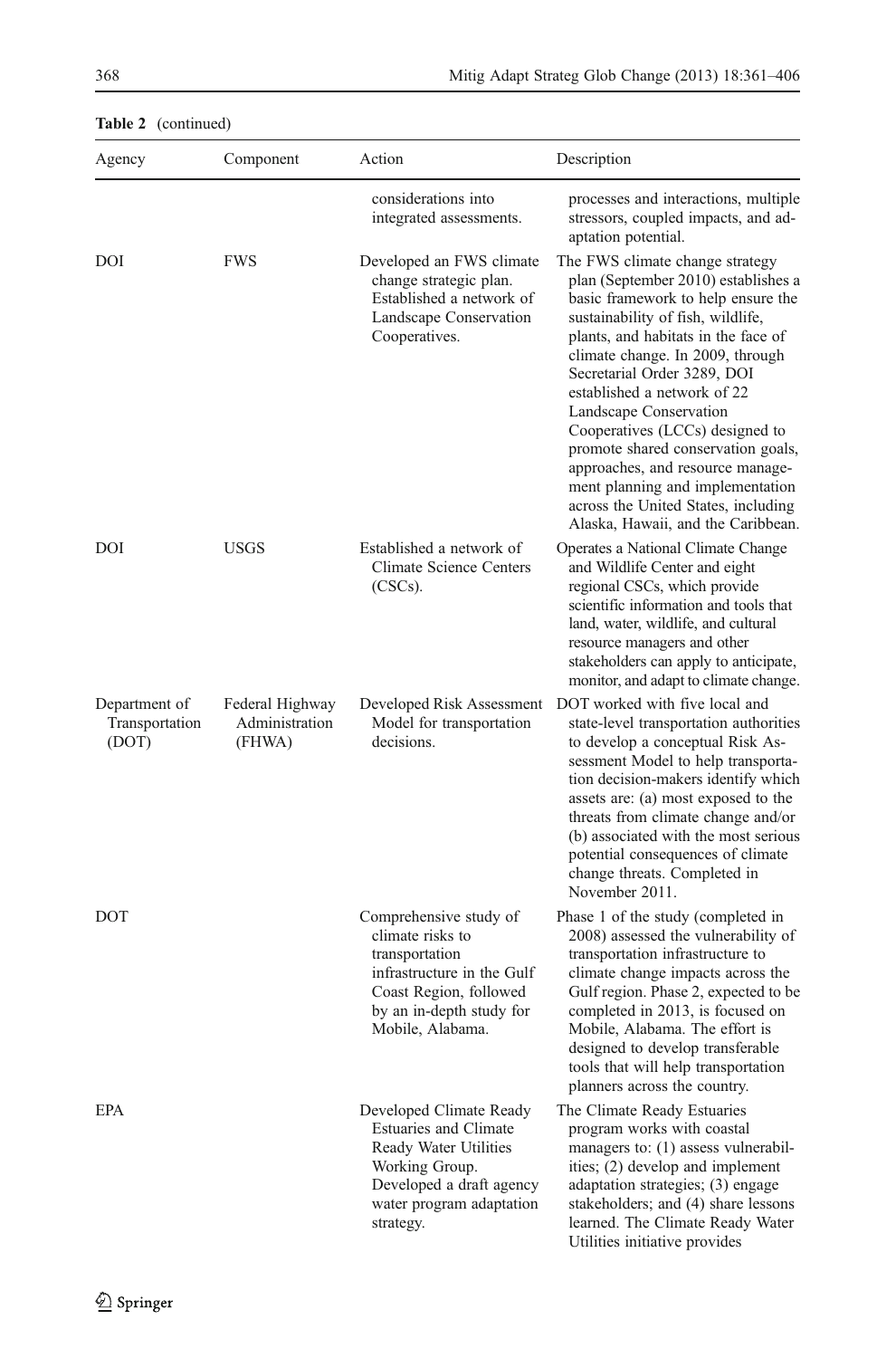| <b>Table 2</b> (continued) |           |                                                                                                                                                                                                                                                                  |                                                                                                                                                                                                                                                                                                                                                                                                                                      |
|----------------------------|-----------|------------------------------------------------------------------------------------------------------------------------------------------------------------------------------------------------------------------------------------------------------------------|--------------------------------------------------------------------------------------------------------------------------------------------------------------------------------------------------------------------------------------------------------------------------------------------------------------------------------------------------------------------------------------------------------------------------------------|
| Agency                     | Component | Action                                                                                                                                                                                                                                                           | Description                                                                                                                                                                                                                                                                                                                                                                                                                          |
|                            |           |                                                                                                                                                                                                                                                                  | resources and tools to assist the<br>water sector in adapting to climate<br>change. The Draft National Water<br>Program Strategy: Response to<br>Climate Change addresses climate<br>change impacts on water resources<br>and EPA's water programs.                                                                                                                                                                                  |
| NASA                       |           | NASA's Climate Adaptation<br>Science Investigator<br>(CASI) Workgroup<br>engages NASA climate<br>models, missions, scien-<br>tists, and NASA institu-<br>tional stewards to explore<br>NASA center-specific cli-<br>mate impacts and adapta-<br>tion strategies. | The team has engaged in a range of<br>activities since CASI's launch in the<br>summer of 2010, including: $(1)$<br>downscaling center-specific climate<br>hazard information and projections;<br>(2) conducting climate research<br>customized to each Center's needs;<br>(3) building inventories of each<br>Center's existing climate and im-<br>pact data and research activities;<br>and (4) co-leading adaptation<br>workshops. |

 $T_{\rm eff}$  (continued)

Material provided in table is derived from Agency websites

This list contains selected examples of agency work on adaptation and should not be considered all-inclusive

Federal agencies can be particularly instrumental in facilitating climate adaptation by:

- Fostering the stewardship of public resources and maintenance of federal facilities, services, and operations such as defense, emergency management, transportation, and ecosystem conservation in the face of a changing climate (NRC [2010a;](#page-42-0) Rosenzweig and Horton [2012;](#page-43-0) Smith et al. [2010\)](#page-44-0);
- & Providing usable information and financial support for adaptation (NRC [2010a](#page-42-0); Smith et al. [2010](#page-44-0));
- & Facilitating the dissemination of best practices and supporting a streamlined clearinghouse to share data, resources, and lessons learned (National Climate Adaptation Summit Committee [2010](#page-42-0));
- & Dealing with and anticipating impacts that cross geopolitical boundaries and supporting flexible regulatory frameworks (NRC [2010a;](#page-42-0) Smith et al. [2010\)](#page-44-0);
- & Ensuring the establishment of federal policies that allow for "flexible" adaptation efforts and that do not lead to unintended consequences (OTA [1993;](#page-42-0) Smith et al. [2010\)](#page-44-0); and
- & Building public awareness (CEQ [2010](#page-37-0)).

# 2.2 States

States have become important actors in national climate-related policy efforts, often through the creation of policies and programs that incentivize or inhibit adaptation at other governance scales (Morsch and Bartlett [2011](#page-41-0)); through the application of pressure on Federal and private entities (Goulder and Stavins [2011](#page-39-0)); and by serving as laboratories for climate innovation (Feldman and Kahan [2007](#page-39-0); Moser [2009\)](#page-41-0). Although many of these actions are not specifically designed to address climate change, they often include climate adaptation components.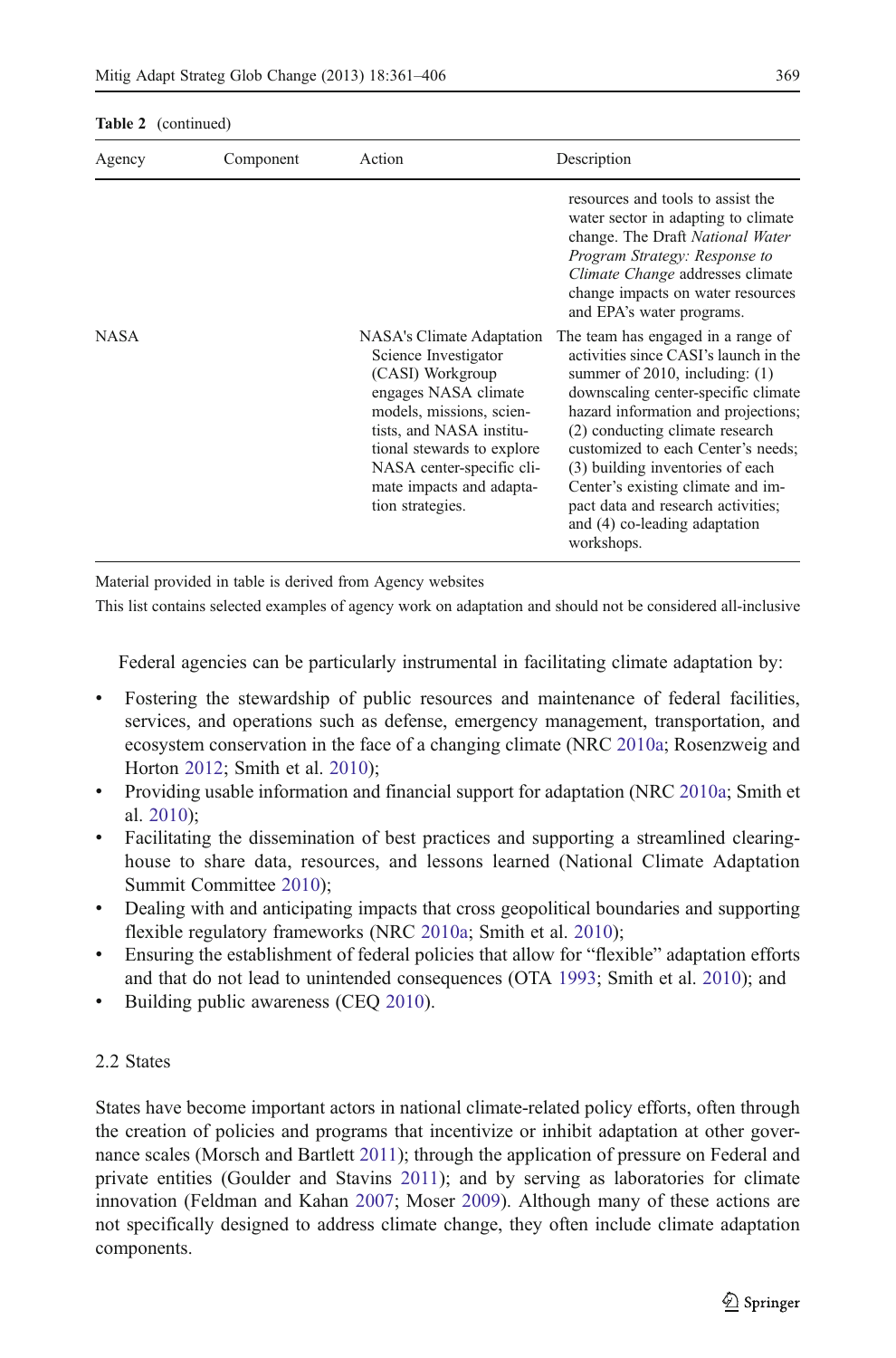Many of the climate-specific adaptation actions at the state level focus on planning. As of early 2012, at least 13 U.S. states have completed climate adaptation plans; one state is in the process of writing its plan; and eight states have made recommendations to create statewide adaptation plans (C2ES [2012b\)](#page-37-0). In addition to formal adaptation plans, numerous states have created sectorspecific plans that consider long-term climate change. For example, at least 16 states have biodiversity conservation plans that focus on preparing for long-term changes in climate (AFWA [2011\)](#page-36-0), and states such as North Carolina and South Carolina are actively working to revise their state wildlife strategies to incorporate climate adaptation (Lackstrom et al. [2012\)](#page-41-0).

Strategies identified in state-level adaptation plans generally fall into one of four categories (Feldman and Kahan [2007;](#page-39-0) Morsch and Bartlett [2011;](#page-41-0) Moser [2009;](#page-41-0) NRC [2010a](#page-42-0)): (1) research and education; (2) promotion and facilitation of existing policies or programs that improve resilience; (3) integration of adaptive measures into current policies or planning processes; and (4) development of new policies or practices that reduce vulnerability (Feldman and Kahan [2007;](#page-39-0) Morsch and Bartlett [2011](#page-41-0); Moser [2009;](#page-41-0) NRC [2010a\)](#page-42-0).

In addition to planning, some states have created legislation and/or programs that are either directly or indirectly targeted at reducing state-relevant vulnerabilities (Table 3).

| <b>State</b>         | Adaptation action                                                                                                                                                                                                                                                                                                                                                                             |  |
|----------------------|-----------------------------------------------------------------------------------------------------------------------------------------------------------------------------------------------------------------------------------------------------------------------------------------------------------------------------------------------------------------------------------------------|--|
| Alaska (AK)          | Alaska Climate Change Impact Mitigation Program provides funds for hazard impact<br>assessments to evaluate climate change-related impacts, such as coastal erosion and<br>thawing permafrost (Immediate Action Work Group 2008).                                                                                                                                                             |  |
|                      | California (CA) Building standards that mandate energy and water efficiency savings, advancing both<br>adaptation and mitigatio n; State Adaptation Plan calls for 20 % reduction in per<br>capita water use (EPA 2012).                                                                                                                                                                      |  |
| Florida (FL)         | Law supporting dryland landscaping techniques that focus on conserving water (Salkin 2009).                                                                                                                                                                                                                                                                                                   |  |
| Hawaii (HI)          | Water code that calls for integrated management, preservation, and enhancement of<br>natural systems (Marra et al. 2012).                                                                                                                                                                                                                                                                     |  |
|                      | Kentucky (KY) Action Plan to Respond to Climate Change in Kentucky: A Strategy of Resilience,<br>which identifies six goals to protect ecosystems and species in a changing climate.                                                                                                                                                                                                          |  |
| Louisiana (LA)       | Comprehensive Master Plan for a Sustainable Coast 2012 includes both protection<br>and restoration activities addressing land loss from sea level rise, subsidence, and<br>other factors over the next 50 years (State of Louisiana 2012).                                                                                                                                                    |  |
| Maine (ME)           | The <i>Maine Sand Dune Rules</i> require that structures greater than 2,500 square feet be<br>set back at a distance that is calculated based on the future shoreline position and<br>considers two feet of sea level rise over the next 100 years (Grannis 2011).                                                                                                                            |  |
|                      | Maryland (MD) Passed Living Shorelines Act to reduce hardened shorelines throughout the state<br>(Feifel 2010); passed "Building Resilience to Climate Change" policy, which<br>establishes practices and procedures related to facility siting and design, new land<br>investments, habitat restoration, government operations, research and monitoring,<br>resource planning, and advocacy. |  |
| Montana (MT)         | Maintains a statewide climate change website to help stakeholders access relevant<br>and timely climate information, tools, and resources.                                                                                                                                                                                                                                                    |  |
| New Mexico<br>(NM)   | The Active Water Resource Management program allows for temporary water use<br>changes in real time in case of drought (Propst 2012).                                                                                                                                                                                                                                                         |  |
| Pennsylvania<br>(PA) | Enacted polices to encourage the use of green infrastructure and ecosystem-based<br>approaches for managing stormwater and flooding (Solecki and Rosenzweig 2012).                                                                                                                                                                                                                            |  |
| Rhode Island<br>(RI) | Requires public agencies considering land use applications to accommodate a<br>3–5-foot rate of sea level rise.                                                                                                                                                                                                                                                                               |  |
| Texas $(TX)$         | Coordinated response to drought through National Integrated Drought Information<br>System (NIDIS); RISAs [Southern Climate Impacts Planning Program (SCIPP),<br>Climate Assessment for the Southwest (CLIMAS)]; and state and private sector<br>partners through anticipatory planning and preparedness (e.g., implemented in 2011)<br>drought) (SCIPP 2012).                                 |  |

Table 3 Examples of U.S. state-level adaptation activities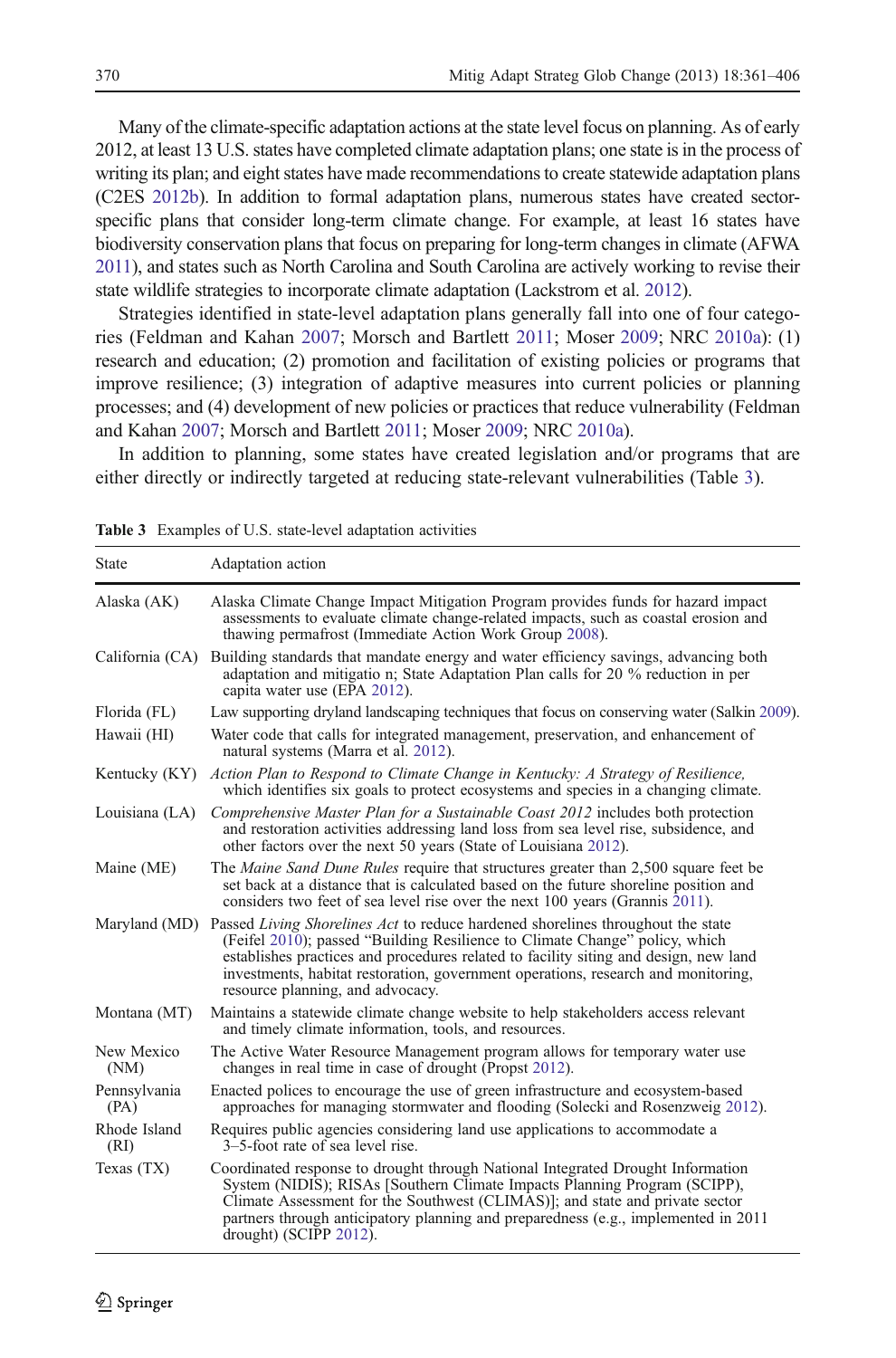Most adaptation efforts to date have occurred at local and regional levels (Anguelovski and Carmin [2011;](#page-36-0) Gregg et al. [2011;](#page-39-0) Rabe [2009;](#page-43-0) Wallis [2011;](#page-45-0) Wheeler [2008](#page-45-0)). Primary mechanisms that local governments are using to prepare for climate change include land use planning; provisions to protect infrastructure and ecosystems; regulations related to the design and construction of buildings, roads, and bridges; and emergency preparation, response, and recovery (Dierwechter [2010;](#page-38-0) Grannis [2011;](#page-39-0) Kahn [2009](#page-40-0); Selin and VanDeveer [2007;](#page-44-0) Solecki and Rosenzweig [2012](#page-44-0)).

According to a recent survey of 298 U.S. local governments, 59 % indicated they are engaged in some form of adaptation planning (Carmin et al. [2012\)](#page-37-0). Local adaptation planning and actions are unfolding in municipalities of varying sizes and in diverse geographical areas. Communities such as Keene, New Hampshire; New York City, New York; King County, Washington; and Chicago, Illinois are vanguards in the creation of climate adaptation strategies (Binder et al. [2010;](#page-37-0) Solecki and Rosenzweig [2012\)](#page-44-0). These communities are now implementing their strategies—such as stormwater pipe replacement in Keene, green infrastructure installations in New York City, and green roofs in Chicago (Carter and Fowler [2008](#page-37-0); Cruce [2009](#page-38-0); Hamin and Gurran [2009;](#page-39-0) Kessler [2011](#page-40-0); Rosenzweig et al. [2011a;](#page-43-0) Sussman [2009\)](#page-44-0). Regional agencies and aggregations of governments are becoming significant climate adaptation actors (Table [4](#page-11-0)) (USGS [2012](#page-44-0); Wallis [2011\)](#page-45-0).

Tribal governments have also been active in assessing and preparing for the impacts of climate change. For example, adaptation planning in Point Hope, Alaska considered climate impacts and potential actions for issues such as community health (Brubaker et al. [2010](#page-37-0)). Their plan also noted that while many effects of climate change are negative, there could be positive effects as well, including new food resources and a longer season for securing potable water (ibid). In Newtok, Alaska, the village council is leading a land-acquisition and planning effort to relocate the community, because climate-induced coastal erosion has destroyed essential infrastructure, making the current village site unsafe (Bronen [2011](#page-37-0)). The Swinomish Indian Tribal Community in Washington State used video storytelling, the tribal newsletter, and alliances built with local organizations to identify and address locally relevant climate concerns (Lamb and Davis [2011;](#page-41-0) Swinomish Indian Tribal [2010](#page-44-0); University of Oregon and USDA [2010\)](#page-44-0). These efforts led to the integration of climate change into decision-making in major sectors of the Swinomish Community, such as education, fisheries, social services, and human health (Lamb and Davis [2011](#page-41-0)).

Additional examples of local and regional adaptation efforts are listed in Table [4](#page-11-0).

There is no one-size-fits-all adaptation solution to the challenges of adapting to the impacts of climate change as solutions will differ depending on context and scale, as well as on the local culture and internal capacity (National Climate Adaptation Summit Committee [2010;](#page-42-0) Solecki and Rosenzweig [2012\)](#page-44-0).

#### 2.4 Nongovernmental and private sector

Many nongovernmental entities have been significant actors in the national effort to prepare for climate change by providing assistance that includes planning guidance, implementation tools, contextualized climate information, best practice exchange, and help with bridging the science–policy divide to a wide array of stakeholders (Agrawal [2008;](#page-36-0) Guston et al. [2000](#page-39-0); van Aalst et al. [2008](#page-44-0)). The Nature Conservancy, for example, established the Canyonlands Research Center in Monticello, Utah to conduct research and develop conservation applications for resource issues in the Colorado Plateau region, focusing on forest-climate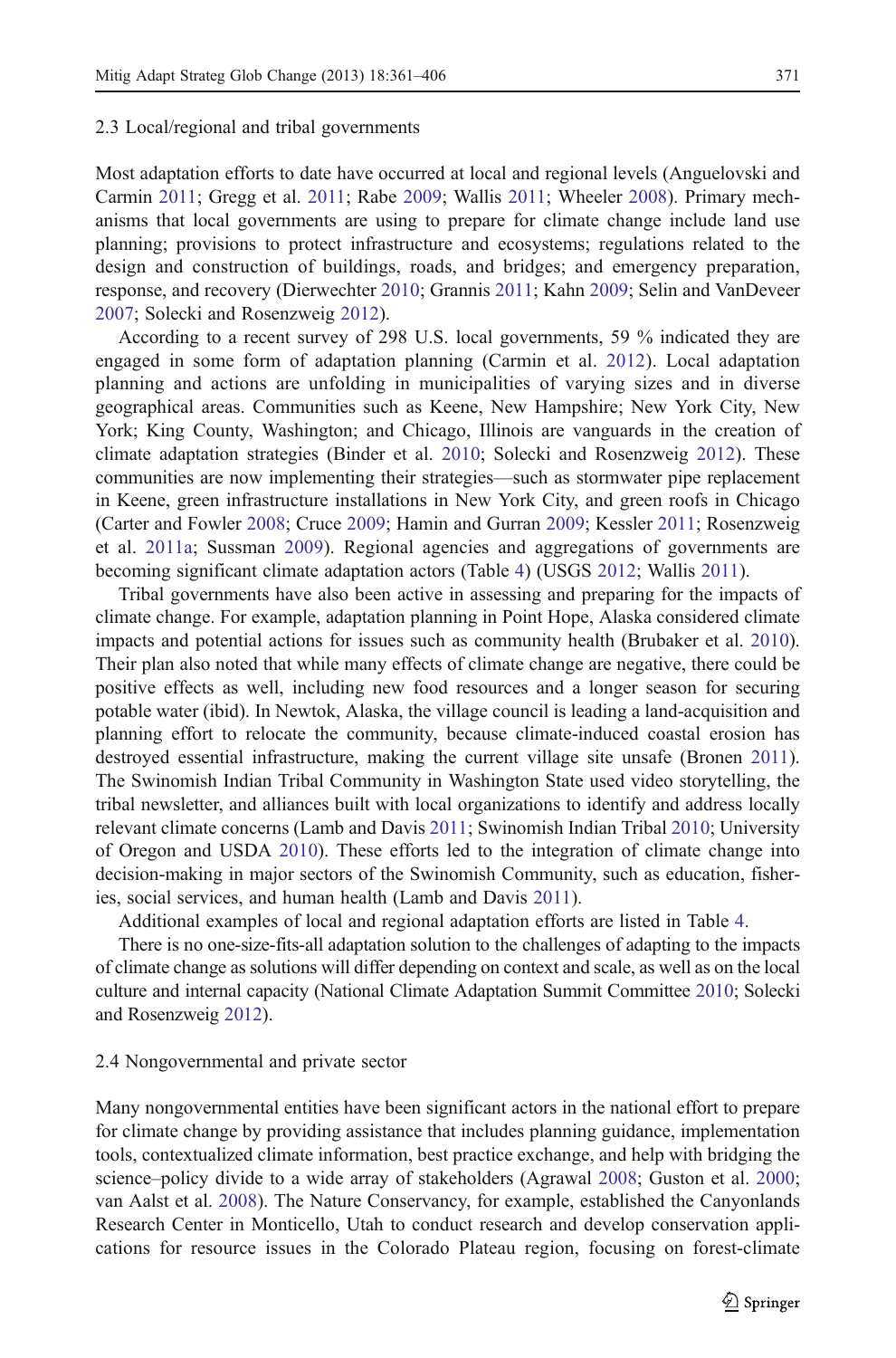| Local/regional government                                         | Adaptation action                                                                                                                                                                                                                                                                                                                                                                                                                                                                      |
|-------------------------------------------------------------------|----------------------------------------------------------------------------------------------------------------------------------------------------------------------------------------------------------------------------------------------------------------------------------------------------------------------------------------------------------------------------------------------------------------------------------------------------------------------------------------|
| Satellite Beach, FL                                               | Collaboration with the Indian River Lagoon National Estuary Program led to<br>the incorporation of sea level rise projections and policies into the city's<br>comprehensive growth management plan (Gregg et al. 2011).                                                                                                                                                                                                                                                                |
| Portland, OR                                                      | Updated the city code to require on-site stormwater management for new<br>development and re-development, and provides a downspout disconnection<br>program to help promote on-site stormwater management (EPA 2010b).                                                                                                                                                                                                                                                                 |
| Lewes, DE                                                         | In partnership with Delaware Sea Grant, ICLEI-Local Governments for<br>Sustainability, the University of Delaware, and state and regional partners,<br>the City of Lewes undertook a stakeholder-driven process to understand<br>how climate adaptation could be integrated into the hazard mitigation<br>planning process. Recommendations for integration and operational<br>changes were adopted by the City Council and are currently being imple-<br>mented (City of Lewes 2011). |
| Point Hope, AK                                                    | The village of Point Hope, AK created a plan that summarized the effect of<br>climate change on several issues and identified observed changes, health<br>concerns, projected changes, and potential adaptation actions to address<br>each issue (Brubaker et al. 2010).                                                                                                                                                                                                               |
| Groton, CT                                                        | Partnered with Federal, state, regional, local, nongovernmental, and academic<br>partners through the EPA's Climate Ready Estuaries program to assess<br>vulnerability to, and devise solutions for, sea level rise (Stults and Pagach<br>2011).                                                                                                                                                                                                                                       |
| San Diego Bay, CA                                                 | Five municipalities partnered with the port, the airport, and more than 30<br>organizations with direct interests in the future of the Bay to develop the<br>San Diego Bay Sea Level Rise Adaptation Strategy. The strategy identified<br>key vulnerabilities for the Bay and adaptation actions that can be taken by<br>individual agencies, as well as through regional collaboration (Solecki and<br>Rosenzweig 2012).                                                              |
| Chicago, IL                                                       | Through a number of development projects, the city has added 55 acres of<br>permeable surfaces since 2008 and has more than four million square feet of<br>green roofs planned or completed (City of Chicago 2010).                                                                                                                                                                                                                                                                    |
| Tulalip Tribes                                                    | The Tulalip Tribes in Washington State are using traditional knowledge<br>gleaned from elders, stories, and songs and combining this knowledge with<br>downscaled climate data to inform decision-making (Simmonds 2011).                                                                                                                                                                                                                                                              |
| King County, WA                                                   | Created King County Flood Control District in 2007 to address increased<br>impacts from flooding through activities such as maintaining and repairing<br>levees and revetments, acquiring repetitive loss properties, and improving<br>countywide flood warnings (Wolf 2009).                                                                                                                                                                                                          |
| New York City, NY                                                 | Through a partnership with the Federal Emergency Management Agency<br>(FEMA), the city is updating FEMA Flood Insurance Rate Maps based on<br>more precise elevation data. The new maps will help stakeholders better<br>understand their current and future flood risks, and allow the city to more<br>effectively plan for climate change (City of New York 2012).                                                                                                                   |
| Southeast Florida Climate<br>Compact                              | Joint commitment among Broward, Miami-Dade, Palm Beach, and Monroe<br>Counties to partner in reducing greenhouse gas emissions and adapting to<br>climate impacts (Southeast Florida Compact 2011).                                                                                                                                                                                                                                                                                    |
| Haudenosaunee Confederacy                                         | The Haudenosaunee Confederacy is addressing climate impacts by preserving<br>a native food base through seed-banking (Simmonds 2011).                                                                                                                                                                                                                                                                                                                                                  |
| Phoenix, AZ; Boston, MA;<br>Philadelphia, PA; and New<br>York, NY | Climate change impacts are being integrated into public health planning and<br>implementation activities that include creating more community cooling<br>centers and neighborhood watch programs, and reducing the urban heat<br>island effect (EPA 2011; Horton et al. 2012; White-Newsome et al. 2011).                                                                                                                                                                              |
| Boulder, CO; New York, NY;<br>and Seattle, WA                     | Water utilities in these communities are using climate information to assess<br>vulnerability and inform decision-making (EPA 2010b).                                                                                                                                                                                                                                                                                                                                                  |

<span id="page-11-0"></span>Table 4 Examples of U.S. local/regional and tribal-level adaptation activities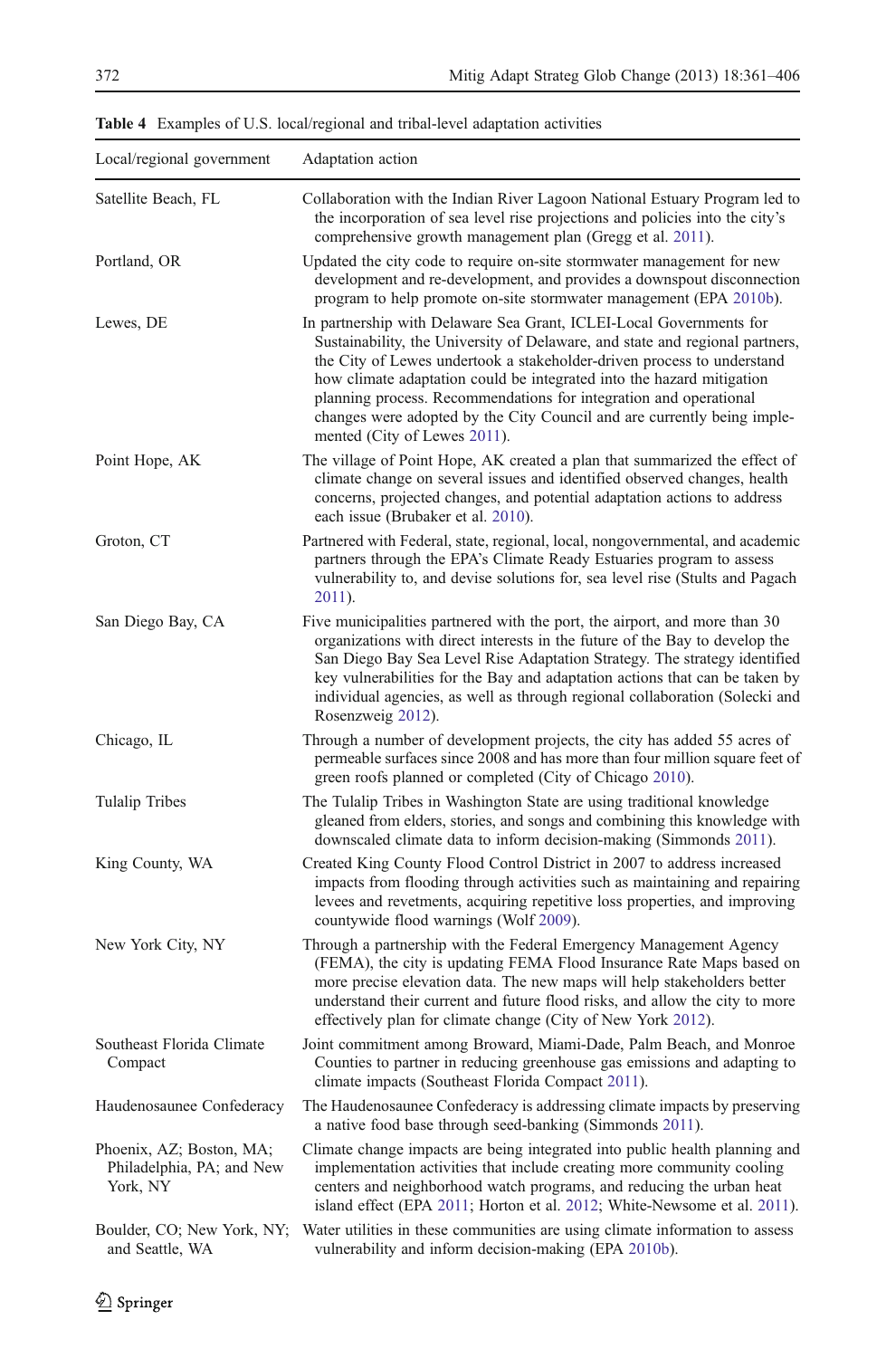| <b>Table 4</b> (continued) |                                                                                                                                                                                                                                                                                                                                                                  |
|----------------------------|------------------------------------------------------------------------------------------------------------------------------------------------------------------------------------------------------------------------------------------------------------------------------------------------------------------------------------------------------------------|
| Local/regional government  | Adaptation action                                                                                                                                                                                                                                                                                                                                                |
| Philadelphia, PA           | In 2006, the Philadelphia Water Department began a program to develop a<br>green stormwater infrastructure intended to convert more than one-third of<br>the city's impervious land cover to "Greened Acres": green facilities, green<br>streets, green open spaces, green homes, etc., along with stream corridor<br>restoration and preservation (ORNL 2012b). |

concerns such as woodland ecosystem restoration, invasive species, and effects of drought on pinyon-juniper woodlands (Vose et al. [2012\)](#page-45-0). The Natural Resources Defense Council (NRDC) collaborated with the California Department of Public Health and Public Health Institute to publish the Public Health Impacts of Climate Change in California: Community Vulnerability Assessments and Adaptation Strategies report, which is being used to inform public health preparedness activities in the state (English et al. [2007;](#page-38-0) NRDC [2012\)](#page-42-0). Table 5 provides examples of the broad types of adaptation efforts and services that nongovernmental actors are providing.

With regard to the private sector, evidence from organizations such as the Carbon Disclosure Project (CDP) and the Securities and Exchange Commission's Climate Change 10-K Disclosure indicate that a growing number of companies are beginning to actively address risks from climate change (CDP [2011](#page-37-0)). The World Business Council for Sustainable Development and the Center for Climate and Energy Solutions (C2ES) have identified three types of risks driving private sector adaptation efforts, including risks to: core operations, the value chain, and broader changes in the economy and infrastructure (Fig. [1](#page-13-0)) (PWC [2010](#page-43-0); Sussman and Freed [2008](#page-44-0); WBCSD [2009\)](#page-45-0). This analysis is supported by responses to the

| Types of adaptation efforts and services                                              | Examples of organizations providing services*                                                                                                                                                                                                                                   |
|---------------------------------------------------------------------------------------|---------------------------------------------------------------------------------------------------------------------------------------------------------------------------------------------------------------------------------------------------------------------------------|
| Adaptation planning assistance, including<br>creation of guides, tools, and templates | Center for Climate Strategies, ICLEI-Local Governments for<br>Sustainability, International Institute for Sustainable De-<br>velopment, The Nature Conservancy, World Resources In-<br>stitute, World Wildlife Fund, Natural Resources Defense<br>Council                       |
| Networking and best practice exchange.                                                | C40 Cities Climate Leadership Group, Adaptation Network,<br>Center for Clean Air Policy, ICLEI-Local Governments for<br>Sustainability, Institute for Sustainable Communities,<br>Urban Sustainability Directors Network, World Business<br>Council for Sustainable Development |
| Climate information providers                                                         | Union of Concerned Scientists, Urban Climate Change<br>Research Network, Stockholm Environment Institute–U.S.<br>Center                                                                                                                                                         |
| Policy, legal, and institutional support                                              | Center for Climate and Energy Solutions (formerly Pew<br>Center on Global Climate Change), Georgetown Climate<br>Center                                                                                                                                                         |
| Aggregation of adaptation-pertinent<br>information                                    | Carbon Disclosure Project, Climate Adaptation Knowledge<br>Exchange, Georgetown Climate Center                                                                                                                                                                                  |

Table 5 Examples of U.S. nongovernmental adaptation efforts and services

\*This list contains examples of nongovernmental organizations providing the identified services and should not be considered all-inclusive or a validation of actions claimed by the organizations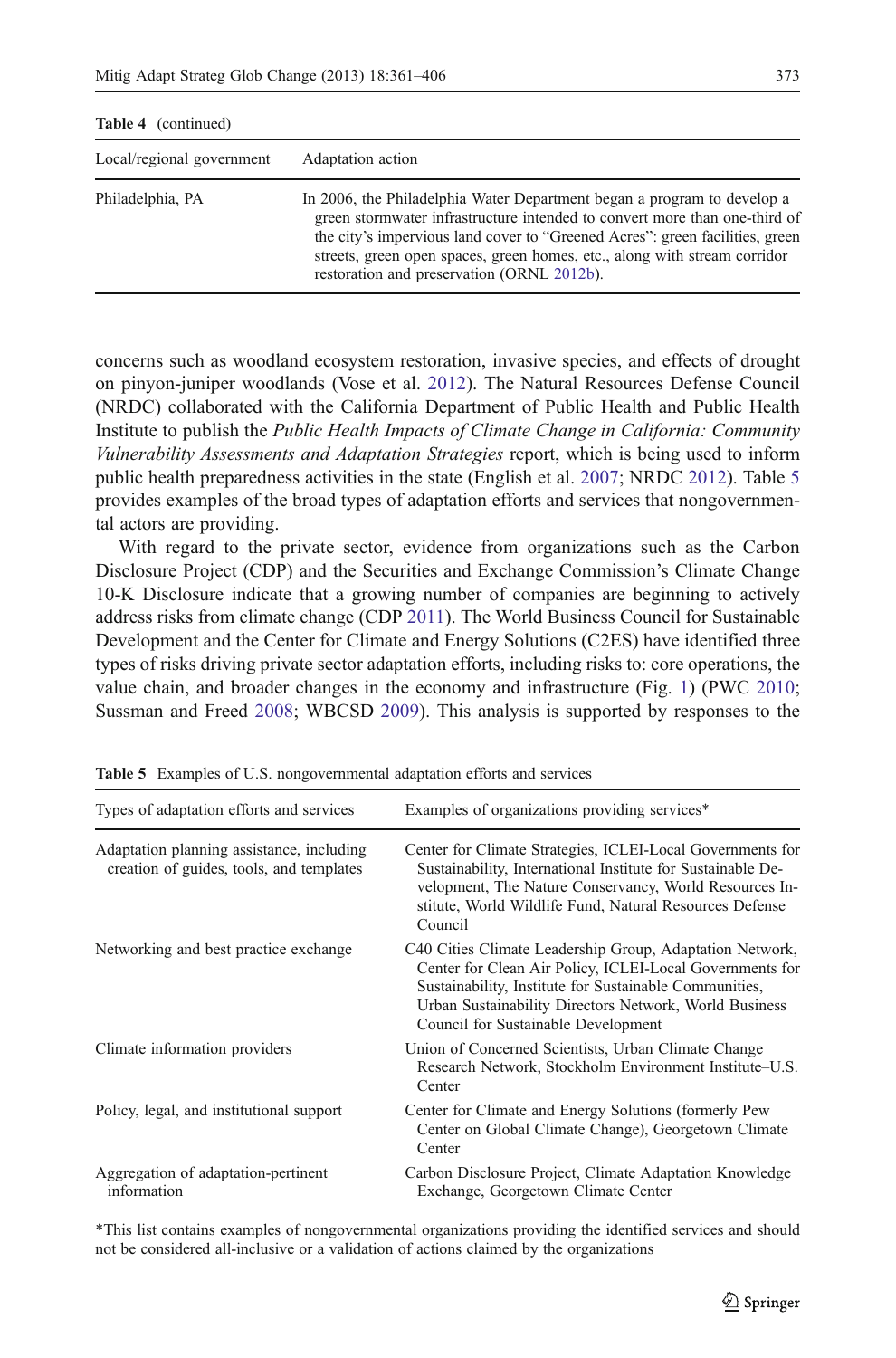<span id="page-13-0"></span>

2011 CDP, and suggests that companies are concerned about how changes in climate will impact issues such as feedstock, water supply and quality, infrastructure, core operations, supply chain, and customers' ability to use (and their need for) services (CDP [2011\)](#page-37-0). To address these risks, some companies are working to proactively avoid risk by minimizing the magnitude of impacts, diversifying the sources of risks, and spreading the burden of any future impact through a variety of strategies, including reallocation of financial risks such as through insurance and reinsurance (Table [6](#page-14-0)) (CDP [2011\)](#page-37-0). For example, the insurance industry has started integrating climate considerations into their rate programs (Ojima et al. [2012\)](#page-42-0) and requiring the insured to adapt to projected changes (McGraw-Hill Construction [2011](#page-41-0)), although efforts to date have been piecemeal (Culver et al. [2012;](#page-38-0) GAO [2007](#page-39-0)).

Some companies are taking action to not only avoid risk, but to explore potential opportunities embodied in a changing climate, such as developing new products and services; developing or expanding existing consulting services; expanding into new operational territories; extending growing seasons and hours of operation; and responding to the potential for increased demand for existing products and services (Agrawala et al. [2011](#page-36-0); CDP [2011;](#page-37-0) Dell and Pasteris [2010](#page-38-0); Oxfam America [2009](#page-42-0); PWC [2010\)](#page-43-0).

It is difficult to assess the degree to which the private sector is adapting, and whether such adaptations are sufficient to prepare for and minimize future risks from climate change. Many actions that may be spurred by climate change may not be correctly attributed either partially or wholly to climate change. Thus many actions that can be considered to be climate change adaptations by the private sector, such as supply chain diversification, may not be reported as such. Indeed, this may also be true of many public sector actions. Conversely, it is possible that companies (and governments) can claim they are making changes out of a professed concern for the environment or to prepare for climate change when other factors, particularly the cutting of costs or increasing of revenues, are the primary drivers of action.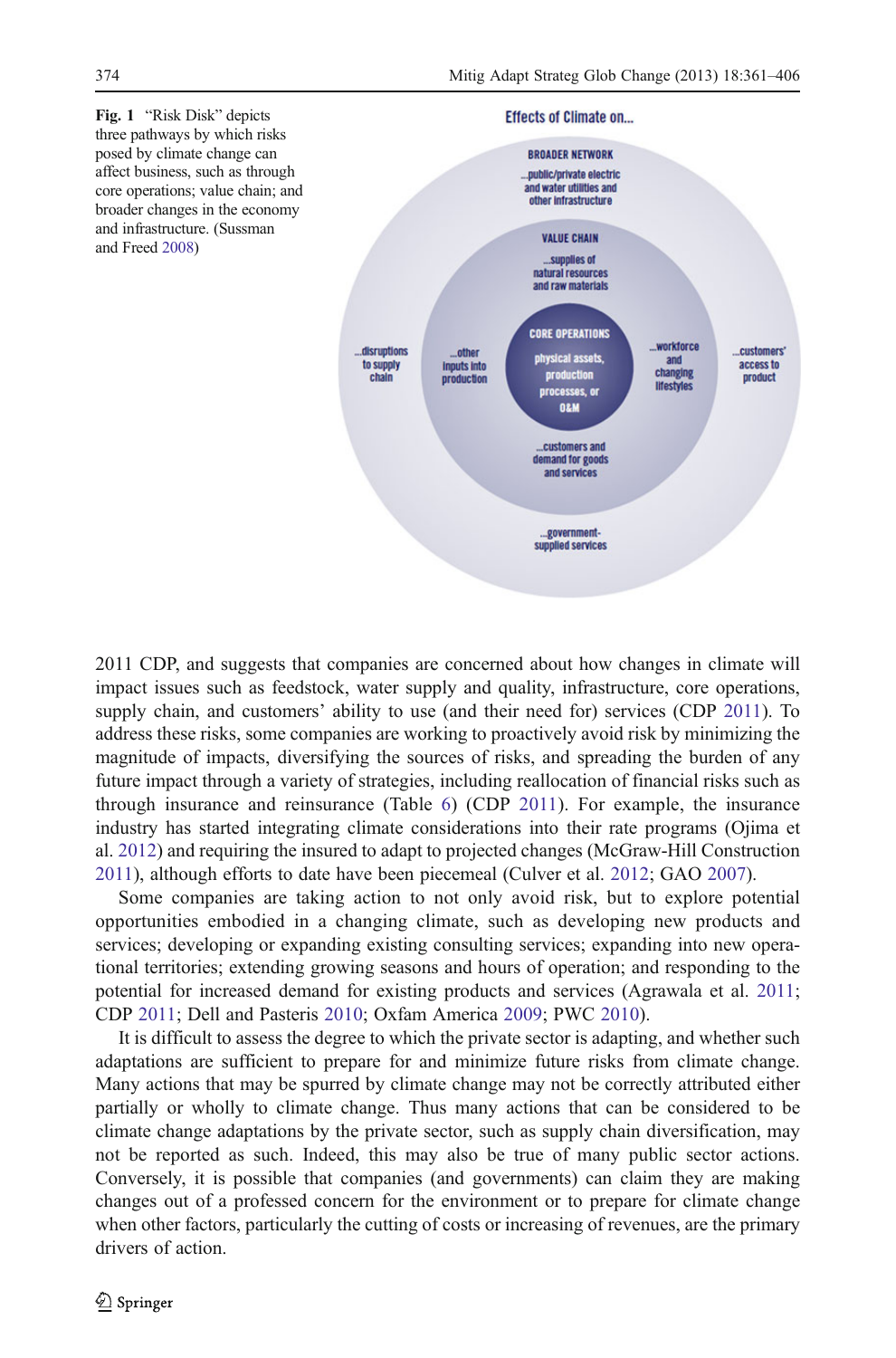| Company                                          | Sector                     | Climate risk                                                                                                                                                                                                                 | Examples of actions undertaken                                                                                                                                                                                                                                                                                                                                                                                                                                                                                                                                                                                                          |
|--------------------------------------------------|----------------------------|------------------------------------------------------------------------------------------------------------------------------------------------------------------------------------------------------------------------------|-----------------------------------------------------------------------------------------------------------------------------------------------------------------------------------------------------------------------------------------------------------------------------------------------------------------------------------------------------------------------------------------------------------------------------------------------------------------------------------------------------------------------------------------------------------------------------------------------------------------------------------------|
| Coca-Cola<br>Company                             | Consumer<br><b>Staples</b> | Changes in physical climate<br>parameters; changes in other<br>climate-related developments.                                                                                                                                 | Coca-Cola is working around the world to<br>replenish the water used in finished<br>beverages by participating in locally<br>relevant water projects that support<br>communities and nature. Since 2005, the<br>Coca-Cola system has engaged in more<br>than 320 projects in 86 countries. The<br>range of community projects includes<br>watershed protection; expanding com-<br>munity drinking water and sanitation ac-<br>cess; water for productive use, such as<br>agricultural water efficiency; and education<br>and awareness programs. (http://www.<br>thecoca-colacompany.com/citizenship/<br>conservation partnership.html) |
| ConAgra<br>Foods, Inc.                           | Consumer<br><b>Staples</b> | Company experienced weather-<br>related sourcing challenges,<br>such as delayed tomato har-<br>vesting due to unseasonably<br>cool weather and difficulty<br>sourcing other vegetables due to<br>above-normal precipitation. | As part of its business continuity planning,<br>ConAgra Foods has analyzed its supply<br>risk to develop strategic partnerships with<br>suppliers, minimize sole-sourced ingre-<br>dients, and identify alternate suppliers<br>and contract manufacturers to minimize<br>production disruptions in case of an un-<br>expected disruption in supply. (http://<br>company.conagrafoods.com/<br>phoenix.zhtml?c=202310&p=Policies<br>Environment)                                                                                                                                                                                          |
| Constellation<br><b>Brands</b>                   | Consumer<br><b>Staples</b> | Changes in physical climate<br>parameters; changes in other<br>climate-related developments.                                                                                                                                 | Constellation has already taken adaptation<br>actions, particularly in California, where<br>water availability is an issue, to manage<br>or adapt to these risks. Constellation is<br>working with numerous organizations to<br>help fund industry-based research to de-<br>termine potential climate change impacts<br>on vineyard production.                                                                                                                                                                                                                                                                                         |
| Munich Re                                        |                            | Reinsurance Changes in regulation; changes in<br>physical climate parameters;<br>changes in other climate-related<br>developments.                                                                                           | Since 2007, a group-wide climate change<br>strategy covering all aspects of climate<br>change—e.g., weather-related impacts,<br>regulatory impacts, litigation and health<br>risks, etc.—has supported their core cor-<br>porate strategy. The strategy is based on<br>five pillars: mitigation, adaptation, re-<br>search, in-house carbon dioxide $(CO2)$<br>reduction, and advocacy. (http://<br>www.munichre.com/en/group/focus/<br>climate change/default.aspx)                                                                                                                                                                    |
| Pacific Gas<br>and Electric<br>Company<br>(PG&E) | Utilities                  | physical climate parameters;<br>changes in other climate-related<br>developments.                                                                                                                                            | Changes in regulation; changes in PG&E's adaptation strategies for potential<br>increased electricity demand include<br>expanded customer energy efficiency and<br>demand response programs and<br>improvements to its electric grid. PG&E<br>is proactively tracking and evaluating the<br>potential impacts of reductions to Sierra<br>Nevada snowpack on its hydroelectric<br>system, and has developed adaptation                                                                                                                                                                                                                   |

<span id="page-14-0"></span>Table 6 Examples of U.S. private sector actions to adapt to climate risks based on responses to carbon disclosure project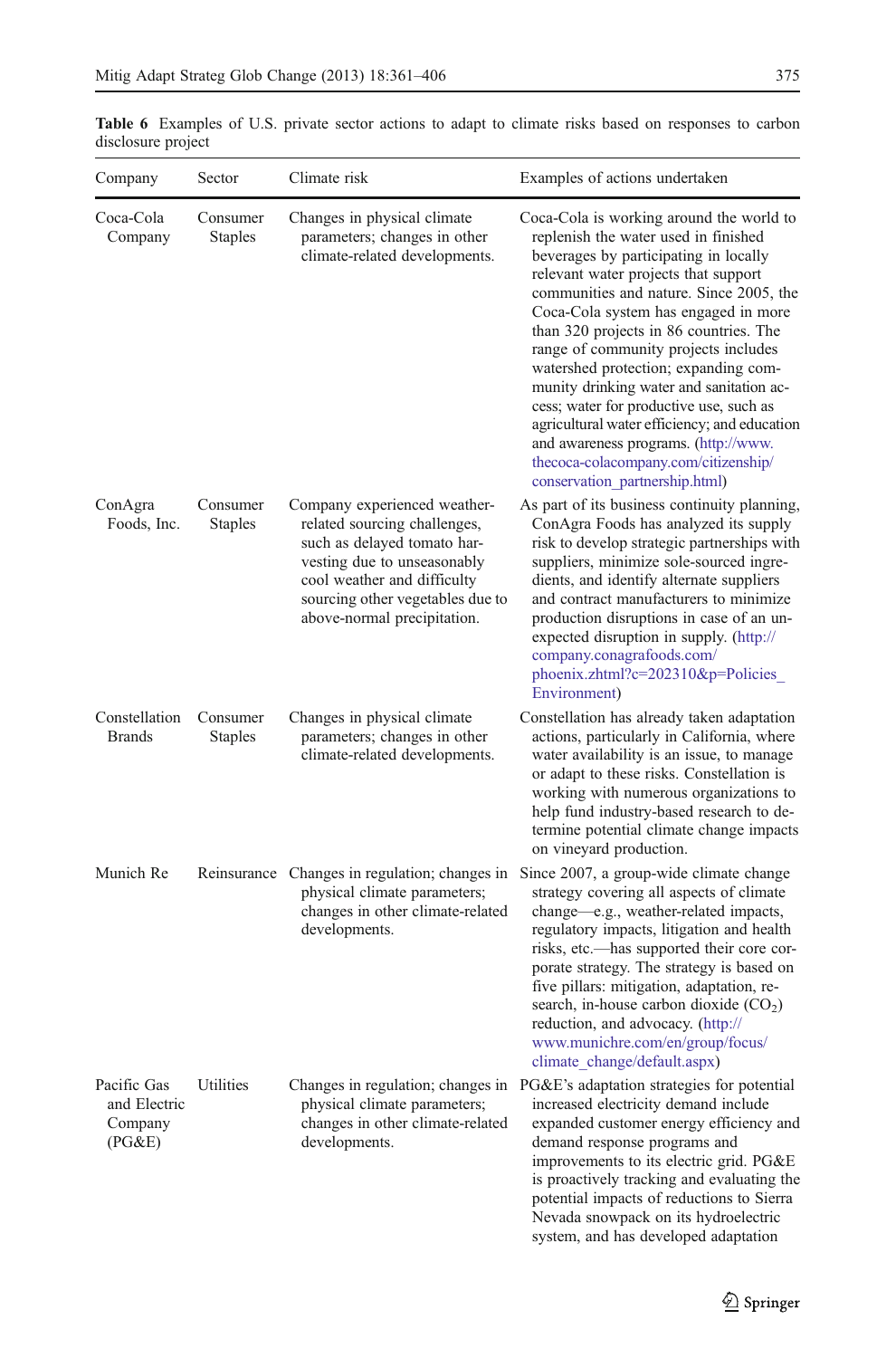| Company                   | Sector                | Climate risk                                                                                                           | Examples of actions undertaken                                                                                                                                                                                                                                                                                                                                                                                                                                                                                                                                                                                                                                                                                       |
|---------------------------|-----------------------|------------------------------------------------------------------------------------------------------------------------|----------------------------------------------------------------------------------------------------------------------------------------------------------------------------------------------------------------------------------------------------------------------------------------------------------------------------------------------------------------------------------------------------------------------------------------------------------------------------------------------------------------------------------------------------------------------------------------------------------------------------------------------------------------------------------------------------------------------|
|                           |                       |                                                                                                                        | strategies to minimize them. Strategies<br>include maintaining higher winter<br>carryover reservoir storage levels,<br>reducing conveyance flows in canals and<br>flumes in response to an increased<br>portion of precipitation falling as rain,<br>and reducing discretionary reservoir<br>water releases during the late spring and<br>summer. PG&E is also working with both<br>the U.S. Geological Survey (USGS) and<br>the California Department of Water<br>Resources to begin using the USGS<br>Precipitation-Runoff Modeling System<br>(PRMS) watershed model to help manage<br>reservoirs on watersheds experiencing<br>mountain snowpack loss. (http://<br>www.pge.com/about/environment/<br>commitment/) |
| SC Johnson<br>& Son, Inc. | Household<br>Products | Changes in physical climate<br>parameters.                                                                             | SC Johnson is adjusting, through a<br>diversified supplier and global<br>manufacturing base, to the various<br>physical risks imposed by climate<br>change. In March 2009, SC Johnson<br>announced a broad ingredient<br>communication program. The company<br>assesses risks along each ingredient's<br>supply chain to ensure that the company<br>is sourcing from a geographically diverse<br>supplier base. In addition to evaluating<br>product ingredients, SC Johnson has also<br>diversified its operations around the<br>world, allowing it to maintain business<br>continuity in the face of a regional<br>climate-related disruption. (http://<br>www.scjohnson.com/en/commitment/<br>overview.aspx)      |
| Spectra<br>Energy, Inc.   | Energy                | Changes in regulation; changes in<br>physical climate parameters;<br>changes in other climate-related<br>developments. | Spectra Energy uses a corporate-wide risk<br>analysis framework to ensure the over-<br>sight and management of its four major<br>risk categories: financial, strategic, oper-<br>ational, and legal. Physical risks posed by<br>climate change fall within these catego-<br>ries, and the company uses risk manage-<br>ment committees to ensure that all material<br>risks are identified, evaluated, and man-<br>aged prior to financial approvals of major<br>projects. (http://www.spectraenergy.com/<br>Sustainability/)                                                                                                                                                                                        |

# 3 Adaptation process

General patterns in adaptation processes are only beginning to emerge, with similarities discernible across sectors, systems, and scales (Anguelovski and Carmin [2011;](#page-36-0) Dell and Pasteris [2010](#page-38-0); Means et al. [2010\)](#page-41-0). Figure [2](#page-16-0) depicts a generalized and iterative adaptation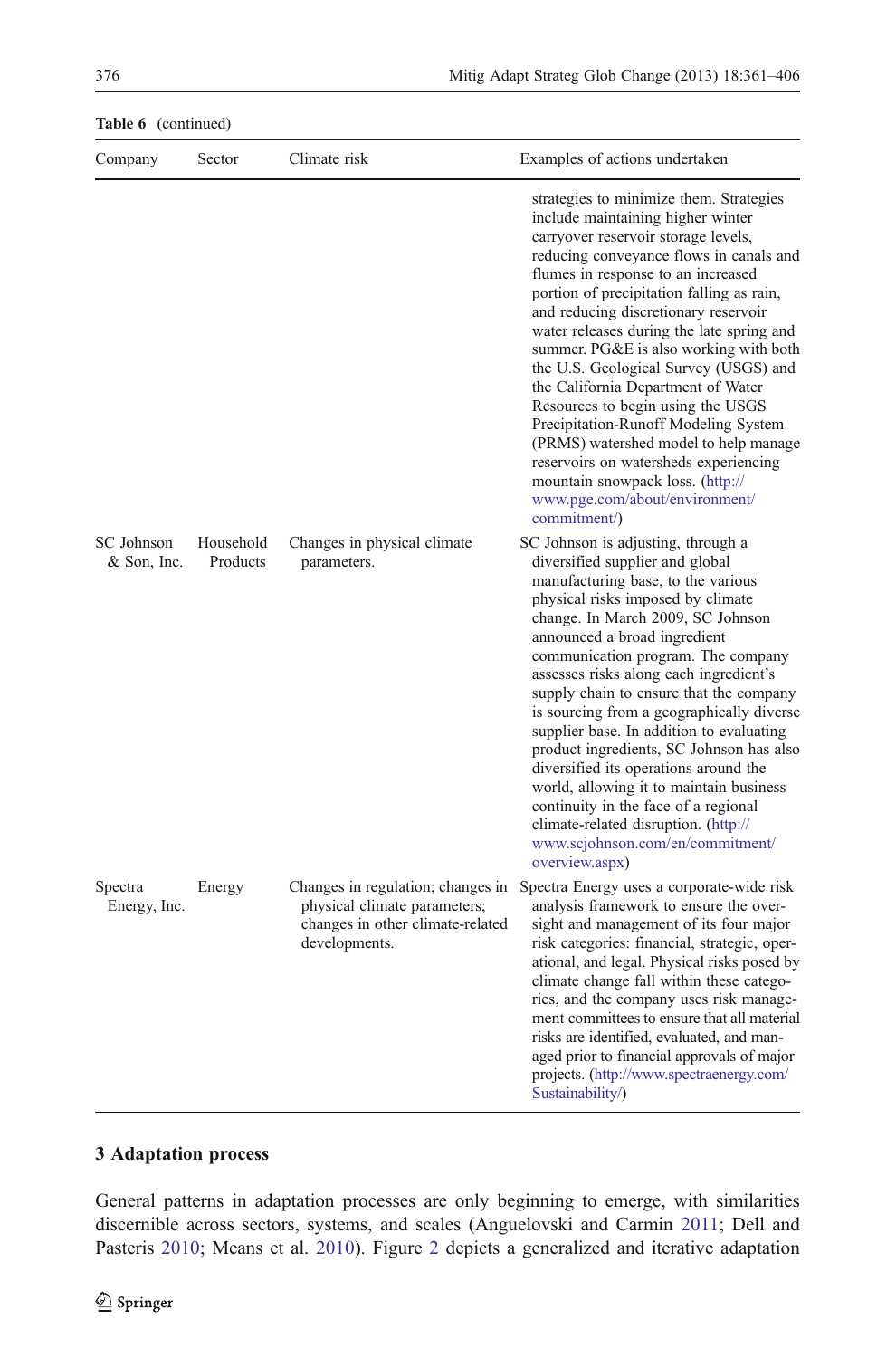<span id="page-16-0"></span>

process. This is not a step-wise or linear process, as various stages of the adaptation process can occur simultaneously or in an order different from that presented; some steps can be omitted completely. More detail about each phase in this process is provided below.

## 3.1 Identifying and understanding risk, vulnerabilities, and opportunities

Most adaptation actions are currently in the initial phase, with many actors focusing on identifying the relevant climate risks and conducting current and future risk and vulnerability assessments of their assets and resources (Carmin et al. [2012;](#page-37-0) Glick et al. [2011](#page-39-0); Ingram et al. [2012;](#page-40-0) Lackstrom et al. [2012;](#page-41-0) NRC [2010a;](#page-42-0) Rowland et al. [2011](#page-43-0); USGS [2012](#page-44-0); West et al. [2009\)](#page-45-0). In 2011, out of 298 U.S. municipalities surveyed, only 13% had completed vulnerability or risk assessments—but 42% expected to complete an assessment in the future (Carmin et al. [2012](#page-37-0)). At least 21 state fish and wildlife agencies are undertaking climate vulnerability assessments, or have recently completed an assessment of a particular species, habitat, or both (AFWA [2011\)](#page-36-0).

Multiple qualitative and quantitative methods are used to understand climate vulnerability, including case studies and analogue analyses, scenario analyses, sensitivity analyses, peer information sharing, monitoring of key species, and information sharing among peers (Barrett et al. [2011](#page-36-0); EPA [2011](#page-38-0); Ford et al. [2010;](#page-39-0) Fussel [2007](#page-39-0); Hulme and Dessai [2008](#page-40-0); NPS [2010\)](#page-42-0). Participatory research and "on the ground" efforts in places such as New York City, Boston, Flagstaff, Interior Alaska, and in the Swinomish Tribe demonstrate the importance of starting with the identification of existing vulnerabilities (City of Flagstaff [2012;](#page-37-0) Lamb and Davis [2011;](#page-41-0) McNeeley and Shulski [2011](#page-41-0); Rosenzweig et al. [2011b](#page-43-0)). Relevant historical and future climate data are often then used to conduct a risk and/or vulnerability analysis; such efforts have been used in the water utility (Berry et al. [2011](#page-37-0)), land and ecosystems management (Glick et al. [2011](#page-39-0); Heller and Zavaleta [2009;](#page-40-0) NPS [2010](#page-42-0); USGS [2012](#page-44-0)), and government sectors (Pahl-Wostl et al. [2011;](#page-42-0) Wheeler [2008](#page-45-0)).

3.2 Planning, assessing, and selecting options

Once risks and vulnerabilities are understood, the next stage typically involves identifying, evaluating, and selecting options for response to existing and future changes in climate (NPS [2010\)](#page-42-0). Decision support planning methods and associated tools help to identify flexible and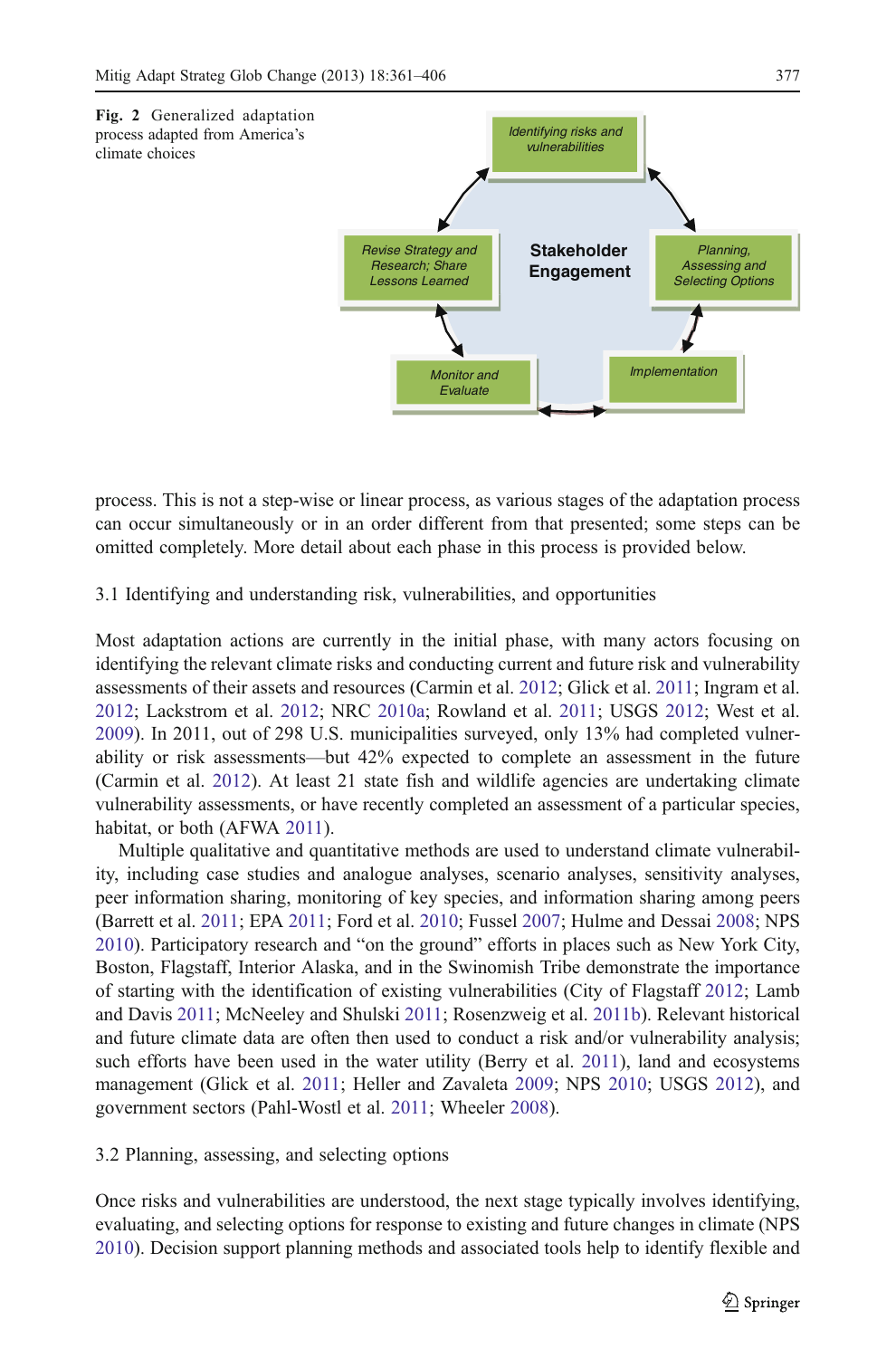context-relevant adaptation activities for implementation (Means et al. [2010](#page-41-0); NRC [2010a](#page-42-0)). Participatory approaches enable the design of adaptation processes with context-specific information (Fazey et al. [2010](#page-39-0); Few et al. [2007;](#page-39-0) Preston et al. [2011;](#page-43-0) Smit and Wandel [2006](#page-44-0)), often by having community stakeholders and governing institutions work collectively to define the problem and identify adaptation strategies that are robust, while incorporating stakeholder values (Brunner [2005;](#page-37-0) Preston et al. [2011](#page-43-0); Stern and Fineberg [1996;](#page-44-0) World Bank [2008\)](#page-45-0). Moreover, regional collaboration has emerged in places such as San Francisco Bay, San Diego Bay, Southeast Florida, Chesapeake Bay, and the Intermountain West, where stakeholders are coming together to address issues of regional concern (e.g., sea level rise, water distribution, transportation systems). In this way they are defining common strategies to reduce potential threats, identifying metrics for tracking purposes, and often creating governance structures to help navigate political challenges (ICLEI [2012](#page-40-0); Moser and Ekstrom [2010;](#page-42-0) Pyke et al. [2011;](#page-43-0) Southeast Florida Compact Counties [2011\)](#page-44-0).

Common approaches to adaptation planning include "mainstreaming" or integrating climate adaptation into existing environmental, climate, or sustainability frameworks or sector-based plans (e.g., hazard mitigation, ecosystem conservation, water management, risk contingency planning, public health, environmental management, energy and national security) or developing standalone adaptation plans (ASTHO [2012;](#page-36-0) Culver et al. [2012](#page-38-0); Horton et al. [2012;](#page-40-0) Lackstrom et al. [2012](#page-41-0)). Grand Rapids, Michigan; New York City, New York; and Keene, New Hampshire are examples of communities in which adaptation was integrated into broader climate, sustainability, and/or master plans (City of Grand Rapids [2011](#page-38-0); City of Keene [2010](#page-38-0); NYC [2011\)](#page-42-0).

Activities underway in the Water Utility Climate Alliance (WUCA) and statewide coastal zone management offices are leading to the integration of future weather and climate considerations into water and coastal zone management planning (Culver et al. [2012;](#page-38-0) Means et al. [2010](#page-41-0)). The Navajo Nation; the City of Lewes, Delaware; and the State of Idaho have integrated climate adaptation concerns into their drought contingency, hazard mitigation, and State Wildlife Action planning processes, respectively (AFWA [2011;](#page-36-0) Delaware Sea Grant College Program et al. [2011;](#page-38-0) Navajo Nation Department of Water Resources [2003;](#page-42-0) USGS [2012](#page-44-0)). Additionally, a number of discrete adaptation plans, or plans with a focus on adaptation, have been released, such as the forthcoming National Fish, Wildlife, and Plants Climate Adaptation Strategy (National Fish, Wildlife, and Plants Climate Adaptation Strategy Partnership [2012](#page-42-0)); the City of Chicago Climate Adaptation Plan (City of Chicago [2008\)](#page-37-0); and the National Action Plan: Priorities for Managing Freshwater Resources in a Changing Climate (CEQ [2011a\)](#page-37-0).

The selection of options appropriate for building resilience to climate impacts depends on the socio-political and environmental context in which these decisions are made. Uncertainty about the timing and magnitude of climate change poses challenges to making such choices (NRC [2008\)](#page-42-0), and many frameworks, tools, and approaches have emerged to help decisionmakers make decisions in the face of this uncertainty (Kareiva [2008\)](#page-40-0). Many of these, however, are specific to particular localities or resources, are not easy to use, and require sophisticated knowledge of climate change (Federspiel [2012;](#page-39-0) Hammill and Tanner [2011](#page-39-0)). In general, these approaches seek options that allow reversibility, preserve future options, can resist a variety of impacts, and are flexible, such that mid-course adjustments are possible (OTA [1993;](#page-42-0) Wilby and Vaughan [2011](#page-45-0)). Among these approaches are Robust Decision Making (RDM), Iterative Risk Management (IRM), Adaptive Management or Co-Management, Portfolio Management, and Scenario Planning (Gregg et al. [2011;](#page-39-0) Groves and Lempert [2006;](#page-39-0) Kareiva [2008;](#page-40-0) Lee [1993](#page-41-0); Lempert et al. [2006](#page-41-0); Moore et al. [2012;](#page-41-0) Moser [2012;](#page-42-0) NPS [2010](#page-42-0); NRC [2004;](#page-42-0) Williams and Brown [2012\)](#page-45-0).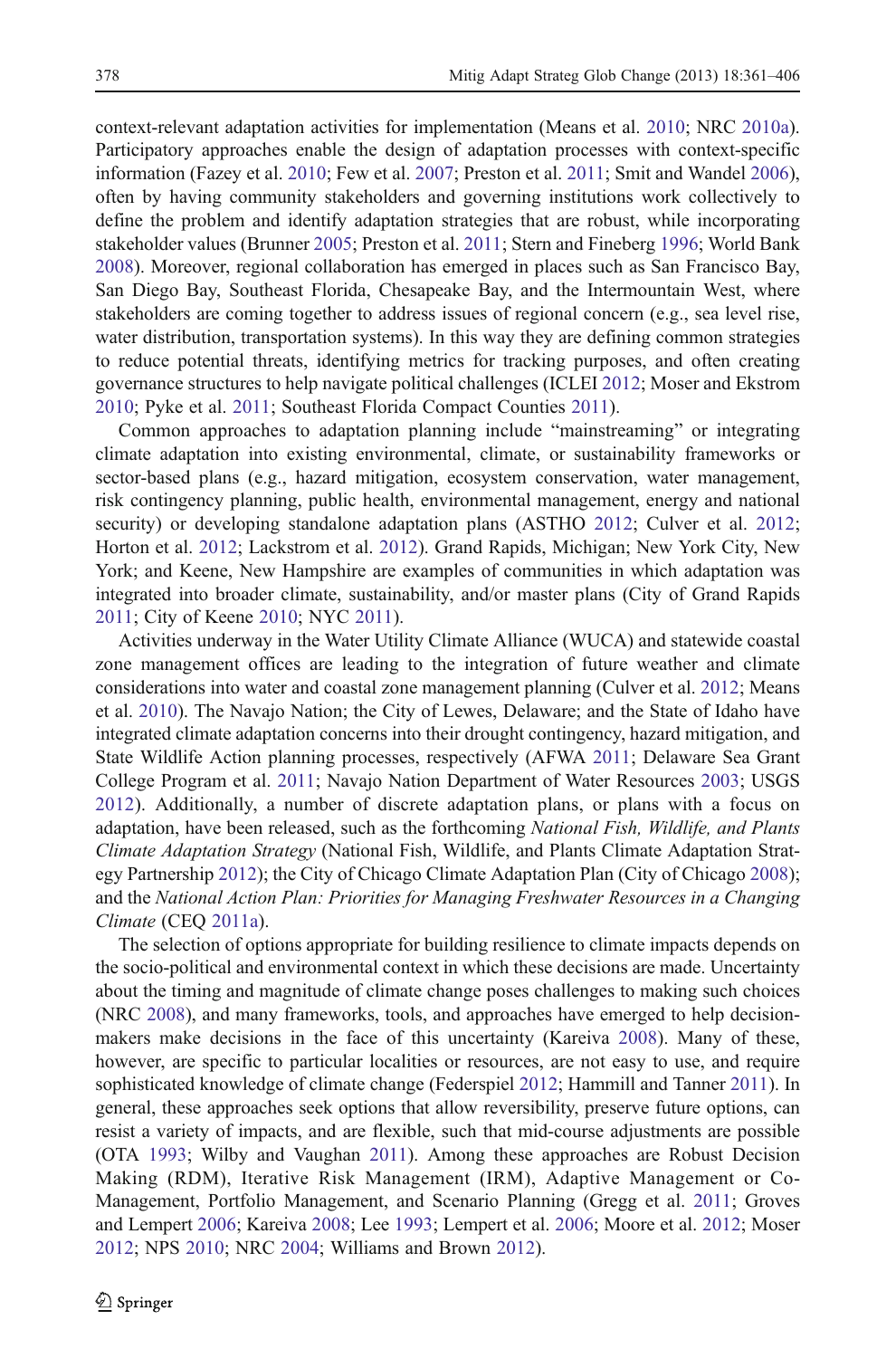#### 3.3 Implementation

Because adaptation activities in the United States are relatively new, there is little peer-reviewed literature on adaptation actions or evaluation of their successes and failures (Ford et al. [2011](#page-39-0); Ingram et al. [2012;](#page-40-0) Moser [2009;](#page-41-0) NRC [2010a](#page-42-0)). Much of the documentation that does exist is in "grey" literature, such as government reports and planning documents; agency "white" or background papers; and "expressions of interest" reports officially submitted as part of the upcoming NCA process. These documents indicate that adaptation actions are being implemented for a variety of reasons—often with an aim toward reducing current vulnerabilities to hazards or extreme weather events. For example, forest thinning and fuel treatments can reduce fire risks in national forests. Similarly, diversifying material sourcing in the private sector can reduce the risk of supply chain disruption (CDP [2011](#page-37-0); Vose et al. [2012](#page-45-0)). Additionally, an increasing movement toward mainstreaming climate adaptation concerns into existing processes means that discerning unique climate adaptation activities will be a challenge (Dovers and Hezri [2010;](#page-38-0) Lackstrom et al. [2012](#page-41-0)). An example of local adaptation implementation is Seattle Public Utilities' RainWatch—an early warning precipitation forecasting tool used for drainage operations (CEQ [2011a\)](#page-37-0) (more examples can be found in Fig. [3](#page-21-0)).

#### 3.4 Monitoring and evaluation

There is little literature evaluating the effectiveness of adaptation actions (Means et al. [2010](#page-41-0); Preston et al. [2011;](#page-43-0) Solecki and Rosenzweig [2012](#page-44-0); Vose et al. [2012\)](#page-45-0). Evaluation and monitoring efforts to date have focused on the creation of process-based rather than outcome-based indicators (Culver et al. [2012;](#page-38-0) Preston et al. [2011](#page-43-0)). The Forest Service Performance Scorecard (USDA, Forest Service) and the City of Portland Oregon and Multnomah County Climate Action Plan both use indicators to gauge progress in the planning and implementation of adaptation actions (Vose et al. [2012;](#page-45-0) City of Portland and Multnomah County [2009](#page-38-0)). Some adaptation indicators currently being tracked are the percentage of building permits issued in current and future FEMA coastal flood zones, trends of weather-related emergency/disaster losses, and the number of days with telecommunication outages related to weather (Jacob, et al. [2010](#page-40-0)).

In addition, a number of efforts are underway to create indicators related to climate adaptation (USCGRP, 2012). The National Climate Assessment Development Advisory Committee (NCADAC) Indicators Working Group is currently working to develop indicators that will aid in identifying effective climate adaptation and mitigation activities (Janetos et al. [2012\)](#page-40-0). EPA is also working to develop indicators of resilience, specifically in the urban setting (EPA [2010a;](#page-38-0) Federspiel [2012](#page-39-0)). Both of these efforts anticipate the pilot testing of draft indicators in mid-2013.

#### 3.5 Revise strategies/processes and information sharing

Uncertainty about the future climate, as well as about population growth, economic development, response strategies, and other social and demographic issues, can stymie climate adaptation activity (McCollum et al. [2011](#page-41-0); Moore et al. [2012](#page-41-0); USGS [2012](#page-44-0)). Through iterative processes, however, stakeholders can regularly evaluate the appropriateness of planned and implemented activities and revise them as new information becomes available (EPA [2011;](#page-38-0) NPS [2010](#page-42-0); NRC, 2010a). Additionally, the sharing of best practices and lessons learned is crucial in advancing understanding and uptake of climate adaptation activity (Lackstrom et al. [2012](#page-41-0); Preston et al. [2011](#page-43-0)).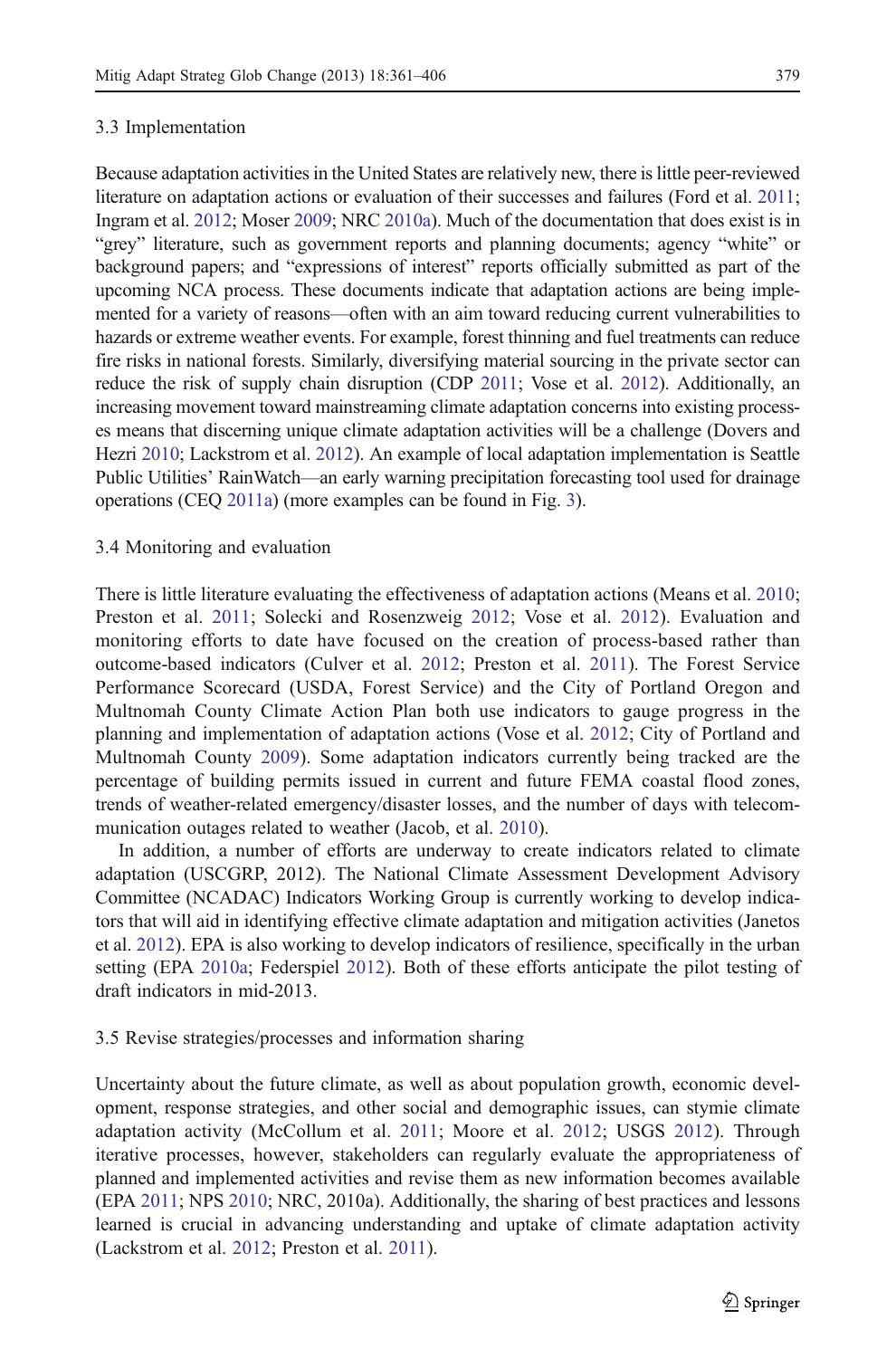Established information-sharing networks such as the World Business Council on Sustainable Development, ICLEI-Local Governments for Sustainability, WUCA, and regional climate initiatives are the types of networks that have supported stakeholder adaptation activity to date (Means et al. [2010;](#page-41-0) WBCSD [2009](#page-45-0)). Facilitating and encouraging networking will be instrumental in ensuring that lessons learned and best practices are shared in a manner that will foster the scaling up of climate adaptation activity.

The following map and table highlight some adaptation activities taking place in different geographical regions and scales in the United States (Fig. [3\)](#page-21-0). The map is not intended to be a comprehensive compilation of adaptation activities throughout the country, but is illustrative of the types of activities taking place.

#### Adaptation Activity

- 1. The State of Hawaii Office of Planning, in cooperation with university, private, state, and Federal scientists and others, has drafted a framework for climate change adaptation that identifies sectors affected by climate change, and outlines a process for coordinated statewide adaptation planning. (Adapting to Climate Change: A Planning Guide for State Coastal Managers, NOAA (NOAA [2012\)](#page-42-0), ([http://coastalmanagement.noaa.gov/](http://coastalmanagement.noaa.gov/climate/docs/adaptationguide.pdf) [climate/docs/adaptationguide.pdf](http://coastalmanagement.noaa.gov/climate/docs/adaptationguide.pdf))
- 2. One of the priorities of the Hawaii State Plan is preserving water sources through conservation of the forests, as indicated in their "Rain Follows The Forest" report. ([http://hawaii.gov/dlnr/chair/pio/nr/2011/](http://hawaii.gov/dlnr/chair/pio/nr/2011/The-Rain-Follows-the-Forest.pdf) [The-Rain-Follows-the-Forest.pdf](http://hawaii.gov/dlnr/chair/pio/nr/2011/The-Rain-Follows-the-Forest.pdf))
- 3. New England Federal Partners is a multi-agency group formed to support the needs of the states, tribes, and communities of the New England Region and to facilitate and enable informed decision-making on issues pertaining to coastal and marine spatial planning, climate mitigation, and climate adaptation throughout the region. ([http://www.epa.gov/region1/eco/energy/adaptation-efforts-epane.html\)](http://www.epa.gov/region1/eco/energy/adaptation-efforts-epane.html)
- 4. The City of Philadelphia is greening their combined sewer infrastructure to protect rivers, reduce greenhouse gas emissions, improve air quality, and enhance adaptation to a changing climate [\(http://](http://www.phillywatersheds.org/ltcpu/) [www.phillywatersheds.org/ltcpu/](http://www.phillywatersheds.org/ltcpu/))
- 5. The City of Keene, NH replaced culverts with larger ones that were designed to withstand projected increases in precipitation and population demand. (City of Keene [2010\)](#page-38-0) [\(http://www.ci.keene.nh.us/sites/](http://www.ci.keene.nh.us/sites/default/files/CMPprint-final-1027-fullversion_2.pdf) [default/files/CMPprint-final-1027-fullversion\\_2.pdf](http://www.ci.keene.nh.us/sites/default/files/CMPprint-final-1027-fullversion_2.pdf))
- 6. New York City has created a Green Infrastructure Plan and is committed to goals that include the construction of enough green infrastructure throughout the city to manage 10 % of the runoff from impervious surfaces by 2030. ([http://www.nyc.gov/html/dep/html/stormwater/nyc\\_green\\_infrastructure\\_](http://www.nyc.gov/html/dep/html/stormwater/nyc_green_infrastructure_plan.shtml) [plan.shtml\)](http://www.nyc.gov/html/dep/html/stormwater/nyc_green_infrastructure_plan.shtml)
- 7. The City of Lewes, DE undertook an intensive stakeholder process to integrate climate change into the city's updated hazard mitigation plan. [\(http://www.ci.lewes.de.us/Hazard-Mitigation-Climate-Adaptation-](http://www.ci.lewes.de.us/Hazard-Mitigation-Climate-Adaptation-Action-Plan/)[Action-Plan/\)](http://www.ci.lewes.de.us/Hazard-Mitigation-Climate-Adaptation-Action-Plan/)
- 8. Local governments and tribes throughout Alaska, such as those in Homer, are planting native vegetation and changing the coastal surface, moving inland or away from rivers, and building riprap walls, groins, or seawalls. [\(http://www.cakex.org/virtual-library/2555](http://www.cakex.org/virtual-library/2555))
- 9. Villages are physically being relocated because of climate impacts such as sea level rise and erosion; these include Newtok, Shishmaref, Kivalina, and dozens of other villages. ([http://www.commerce.state.ak.us/dca/](http://www.commerce.state.ak.us/dca/planning/npg/Newtok_Planning_Group.htm) [planning/npg/Newtok\\_Planning\\_Group.htm](http://www.commerce.state.ak.us/dca/planning/npg/Newtok_Planning_Group.htm))
- 10. The City of Cedar Falls recently passed legislation that includes a new floodplain ordinance that expands zoning restrictions from the 100-year floodplain to the 500-year floodplain, because this expanded floodplain zone better reflects the flood risks experienced by the city during the 2008 floods. ([http://www.epa.](http://www.epa.gov/dced/pdf/iowa_climate_adaptation_report.pdf) [gov/dced/pdf/iowa\\_climate\\_adaptation\\_report.pdf\)](http://www.epa.gov/dced/pdf/iowa_climate_adaptation_report.pdf)
- 11. In January 2011, the Michigan Department of Community Health (MDCH) released the Michigan Climate and Health Adaptation Plan, which has a goal of "preparing the Public Health System in Michigan to address the public health consequences of climate change in a coordinated manner." In September 2010, MDCH received 3 years' funding to implement this plan as part of the Climate-Ready States and Cities Initiative of CDC. ([http://www.michigan.gov/documents/mdch/MDCH\\_climate\\_change\\_strategicPlan\\_](http://www.michigan.gov/documents/mdch/MDCH_climate_change_strategicPlan_final_1-24-2011__343856_7.pdf) [final\\_1-24-2011\\_\\_343856\\_7.pdf\)](http://www.michigan.gov/documents/mdch/MDCH_climate_change_strategicPlan_final_1-24-2011__343856_7.pdf)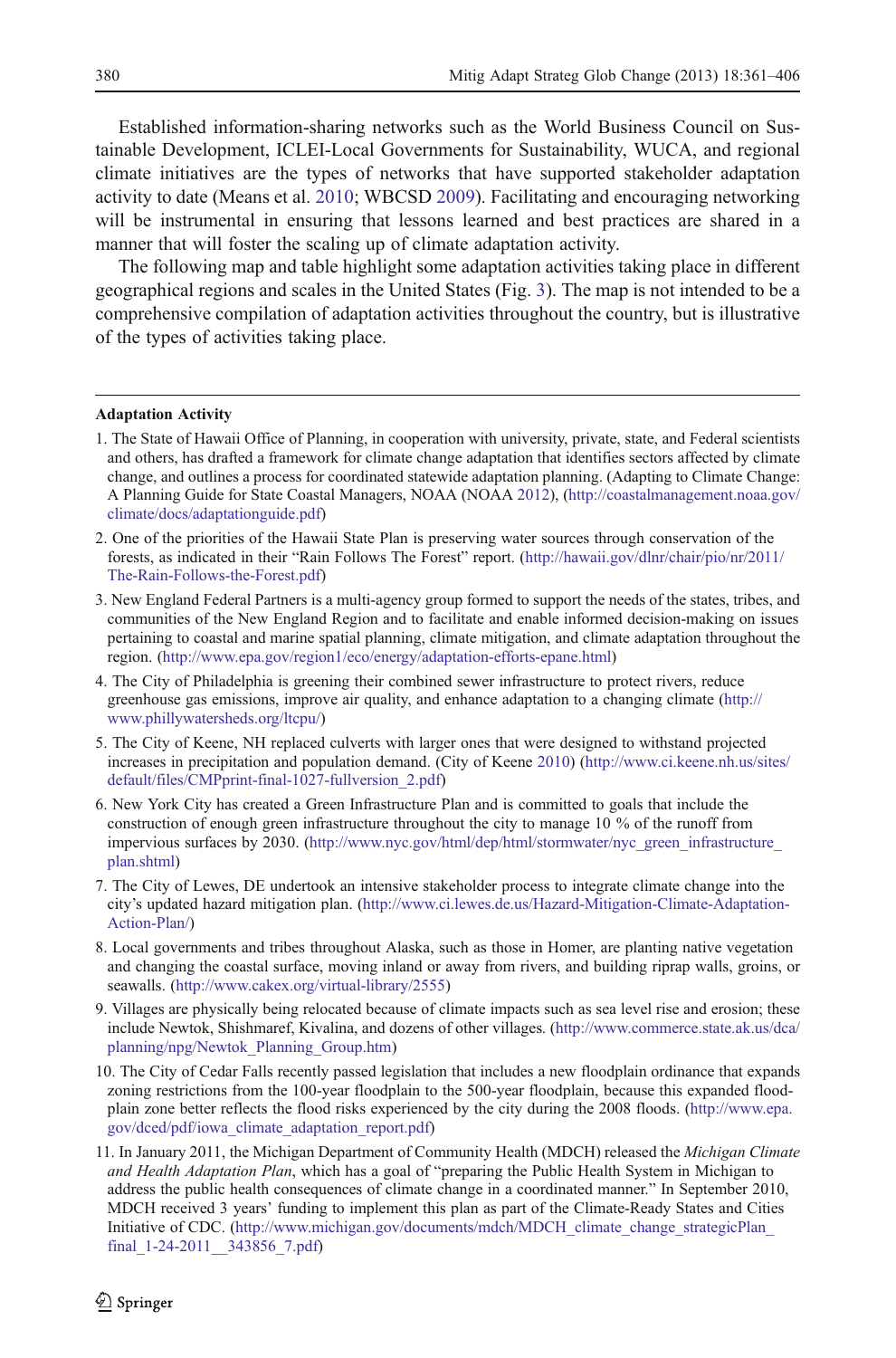- 12. The City of Chicago was one of the first cities to officially integrate climate adaptation into a citywide Climate Adaptation Plan. Since its release, a number of strategies have been implemented to help the city manage heat, protect forests, and enhance green design, such as their work on green roofs. ([http://](http://www.chicagoclimateaction.org/pages/adaptation/11.php) [www.chicagoclimateaction.org/pages/adaptation/11.php](http://www.chicagoclimateaction.org/pages/adaptation/11.php))
- 13. The City of Grand Rapids, MI recently released a Sustainability Plan that integrates future climate projections to ensure that the economic, environmental, and social strategies embraced are appropriate for today as well as the future. [\(http://grcity.us/enterprise-services/officeofenergyandsustainability/Pages/](http://grcity.us/enterprise-services/officeofenergyandsustainability/Pages/default.aspx/) [default.aspx/](http://grcity.us/enterprise-services/officeofenergyandsustainability/Pages/default.aspx/))
- 14. Tulsa, OK has a three-pronged approach to reducing flooding and managing stormwater: (1) prevent new problems by looking ahead and avoiding future downstream problems from new development (e.g., requiring on-site stormwater detention); (2) correct existing problems and learn from disasters to reduce future disasters (e.g., through watershed management and the acquisition and relocation of buildings in flood-prone areas); and (3) act to enhance the safety, environment, and quality of life of the community through public awareness, an increase in stormwater quality, and emergency management. [\(http://](http://www.smartcommunities.ncat.org/articles/rooftop/program.shtml) [www.smartcommunities.ncat.org/articles/rooftop/program.shtml](http://www.smartcommunities.ncat.org/articles/rooftop/program.shtml))
- 15. Firewise Communities USA is a nationwide program of the National Fire Protection Association and is cosponsored by USDA Forest Service, DOI, and the National Association of State Foresters. According to the Texas Forest Service, there are more than 20 recognized Texas Firewise Communities. The Texas Forest Service works closely with communities to help them to reach Firewise Community status and offers a variety of awareness, educational, informational, and capacity-building efforts, such as Texas Wildscapes, a program that assists in choosing less fire-friendly plants. ([http://texasforestservice.tamu.edu/main/article.](http://texasforestservice.tamu.edu/main/article.aspx?id=1602)  $aspx$ ?id=[1602](http://texasforestservice.tamu.edu/main/article.aspx?id=1602))
- 16. After the heavy rainfall events of 2004 that resulted in significant erosion on his farms, Dan Gillespie, a farmer with NRCS in Norfolk, NE, began experimenting with adding cover crops to the no-till process. It worked so well in reducing erosion and increasing crop yields that he is now sharing his experience with other farmers [\(http://](http://www.lenrd.org/projects-programs/) [www.lenrd.org/projects-programs/](http://www.lenrd.org/projects-programs/); [http://www.notill.org/;](http://www.notill.org/) personal communication, L Carter, June 1, 2012)
- 17. Point Reyes National Seashore is preparing for climate change by creating a more resilient ecosystem through restoring connectivity of fresh and salt-water ecosystems for anadromous fish passage by removing two dams that are barriers to water flow and fish migration, thus restoring ecological continuity. [\(http://](http://www.cakex.org/case-studies/1083) [www.cakex.org/case-studies/1083](http://www.cakex.org/case-studies/1083))
- 18. Western Adaptation Alliance is a group of 10 cities in four states in the Intermountain West that share lessons learned in adaptation planning, develop strategic thinking that can be applied to specific community plans, and join together to generate funds to support capacity building, adaptation planning, and vulnerability assessment. [\(http://sustainablecommunitiesleadershipacademy.org/workshops/regional](http://sustainablecommunitiesleadershipacademy.org/workshops/regional-western-adaptation-alliance)[western-adaptation-alliance](http://sustainablecommunitiesleadershipacademy.org/workshops/regional-western-adaptation-alliance))
- 19. Navajo Nation used information on likely changes in future climate to help inform their drought contingency plan. (Navajo Nation Department of Water Resources [2003](#page-42-0)) ([http://www.frontiernet.net/](http://www.frontiernet.net/~nndwr_wmb/PDF/drought/drghtcon_plan2003_final.pdf) [~nndwr\\_wmb/PDF/drought/drghtcon\\_plan2003\\_final.pdf\)](http://www.frontiernet.net/~nndwr_wmb/PDF/drought/drghtcon_plan2003_final.pdf)
- 20. California Department of Health and the Natural Resources Defense Council collaborated to create the Public Health Impacts of Climate Change in California: Community Vulnerability Assessment and Adaptation Strategies report, which is being used to inform public health preparedness activities in the State. [\(http://www.ehib.org/papers/Heat\\_Vulnerability\\_2007.pdf](http://www.ehib.org/papers/Heat_Vulnerability_2007.pdf)) (English et al. [2007](#page-38-0))
- 21. State of Idaho successfully integrated climate adaptation into the State's Wildlife Management Plan. (USGS [2012\)](#page-44-0) [\(http://fishandgame.idaho.gov/public/wildlife/cwcs/](http://fishandgame.idaho.gov/public/wildlife/cwcs/))
- 22. The Rising Tides Competition was held in 2009 by the San Francisco Bay Conservation and Development Commission to elicit ideas for how the Bay could respond to sea level rise. ([http://](http://www.risingtidescompetition.com/risingtides/Home.html) [www.risingtidescompetition.com/risingtides/Home.html\)](http://www.risingtidescompetition.com/risingtides/Home.html)
- 23. The Olympic National Forest and Olympic National Park were sites of case studies looking at how to adapt management of Federal lands to climate change. Sensitivity assessments, review of management activities and constraints, and adaptation workshops in the areas of hydrology and roads, fish, vegetation, and wildlife were all components of the case study process. [\(http://www.fs.fed.us/pnw/pubs/pnw\\_gtr844.pdf\)](http://www.fs.fed.us/pnw/pubs/pnw_gtr844.pdf)
- 24. King County Flood Control District was reformed to merge multiple flood management zones into a single county entity for funding and policy oversight for projects and programs—partly in anticipation of increased stormwater flows due to climate change. [\(http://www.nerrs.noaa.gov/doc/pdf/training/strategies\\_king\\_county.pdf](http://www.nerrs.noaa.gov/doc/pdf/training/strategies_king_county.pdf))
- 25. The Water Utilities Climate Alliance has been working with member water utilities to ensure that future weather and climate considerations are integrated into short- and long-term water management planning. (Culver et al. [2012](#page-38-0)) (<http://www.wucaonline.org/html/>)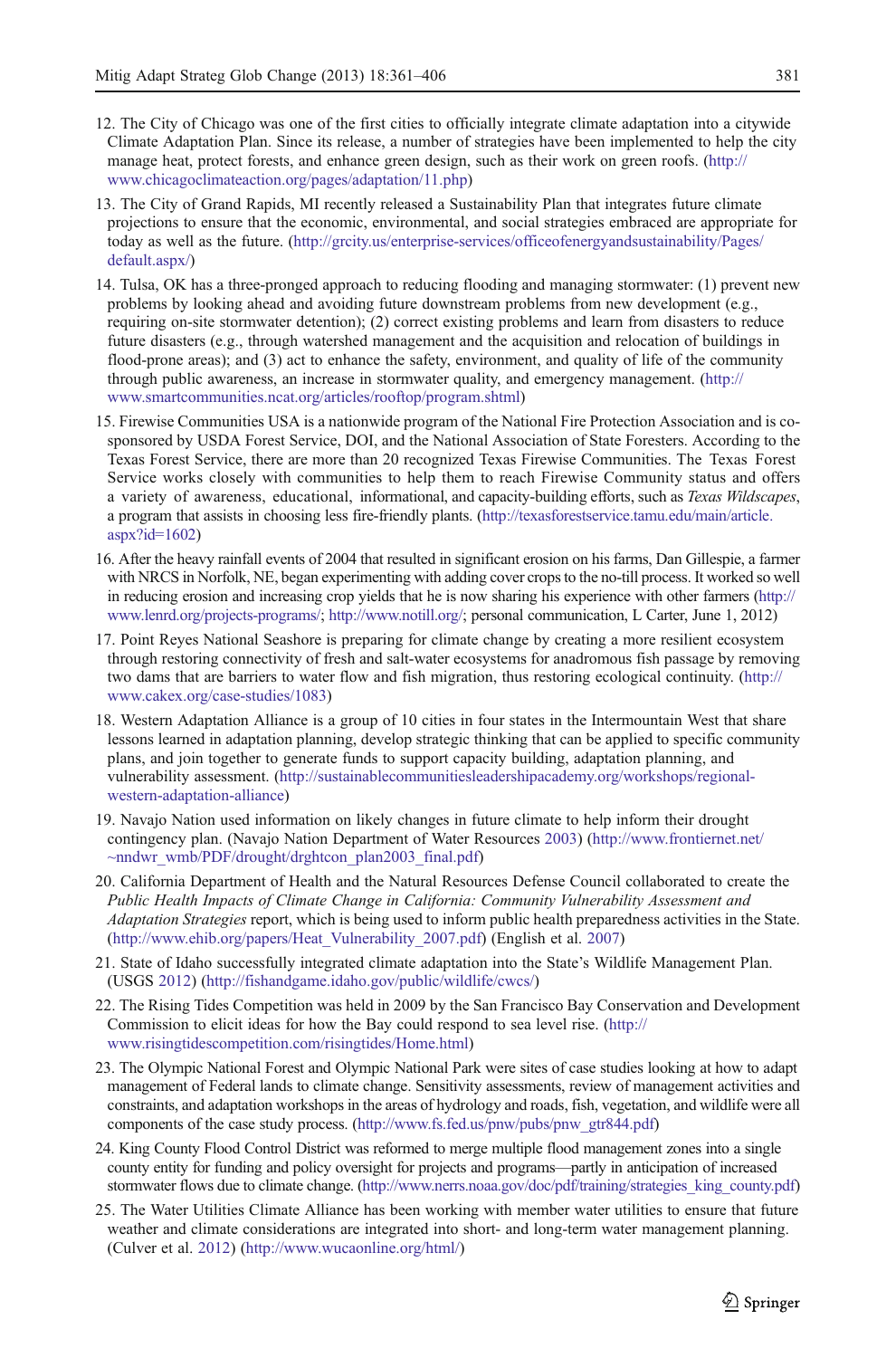- <span id="page-21-0"></span>26. Seattle's RainWatch program uses an early warning precipitation forecasting tool to help inform decisions about issues such as drainage operations. (CEQ [2011a](#page-37-0)) (<http://www.atmos.washington.edu/SPU/>)
- 27. City of Portland and Multnomah County created a Climate Action Plan that includes indicators to help them gauge progress in planning and implementing adaptation actions. (City of Portland and Multnomah County [2009](#page-38-0)) (<http://www.portlandoregon.gov/bps/article/268612>)
- 28. In 2010, the State of Louisiana launched a \$10 million program to assist communities that had been impacted by Hurricanes Gustav and Ike in becoming more resilient to future environmental problems. 29 communities from around the State were awarded resiliency development funds. The Coastal Sustainability Studio at Louisiana State University started working in 2012 with all 29 funded communities, as well as many that did not receive funds, to develop peer-learning networks, develop best practices, build capacity to implement plans, and develop planning tools and a user-inspired and useful website to increase community resiliency in the State. ([http://lra.louisiana.gov/index.cfm?md](http://lra.louisiana.gov/index.cfm?md=newsroom&tmp=detail&articleID=608)=[newsroom&tmp](http://lra.louisiana.gov/index.cfm?md=newsroom&tmp=detail&articleID=608)=[detail&articleID](http://lra.louisiana.gov/index.cfm?md=newsroom&tmp=detail&articleID=608)=[608](http://lra.louisiana.gov/index.cfm?md=newsroom&tmp=detail&articleID=608) and <http://resiliency.lsu.edu/>)
- 29. FWS and The Nature Conservancy are cooperating in a pilot adaptation project to address erosion and salt water intrusion, among other issues, in the Alligator River Refuge. This project incorporates multiple agencies, native knowledge, community involvement, local economics, and technical precision. [\(http://www.nature.org/ourinitiatives/regions/northamerica/unitedstates/northcarolina/afield-spring-](http://www.nature.org/ourinitiatives/regions/northamerica/unitedstates/northcarolina/afield-spring-2011.pdf)[2011.pdf](http://www.nature.org/ourinitiatives/regions/northamerica/unitedstates/northcarolina/afield-spring-2011.pdf))
- 30. North and South Carolina are actively working to revise their state wildlife strategies to include climate adaptation. (Lackstrom et al. [2012](#page-41-0))
- 31. The Southeast Florida Climate Compact is a collaboration of the four southernmost counties in Florida (Monroe, Broward, Palm Springs, and Miami-Dade) focusing on enhancing regional resilience to climate change and reducing regional greenhouse gas emissions. (Southeast Florida Compact [2011](#page-44-0)) ([http://](http://www.southeastfloridaclimatecompact.org/documents/DraftRCAP.pdf) [www.southeastfloridaclimatecompact.org/documents/DraftRCAP.pdf\)](http://www.southeastfloridaclimatecompact.org/documents/DraftRCAP.pdf)



Fig. 3 Illustrations of adaptation activities overlaid on geographical regions of the upcoming 2013 U.S. National Climate Assessment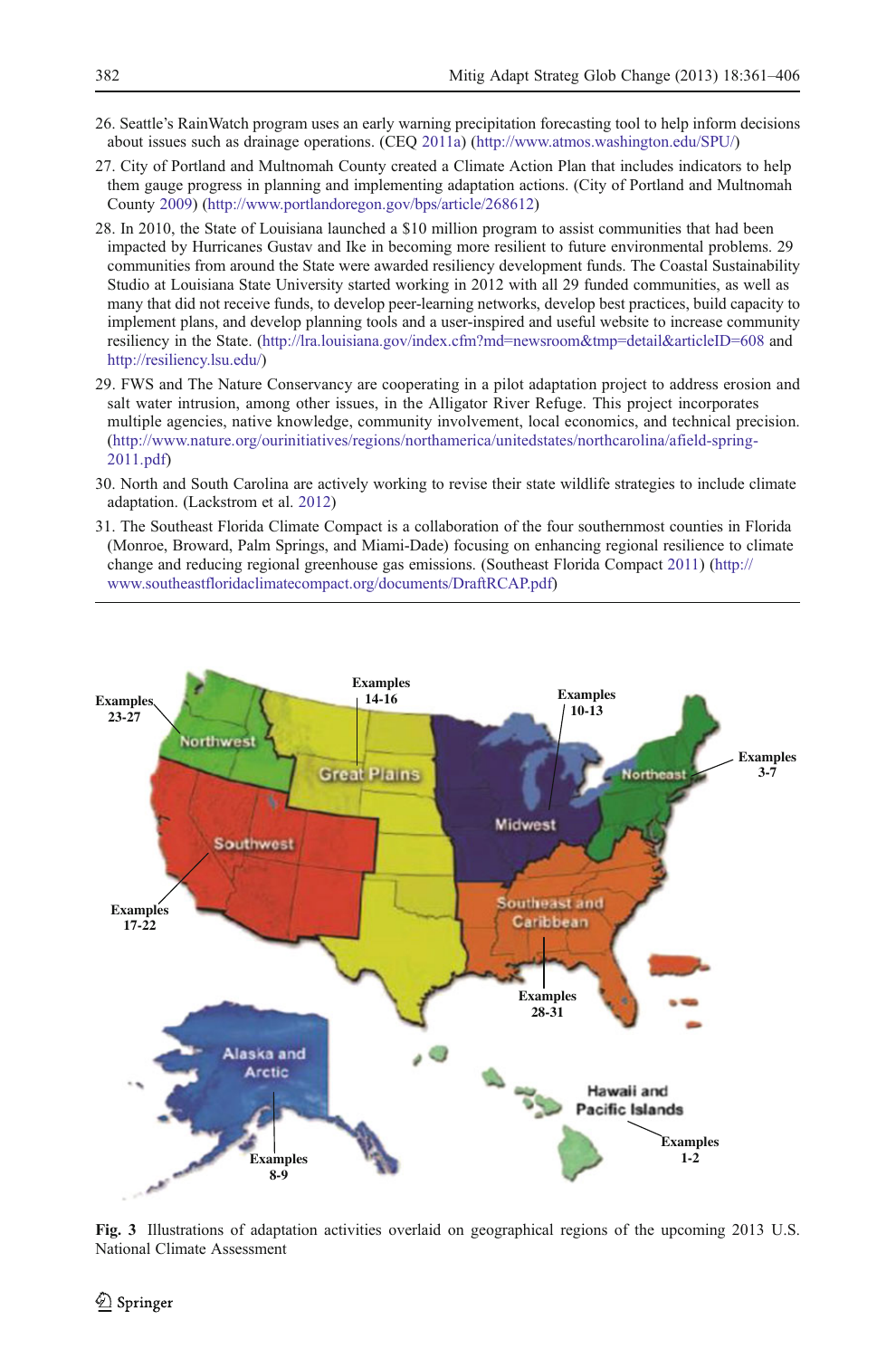# 4 Barriers to adaptation

Despite emerging recognition of the necessity of climate change adaptation, many barriers still impede efforts to build local, regional, and national-level resilience. Barriers are obstacles that can delay, divert, or temporarily block the adaptation process (Ekstrom et al. [2011](#page-38-0)), and include difficulties in using climate change projections for decision-making; lack of resources to begin and sustain adaptation efforts; fragmentation of decision-making; institutional constraints; lack of leadership; and divergent risk perceptions/cultures and values (Table 7). Additionally, an array of barriers, such as uncertainty about future costs and benefits, high costs of action, and institutional constraints, are impeding transformational adaptations, which may be necessary for long-term adaptation (Kates et al. [2012\)](#page-40-0). The barriers described here are distinguished from physical or ecological limits to adaptation, such as physiological tolerance of species to changing climatic conditions that cannot be overcome (except with technology or some other physical intervention) (Adger et al. [2007;](#page-36-0) Gregg et al. [2011;](#page-39-0) McIlgorm et al. [2010](#page-41-0); USGS [2012](#page-44-0)).

| Barrier                                              | Specific examples                                                                                           | References                                                                                                                                                                                                                                                                                                                                                                                                                                                                                                                                                                                                                               |
|------------------------------------------------------|-------------------------------------------------------------------------------------------------------------|------------------------------------------------------------------------------------------------------------------------------------------------------------------------------------------------------------------------------------------------------------------------------------------------------------------------------------------------------------------------------------------------------------------------------------------------------------------------------------------------------------------------------------------------------------------------------------------------------------------------------------------|
| Climate change<br>information and<br>decision-making | Uncertainty about future climate<br>impacts                                                                 | NRC 2010b; National Climate Adaptation<br>Summit Committee 2010; Hauser and Jadin<br>2012; NRC National Research Council<br>2010a; Dilling and Lemos 2011; Barsugli et<br>al. 2012; NRC 2007; OTA 1993; Vose et al.<br>2012; Horton et al. 2012; Culver et al.<br>2012; Winkler et al. 2012; McCollum et al.<br>2011; Lackstrom et al. 2012; Brunner and<br>Nordgren 2012; USGS 2012; Lebow et al.<br>2012; Needham et al. 2012; Mitchell 2010;<br>White-Newsome et al. 2011; Larsen et al.<br>2011; Fowler and Wilby 2007; Kerr 2011;<br>Schramm 2012; Marra et al. 2012; Carmin<br>et al. 2012; Kareiva 2008; USGS 2012;<br>McNie 2007 |
|                                                      | Disconnect between information<br>providers and information users                                           |                                                                                                                                                                                                                                                                                                                                                                                                                                                                                                                                                                                                                                          |
|                                                      | Fragmented, complex, and often<br>confusing information                                                     |                                                                                                                                                                                                                                                                                                                                                                                                                                                                                                                                                                                                                                          |
|                                                      | Lack of climate education for<br>professionals and the public                                               |                                                                                                                                                                                                                                                                                                                                                                                                                                                                                                                                                                                                                                          |
|                                                      | Lack of usability and accessibility of<br>existing information                                              |                                                                                                                                                                                                                                                                                                                                                                                                                                                                                                                                                                                                                                          |
| begin and sustain<br>adaptation efforts              | Lack of resources to Lack of financial resources                                                            | Brugger and Crimmins 2011; Needham et al.<br>2012; Schramm 2012; Marra et al. 2012;<br>Simmonds 2011; Carmin et al. 2012; Gregg<br>et al. 2011; Ingram et al. 2012; Lackstrom<br>et al. 2012; Brunner and Nordgren 2012;<br>Garfin et al. 2012; Mittal 2009; USGS 2012                                                                                                                                                                                                                                                                                                                                                                   |
|                                                      | Limited staffing capacity                                                                                   |                                                                                                                                                                                                                                                                                                                                                                                                                                                                                                                                                                                                                                          |
| Fragmentation of<br>decision-making                  | Lack of coordination within and across<br>agencies, private companies, and<br>nongovernmental organizations | Winkler et al. 2012; Simmonds 2011; Lebow<br>et al. 2012; Horton et al. 2012; National<br><b>Climate Adaptation Summit Committee</b><br>2010; USGS 2012; NRC 2009; OTA 1993;<br>Clark and Levin 2010                                                                                                                                                                                                                                                                                                                                                                                                                                     |

| <b>Table 7</b> Summary of adaptation barriers |  |  |
|-----------------------------------------------|--|--|
|-----------------------------------------------|--|--|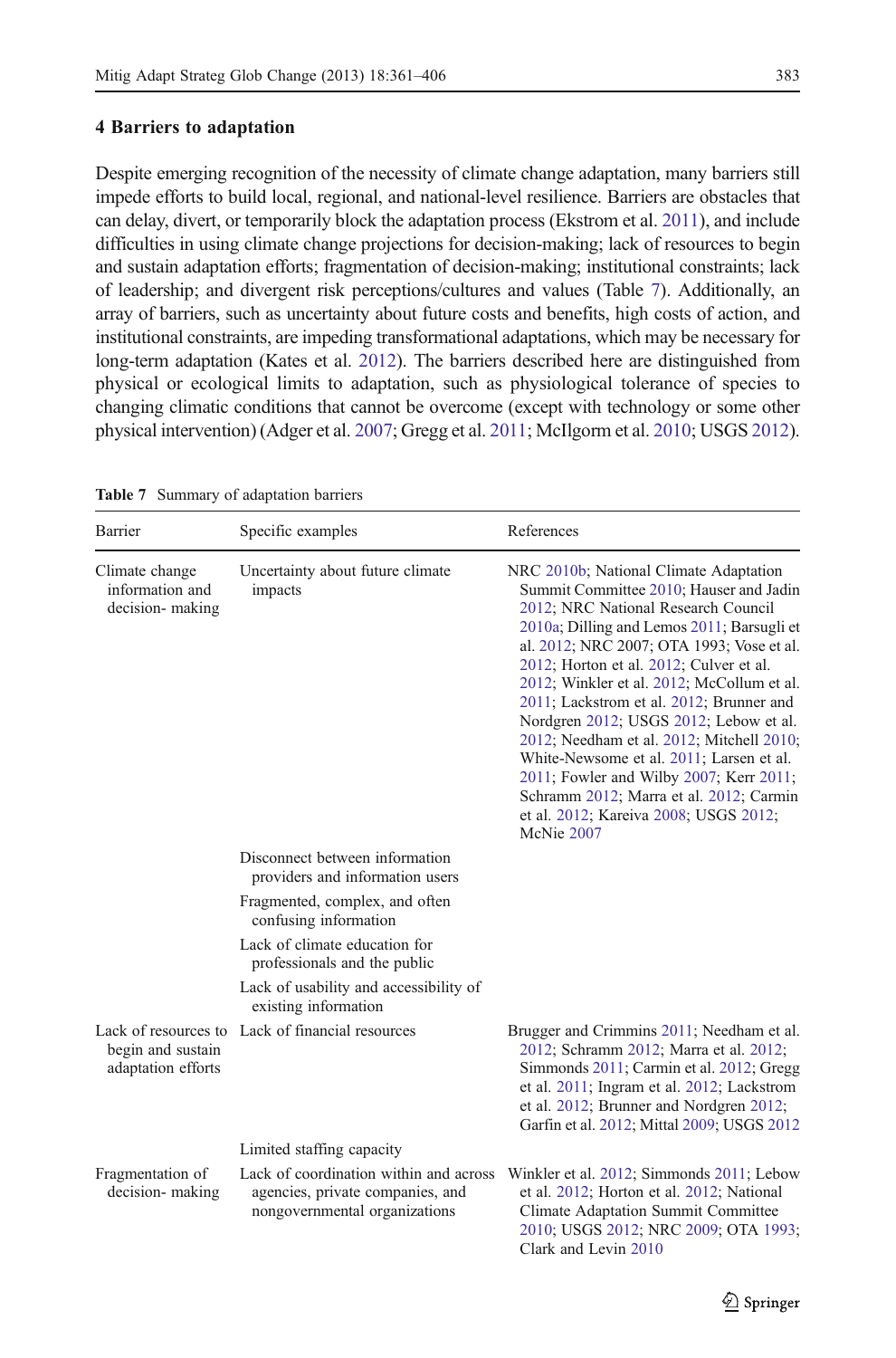| Barrier                                                   | Specific examples                                                                                       | References                                                                                                                                                                                                                                                                                                                    |
|-----------------------------------------------------------|---------------------------------------------------------------------------------------------------------|-------------------------------------------------------------------------------------------------------------------------------------------------------------------------------------------------------------------------------------------------------------------------------------------------------------------------------|
|                                                           | Uncoordinated and fragmented research<br>efforts                                                        |                                                                                                                                                                                                                                                                                                                               |
|                                                           | Disjointed climate-related information<br>Fragmented ecosystem and                                      |                                                                                                                                                                                                                                                                                                                               |
| Institutional<br>constraints                              | jurisdictional boundaries<br>Lack of institutional flexibility                                          | Nelson et al. 2007; Lee 1993; Folke 2006;<br>NRC 2004; Garfin et al. 2012; Adger et al.<br>2009; McNeeley 2012; Brugger and<br>Crimmins 2011; Simmonds 2011; USGS<br>2012; Marra et al. 2012; NRC 2010a;<br>Gregg et al. 2011; CDP 2011; Vose et al.<br>2012; Moser and Ekstrom 2012; Carpenter<br>and Brock 2008; Craig 2008 |
|                                                           | Rigid laws and regulations                                                                              |                                                                                                                                                                                                                                                                                                                               |
|                                                           | No legal mandate to act                                                                                 |                                                                                                                                                                                                                                                                                                                               |
|                                                           | Use of historical data to inform future<br>decisions                                                    |                                                                                                                                                                                                                                                                                                                               |
|                                                           | Restrictive management procedures                                                                       |                                                                                                                                                                                                                                                                                                                               |
|                                                           | Lack of operational control or influence                                                                |                                                                                                                                                                                                                                                                                                                               |
| Lack of Leadership                                        | Lack of political leadership                                                                            | Moser 2012b; Smith et al. 2009; Brugger and<br>Crimmins 2011; Schramm 2012; Smith et<br>al. 2010; Ding et al. 2011; Leiserowitz et al.<br>2012; Moser and Ekstrom 2012                                                                                                                                                        |
|                                                           | Rigid and entrenched political<br>structures                                                            |                                                                                                                                                                                                                                                                                                                               |
|                                                           | Polarization                                                                                            |                                                                                                                                                                                                                                                                                                                               |
| Divergent risk<br>perceptions,<br>cultures, and<br>values | Conflicting values/risk perceptions                                                                     | Verweij et al. 2006; Kahan et al. 2007; Kahan<br>et al. 2011; Adger et al. 2009; Renn 2011;<br>van Aalst et al. 2008; Doria et al. 2009;<br>Renn et al. 2011; Lackstrom et al. 2012;<br>Leiserowitz 2006; McNeeley 2012;<br>Simmonds 2011; NRC 2009; Ding et al.<br>2011; Gifford 2011; Weber and Stern 2011                  |
|                                                           | Little integration of local knowledge,<br>context, and needs with traditional<br>scientific information |                                                                                                                                                                                                                                                                                                                               |
|                                                           | Cultural taboos and conflict with<br>cultural beliefs                                                   |                                                                                                                                                                                                                                                                                                                               |
|                                                           | Resistance to change due to issues such<br>as risk perception                                           |                                                                                                                                                                                                                                                                                                                               |

4.1 Climate change information and decision-making

Uncertainty about how the climate will change (not whether it will change), combined with complicated data sets on climate, diffuse sources of information on adaptation, and the difficulty of making decisions in light of uncertainty, are often barriers to adaptation decision-making (Hauser and Jadin [2012](#page-40-0); Kareiva [2008;](#page-40-0) National Climate Adaptation Summit Committee [2010](#page-42-0); NRC, 2010a, b; Kerr [2011\)](#page-40-0). Examples of information that would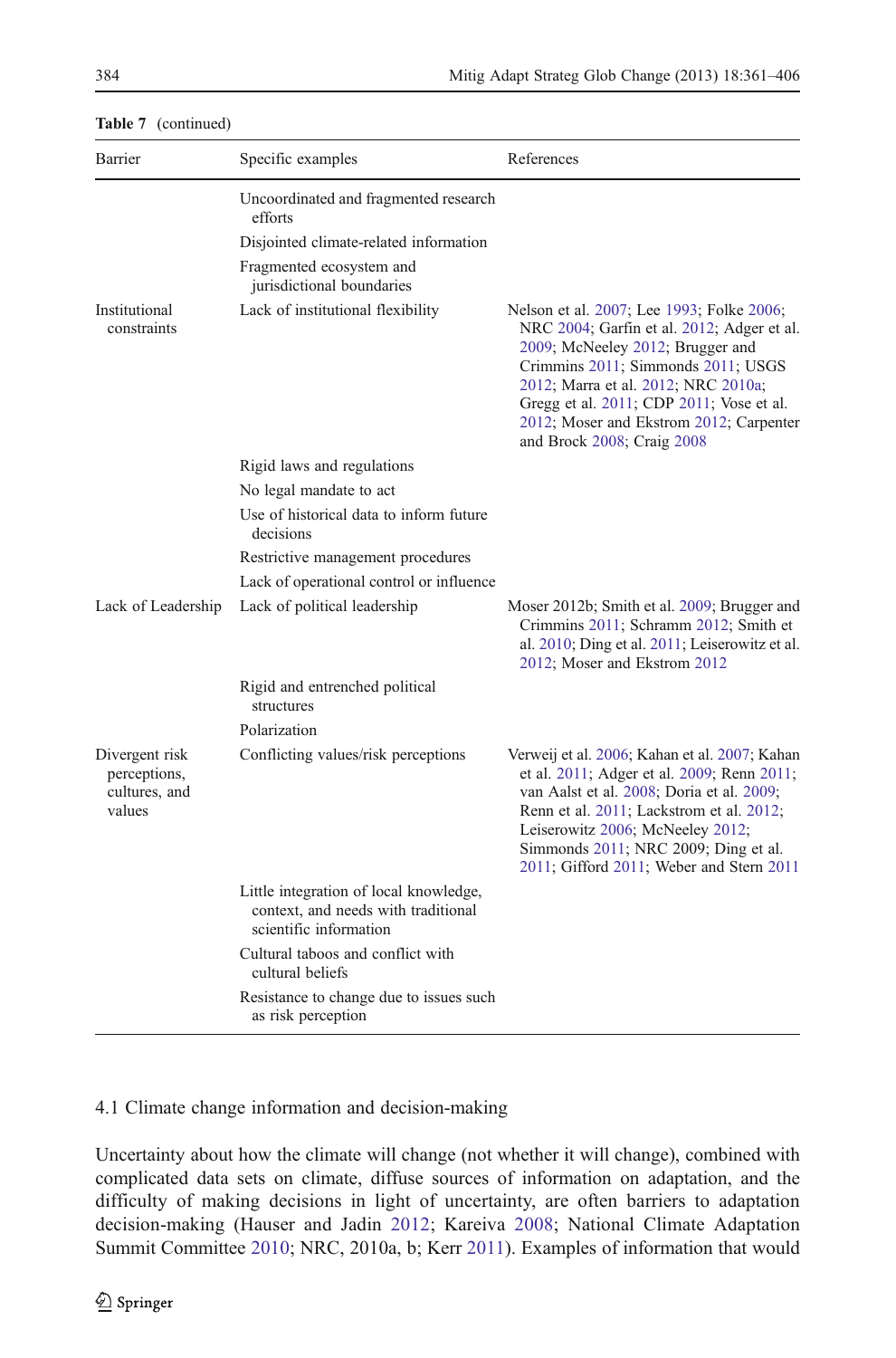help to inform decision-making, but currently do not exist or are difficult to obtain or assemble, include:

- & Projections: Regular and updated projections of climate change and impacts at appropriate spatial and temporal scales to inform planning horizons (Barsugli et al. [2012](#page-37-0));
- Options: Portfolios of adaptation options that can help to build adaptive capacity and resilience despite remaining uncertainties (Kareiva [2008\)](#page-40-0);
- Cost, Benefit, and Effectiveness Analysis: Detail on the relative costs, benefits, and effectiveness of sustainable adaptation options—including, in some cases, no action;
- & Adaptive Capacity: Information on how enhancing adaptive capacity can address multiple other stresses, such as pollution and habitat fragmentation (IPCC [2007](#page-40-0); NRC National Research Council [2007;](#page-42-0) OTA [1993;](#page-42-0) USGCRP [2009\)](#page-44-0);
- & Adaptation–Mitigation Interface: Information on how choices for adaptation options may interact with mitigation actions;
- Limits: Limits to adaptation (Adger et al. [2009\)](#page-36-0); and
- Metrics of Success: An evaluation framework with supporting metrics to gauge adaptation success or failure (Culver et al. [2012;](#page-38-0) Horton et al. [2012](#page-40-0); McCollum et al. [2011](#page-41-0); USCGRP, 2012; USGS [2012](#page-44-0); Vose et al. [2012](#page-45-0); Winkler et al. [2012\)](#page-45-0).

An important aspect of the first item (projections) is the lack of knowledge among stakeholders about where to find scientifically sound information that can be translated into understandable and useful formats to support communication and policy-making (Brunner and Nordgren [2012;](#page-37-0) Hauser and Jadin [2012](#page-40-0); Lackstrom et al. [2012;](#page-41-0) Lebow et al. [2012](#page-41-0); Lemos and Rood [2010;](#page-41-0) McNie [2007;](#page-41-0) Mitchell [2010;](#page-41-0) Needham et al. [2012](#page-42-0)).

The inability to access information and apply it in the right context can also be a significant hurdle (National Climate Adaptation Summit Committee [2010;](#page-42-0) Needham et al. [2012;](#page-42-0) NRC, 2010b). The complex nature of the climate system, combined with uncertainty about future climate impacts, is often a stumbling block to effective communication of climate risks, adaptation needs, and decision-making on climate change adaptation (Fowler and Wilby [2007](#page-39-0); Kerr [2011;](#page-40-0) Larsen et al. [2011;](#page-41-0) White-Newsome et al. [2011](#page-45-0)). Many professionals working in public health, engineering, planning, and natural resource management are not formally trained on climate change, which limits their ability to communicate about and use climate information in decision-making (ASTHO [2012;](#page-36-0) Carmin et al. [2012](#page-37-0); Marra et al. [2012;](#page-41-0) National Climate Adaptation Summit Committee [2010](#page-42-0); NRC, 2010b; Schramm [2012](#page-43-0)). Similarly, many scientists do not conduct research to answer questions posed by users of climate information (Dilling and Lemos [2011](#page-38-0); McNie [2007\)](#page-41-0). Decisionmakers and scientists must collaborate to ensure that timely answers can be found to key adaptation questions.

#### 4.2 Lack of resources to begin and sustain adaptation efforts

Many stakeholders lack the financial resources and staff to successfully identify, implement, monitor, and maintain adaptation efforts (Brugger and Crimmins [2011;](#page-37-0) Carmin et al. [2012](#page-37-0); Marra et al. [2012;](#page-41-0) Needham et al. [2012](#page-42-0); Schramm [2012;](#page-43-0) Simmonds [2011](#page-44-0)). Very few resource managers, municipalities, states, and regional councils of governments have dedicated funds for adaptation; the funding that is available is often a one-time influx of capital rather than a sustained source of revenue (e.g., the American Recovery and Reinvestment Act and the Partnership for Sustainable Communities program administered jointly by HUD, DOT, and EPA) (Carmin et al. [2012](#page-37-0); Ingram et al. [2012;](#page-40-0) Lackstrom et al. [2012](#page-41-0)).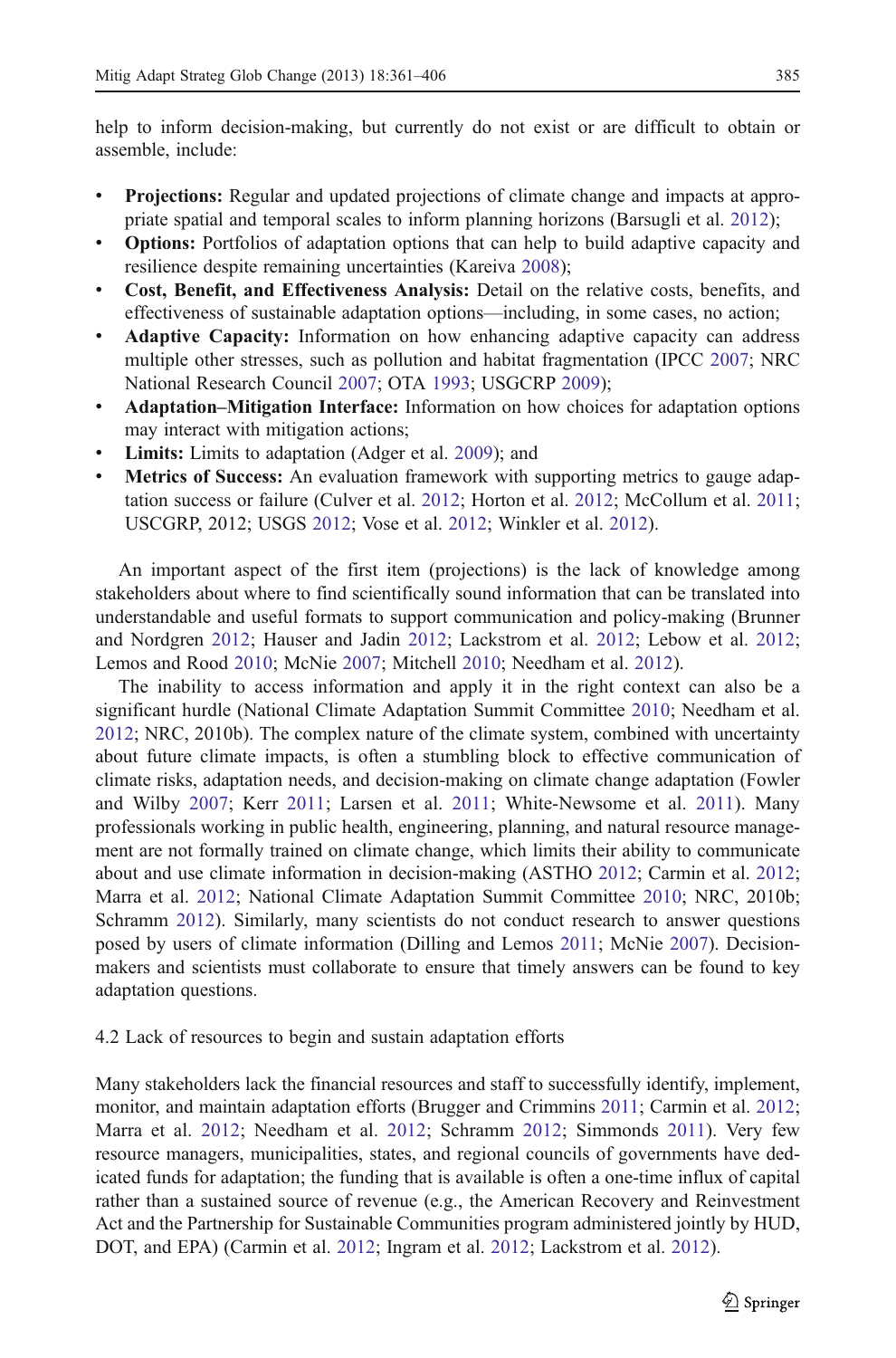The lack of comprehensive, coordinated, and sustained multi-year funding continues to impede stakeholders' ability to advance climate adaptation planning, implementation, and evaluation (Brunner and Nordgren [2012;](#page-37-0) Garfin et al. [2012;](#page-39-0) Mittal [2009](#page-41-0)). Without additional funding, current budgetary constraints and competing priorities will continue to be significant barriers to adaptation activity (Gregg et al. [2011](#page-39-0); Needham et al. [2012;](#page-42-0) USGS [2012\)](#page-44-0).

## 4.3 Fragmentation of decision-making

Many government agencies and businesses may have some responsibility for a given resource, with different regulations and incentives motivating its management and use. Adaptations to climate change are being inhibited by fragmentation of responsibilities; a lack of coordination at the federal, private, and nongovernmental levels; and the proliferation of often duplicative and sometimes contradictory adaptation data, tools, and resources (Horton et al. [2012](#page-40-0); Lebow et al. [2012](#page-41-0); National Climate Adaptation Summit Committee [2010;](#page-42-0) Simmonds [2011;](#page-44-0) Winkler et al. [2012](#page-45-0)). Fragmentation of jurisdictional control is also a critical barrier to building the resilience of systems that cross jurisdictional boundaries (e.g., transportation systems, ecosystems) (NRC [2009](#page-42-0); OTA [1993;](#page-42-0) USGS [2012](#page-44-0)).

Beyond the policy environment, fragmentation among research efforts and data production from the physical and social sciences (Clark and Levin [2010](#page-38-0)) has led to many stakeholders feeling overwhelmed by the amount and complexity of available information (Horton et al. [2012\)](#page-40-0).

#### 4.4 Institutional constraints

Preparing for climate change requires flexible systems and approaches, such as adaptive management, (Folke [2006;](#page-39-0) Lee [1993](#page-41-0); Nelson et al. [2007;](#page-42-0) NRC [2004\)](#page-42-0). However, many existing institutional structures, such as accepted rules for water infrastructure planning, inherently lack the flexibility to allow for effective responses to a dynamic and changing climate (Adger et al. [2009;](#page-36-0) Garfin et al. [2012;](#page-39-0) McNeeley [2012\)](#page-41-0). Existing regulations and laws often have rigid structures, or are based on principles of a non-changing climate (stationarity) that can inhibit the use of flexible strategies needed to prepare for climate change (Brugger and Crimmins [2011;](#page-37-0) Garfin et al. [2012](#page-39-0); Simmonds [2011;](#page-44-0) USGS [2012](#page-44-0)). This includes the lack of clear, legal mandates to consider climate conditions and impacts when making decisions (Gregg et al. [2011](#page-39-0); Marra et al. [2012](#page-41-0); NRC, 2010a). Restrictive management procedures in systems such as biodiversity conservation and emergency management can also prevent the advancement of adaptation activity (USGS [2012](#page-44-0)). Other barriers to current adaptation efforts stem from past decisions, institutions, or infrastructure (Carpenter and Brock [2008;](#page-37-0) Moser and Ekstrom [2012\)](#page-42-0).

A lack of influence, legal or management authority, or operational control over systems and sectors likely to be vulnerable to climate change can also impede action and inhibit responsiveness (CDP [2011](#page-37-0); Craig [2008](#page-38-0); Vose et al. [2012](#page-45-0)). For example, a frequently flooded road within a municipality may be under state or federal control, which limits the local community's ability to implement adaptation actions. This is also the case when a river or stream is under state authority, but cuts through private, tribal, or Federal lands.

#### 4.5 Lack of leadership or champions

Strong political leadership and the creation of champions for adaptation are frequently noted as a reason that many adaptation efforts have been successful (Moser and Ekstrom [2012](#page-42-0);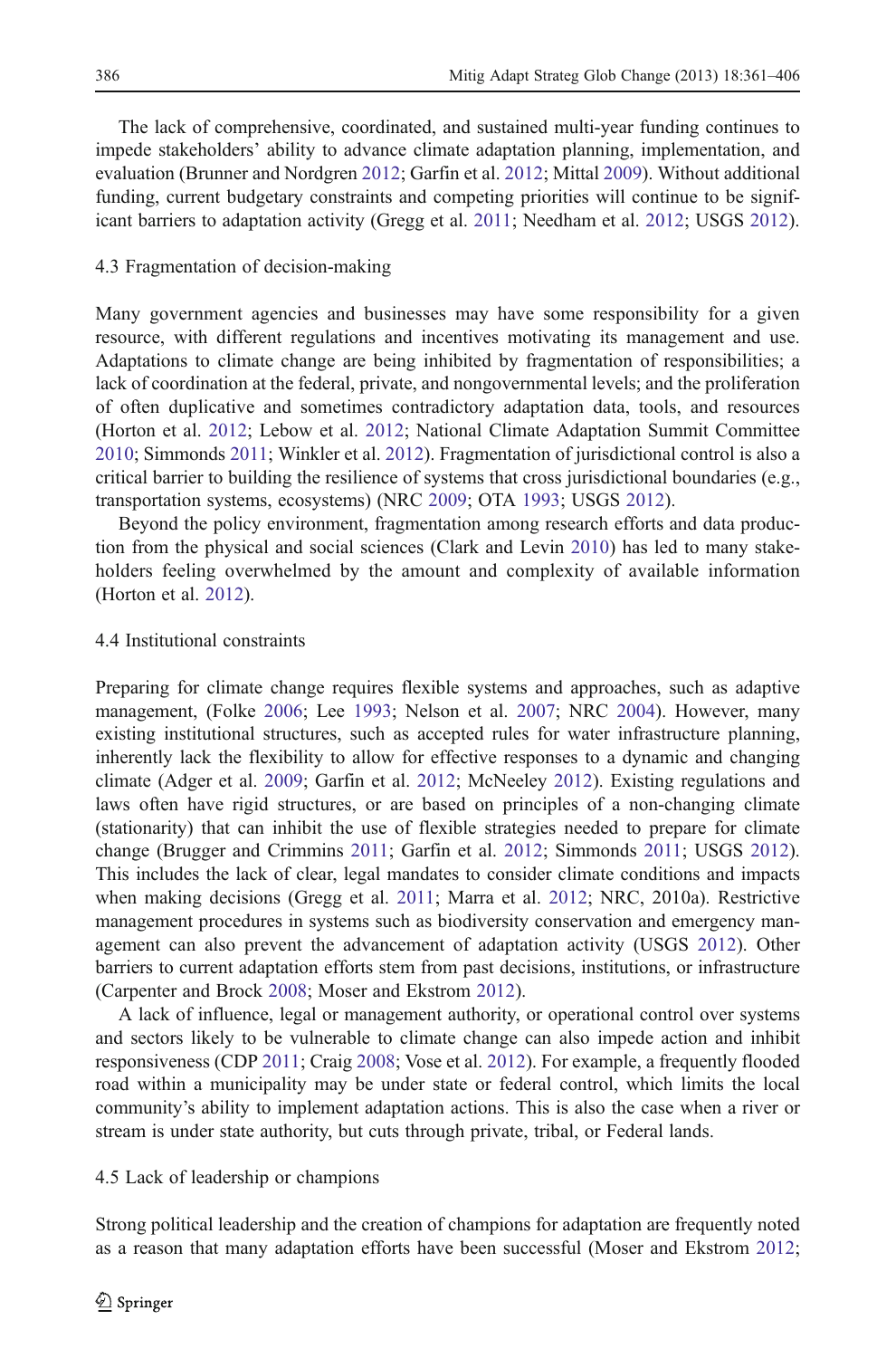Smith et al. [2009\)](#page-44-0). A lack of political leadership and entrenched political structures, however, can be barriers to advancing resilience-building approaches (Brugger and Crimmins [2011](#page-37-0); Schramm [2012](#page-43-0)). Adaptation processes and policies adopted through Executive Order by one Administration but not incorporated into legislation can be reversed by successors (Smith et al. [2010](#page-44-0)). Moreover, even as the scientific evidence for climate change becomes more robust and certain, evidence from public polls on climate change indicate political polarization (Ding et al. [2011;](#page-38-0) Leiserowitz et al. [2012](#page-41-0)).

4.6 Divergent risk perceptions, cultures, and values

Because of different and sometimes conflicting individual and group cultures, values, and experiences, there are many divergent perceptions about the risk of climate change impacts (Kahan et al. [2007](#page-40-0); Leiserowitz [2006](#page-41-0); Verweij et al. [2006](#page-45-0)). This can lead to polarization and gridlock surrounding decisions about how to prepare for long-term climate variability and change. Some think climate adaptation and mitigation are top priorities, and others do not (Adger et al. [2009;](#page-36-0) Kahan et al. [2011](#page-40-0); Renn [2011\)](#page-43-0). It is critical to move beyond this gridlock and create collaborative and inclusive processes for implementing climate adaptation (Doria et al. [2009](#page-38-0); Renn et al. [2011](#page-43-0); van Aalst et al. [2008;](#page-44-0) Verweij et al. [2006](#page-45-0)). Currently, a dearth of experience integrating local knowledge and needs with traditional scientific information has impeded adaptation activity and capacity building in many parts of the nation (Lackstrom et al. [2012](#page-41-0); McNeeley [2012](#page-41-0)). Cultural taboos, resistance to change, and psychological barriers are also be impediments to climate action (Ding et al. [2011](#page-38-0); Gifford [2011](#page-39-0); NRC [2009](#page-42-0); Simmonds [2011;](#page-44-0) Weber and Stern [2011](#page-45-0)).

#### 5 Overcoming barriers

A number of actors across sectors and regions are organizing to collectively overcome barriers and adapt to climate change. This section profiles four examples of adaptation in the Colorado River Basin, in the Northwoods of Wisconsin, on Cape Cod Massachusetts, and through the National Integrated Drought Information System (NIDIS). These examples were selected because of their explicit attempts to lessen or overcome the barriers presented in the previous section and their ability to bridge multiple spatial and temporal scales.

5.1 Illustrative case one: adaptive governance in the Colorado River Basin

The Colorado River supplies water and valuable ecosystem services to 33 million people, and is highly vulnerable to climate change because of decreases in mountain snowpack and water availability, increased competition among water users, fires, drought, invasive species, and extended extreme heat events, among other threats (Cayan et al. [2010;](#page-37-0) Christensen and Lettenmaier [2007;](#page-37-0) Garfin et al. [2012](#page-39-0); Hidalgo et al. [2009](#page-40-0); Pierce et al. [2008;](#page-43-0) Seager and Vecchi [2010\)](#page-43-0). The 1922 Colorado River Compact, which allocates water among seven U.S. states and Mexico, was agreed upon in a particularly wet time period (Gray et al. [2011](#page-39-0); Woodhouse et al. [2006\)](#page-45-0); thus the river water is already over-allocated for current conditions. Given the likelihood of having less water because of climate change, resource managers and government leaders are increasingly recognizing that water must be managed with flexibility to respond to the projected impacts and the range of possible future climates (Brown [2010;](#page-37-0) Garfin et al. [2012\)](#page-39-0). Multiple actors across all scales of governance (i.e., tribal, local, state, federal), nongovernmental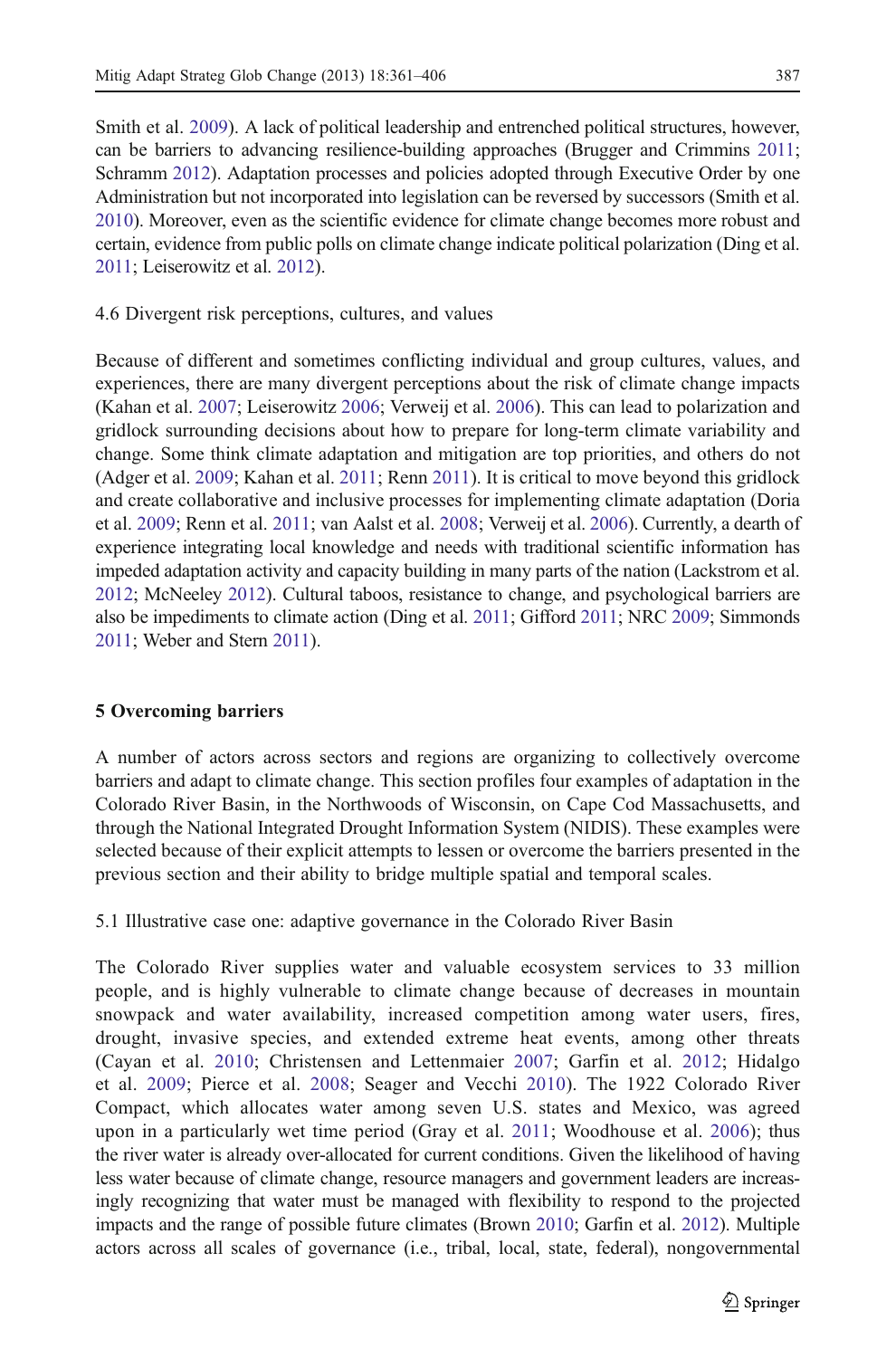organizations, and the private sector are organizing and working together to address these concerns and the relation between climate and other stresses in the basin.

The Western Governors' Association (WGA) spearheaded adaptation efforts to enable Federal, state, tribal, local, and private sector partners to address a range of issues, including climate change (WGA [2006;](#page-45-0) [2008](#page-45-0); [2010](#page-45-0)). For example, the Western Federal Agency Support Team (WestFAST), which was established in 2008, created a partnership between the Western States Water Council (WSWC) and 11 Federal agencies with water management responsibilities in the western United States. The agencies created a work plan in 2011 to address three key areas: (1) climate change; (2) water availability, water use, and water reuse; and (3) water quality. To date they have produced the WestFAST Water-Climate Change Program Inventory, the Federal Agency Summary, and a Water Availability Studies Inventory [\(http://www.westgov.org/wswc/WestFAST.htm\)](http://www.westgov.org/wswc/WestFAST.htm).

The WSWC and the USACE produced the Western States Watershed Study (WSWS), which demonstrated how Federal agencies could work collaboratively with western states on planning activities (USACE [2009\)](#page-44-0). In 2009, the WGA also adopted a policy resolution titled "Supporting the Integration of Climate Change Adaptation Science in the West" that created a Climate Adaptation Work Group composed of western state experts in air quality, forest management, water resources, and wildlife management. Other important adaptation actions were the SECURE Water Act in 2009, the Reclamation Colorado River Basin water supply and demand study, and the creation of NIDIS to support stakeholders in coping with drought (Hayes and Pulwarty [2012](#page-40-0) [in press]; Reclamation [2011a,](#page-43-0) [b\)](#page-43-0).

5.2 Illustrative case two: climate change adaptation in forests

Northern Wisconsin's climate has warmed over the past 50 years, and windstorms, wildfires, insect outbreaks, and floods are projected to become more frequent in this century (Swanston et al. [2011\)](#page-44-0). The resulting impacts on forests, combined with fragmented and complex forest ownership, create management challenges that extend across ownership boundaries, creating the need for a multi-stakeholder planning process (Joyce et al. [2009;](#page-40-0) Miles [2010](#page-41-0); WDNR [2009;](#page-45-0) [2010\)](#page-45-0).

To address these concerns, the Northern Institute of Applied Climate Science, the USDA's Forest Service, and many other partners initiated the Climate Change Response Framework to incorporate scientific research on climate change impacts into on-the-ground management. Originally developed as a pilot project for all-lands conservation in northern Wisconsin, it has expanded to cover three ecological regions [Northwoods (Fig. [4\)](#page-28-0), Central Hardwoods, and Central Appalachians] across eight states in the Midwest and Northeast. The Framework uses a collaborative and iterative approach to provide information and resources to forest owners and managers across a variety of private and public organizations. Several products were developed through the Framework in northern Wisconsin:

- 1. Vulnerability and mitigation assessments summarized the observed and projected changes in the northern Wisconsin climate; projected changes in forest composition and carbon stocks across a range of potential climates; and assessed related vulnerabilities of forest ecosystems in northern Wisconsin (Swanston et al. [2011](#page-44-0)).
- 2. Forest Adaptation Resources: Climate Change Tools and Approaches for Land Managers (Swanston and Janowiak [2012\)](#page-44-0) was developed to help managers identify management tactics that facilitate adaptation. A "menu" of adaptation strategies and approaches for planning, implementing, and monitoring adaptation activities was synthesized into an adaptation workbook from a broad set of literature, and refined based on feedback from regional scientists and managers (Butler et al. [2011;](#page-37-0) Janowiak et al. [2012](#page-40-0)).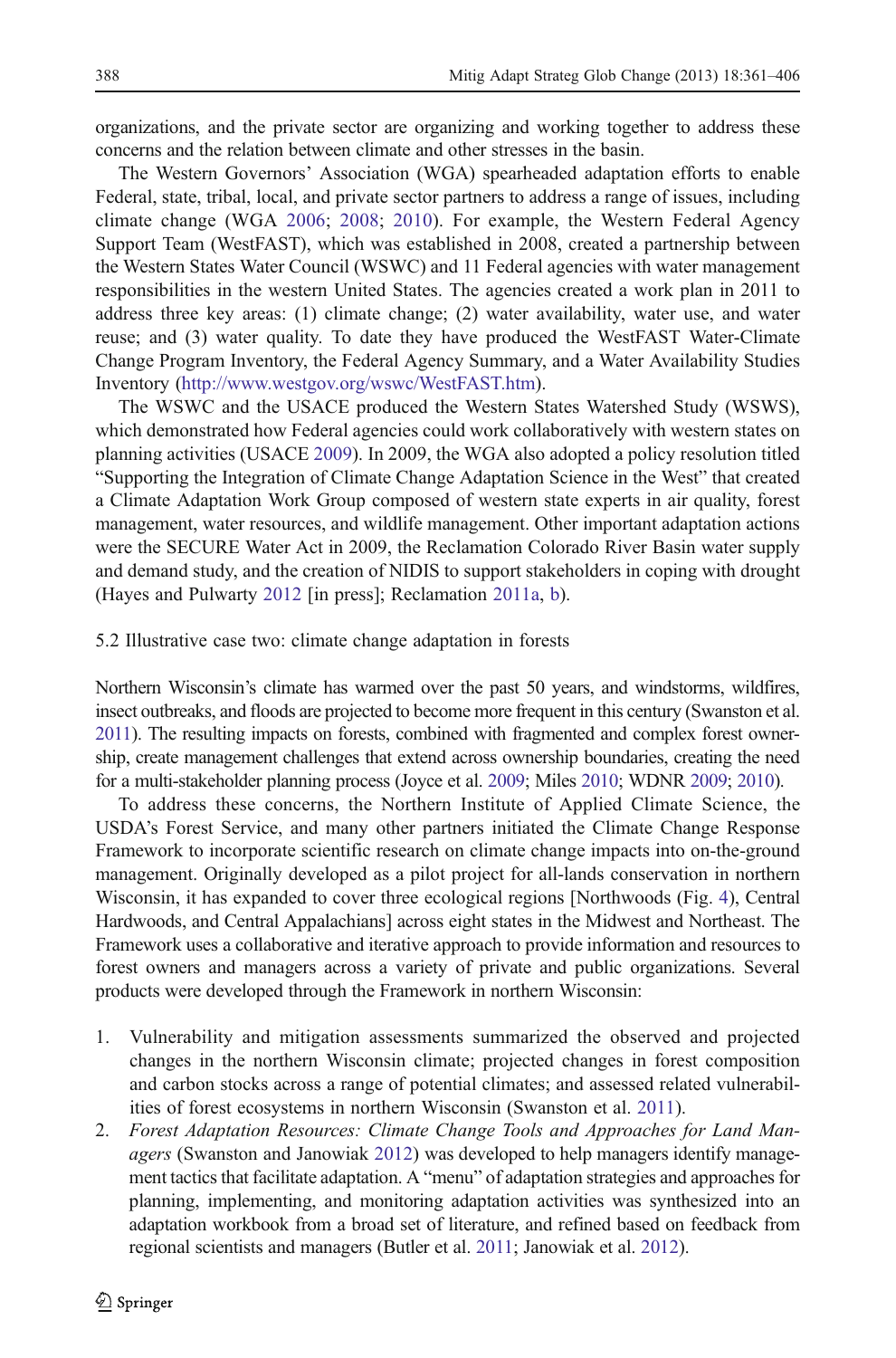<span id="page-28-0"></span>

3. A series of adaptation demonstrations was initiated to showcase ground-level implementation. The Framework and adaptation workbook provide a common process shared by diverse landowners, and a formal network that supports cross-boundary discussion about different management objectives, ecosystems, and associated adaptation tactics.

From the beginning, the Framework has taken an adaptive management approach in its adaptation planning and projects. Lessons learned include:

- Define the purpose and scope of the Framework and its components early, but allow for refinement to take advantage of new opportunities;
- Begin projects with a synthesis of existing information to avoid duplicating efforts;
- Plan for the extra time necessary to implement true collaboration;
- & Carefully match the skills, commitment, and capacity of people and organizations to project tasks;
- & Maintain an atmosphere of trust, positivity, and sense of adventure, rather than dwelling on failures;
- Acknowledge and work with uncertainty, rather than submit to "uncertainty paralysis";
- Recognize the necessity of effective communication among people with different goals, disciplinary backgrounds, vocabulary, and perspectives on uncertainty;
- & Integrate the ecological and socioeconomic dimensions early by emphasizing the many ways that communities value and depend on forests; and
- Use technology to increase efficiency of internal communication and collaboration, as well as outreach.

The Framework brings scientists and land managers together to assess the vulnerability of ecosystems based on scientific information and experience in order to plan adaptation actions that meet management goals. On-the-ground implementation has just begun, and an increased focus on demonstrations, monitoring, and evaluation will inform future adaptation efforts.

5.3 Illustrative case three: transportation, land use, and climate change: integrating climate adaptation and mitigation in Cape Cod, Massachusetts

Cape Cod, Massachusetts, a region of scenic beauty and environmental significance, is currently affected by sea level rise, coastal erosion, and localized flooding—impacts that are likely to be exacerbated by climate change (Volpe National Transportation Systems [2011a](#page-45-0);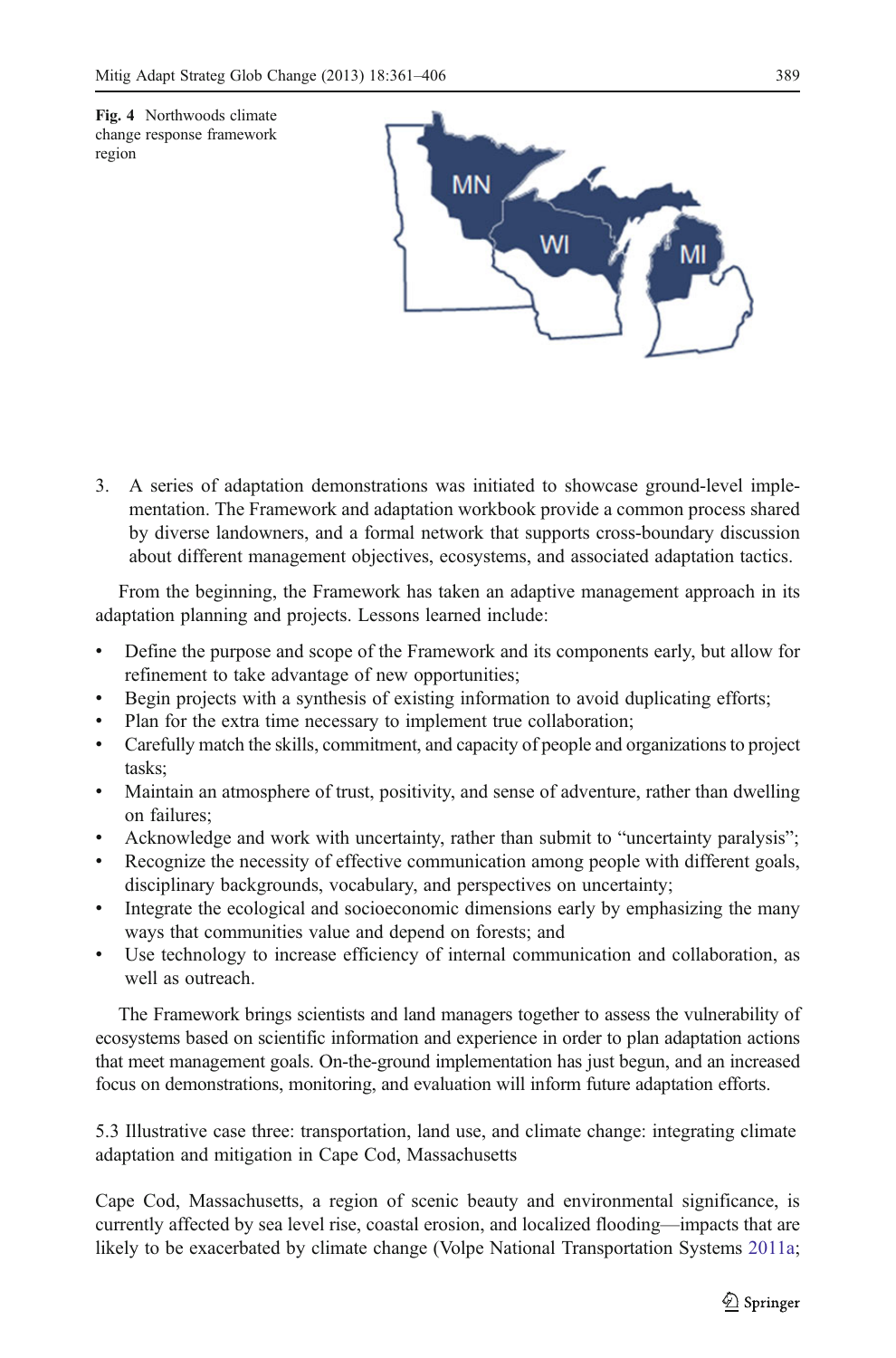[b](#page-45-0)). To address these concerns and help meet the state's greenhouse gas (GHG) reduction target (25% reduction based on 1990 levels by 2020), the DOT's Volpe Center worked with Federal, regional, state, and local stakeholders to integrate climate change into existing and future transportation, land use, coastal zone, and hazard mitigation planning through an initiative called the Transportation, Land Use, and Climate Change Pilot Project (Commonwealth of Massachusetts [2004;](#page-38-0) Volpe National Transportation Systems Center [2011a\)](#page-45-0).

The process was initiated through an expert elicitation held in mid-2010 to identify areas on Cape Cod that are or could potentially be vulnerable to sea level rise, flooding, and erosion. The Volpe Center then used a geographic information system (GIS) software tool to develop and evaluate a series of transportation and land use scenarios for the Cape under future development projections (Esri [2011;](#page-39-0) Volpe National Transportation Systems Center [2011b](#page-45-0)). All scenarios were evaluated against a series of criteria that included: (1) reduction in vehicle miles traveled (VMT); (2) reduced GHG emissions; (3) reduction in transportation energy use; (4) preservation of natural/existing ecosystems; (5) reduction in percentage of new population in areas identified as vulnerable to climate change impacts; and (6) increased regional accessibility to transportation (Volpe National Transportation Systems [2011a](#page-45-0)).

Once the preliminary scenarios were developed, a workshop was convened in which community and transportation planners, environmental managers, and Cape Cod National Seashore stakeholders selected areas for new development and transit improvements to accommodate new growth, while meeting the goals of reduced GHG emissions, increased resilience to climate change, and the conservation of natural systems (Volpe National Transportation Systems [2011b](#page-45-0)). Through interactive visualization tools, participants were able to see, in real time, the impacts of their siting decisions, allowing them to evaluate synergies and potential tradeoffs of their choices and to highlight areas where conflict could or already does exist, such as density enhancement in areas already or likely to be vulnerable to climate change (APA [2011](#page-36-0)). As a result, the stakeholders developed a refined transportation and land use scenario that will support the region's long-range transportation planning, as well as other local, regional, and state plans.

This updated scenario identifies strategies that have climate adaptation and mitigation value, helping to ensure that the region simultaneously reduces its GHG footprint while building resilience to existing and future changes in climate (Volpe National Transportation Systems [2011a;](#page-45-0) [b\)](#page-45-0). The overall success of the pilot project stemmed from the intensive stakeholder interaction at each phase of the project (design, implementation, and evaluation).

5.4 Illustrative case four: the national integrated drought information system

NIDIS (National Integrated Drought Information System), originally proposed by the WGA and established by Congress in 2006 (Public Law 109–4003) (Hayes and Pulwarty [2012](#page-40-0) [in press]), is a Federally created entity that improves the nation's capacity to proactively manage drought-related risks across sectors, regions, and jurisdictions. It was created by Congress to "enable the Nation to move from a reactive to a more proactive approach to managing drought risks and impacts." NIDIS has successfully brought together government partners and research organizations to advance a warning system for drought-sensitive areas.

The creation of NIDIS involved many years of development and coordination among federal, state, local, regional, and tribal partners, with the help of Governors' associations and Senate and congressional leaders. NIDIS provides: (1) drought early warning information systems with regional detail concerning onset and severity; (2) a web-based portal ([www.drought.gov\)](http://www.drought.gov); (3) coordination of federal research in support of and use of these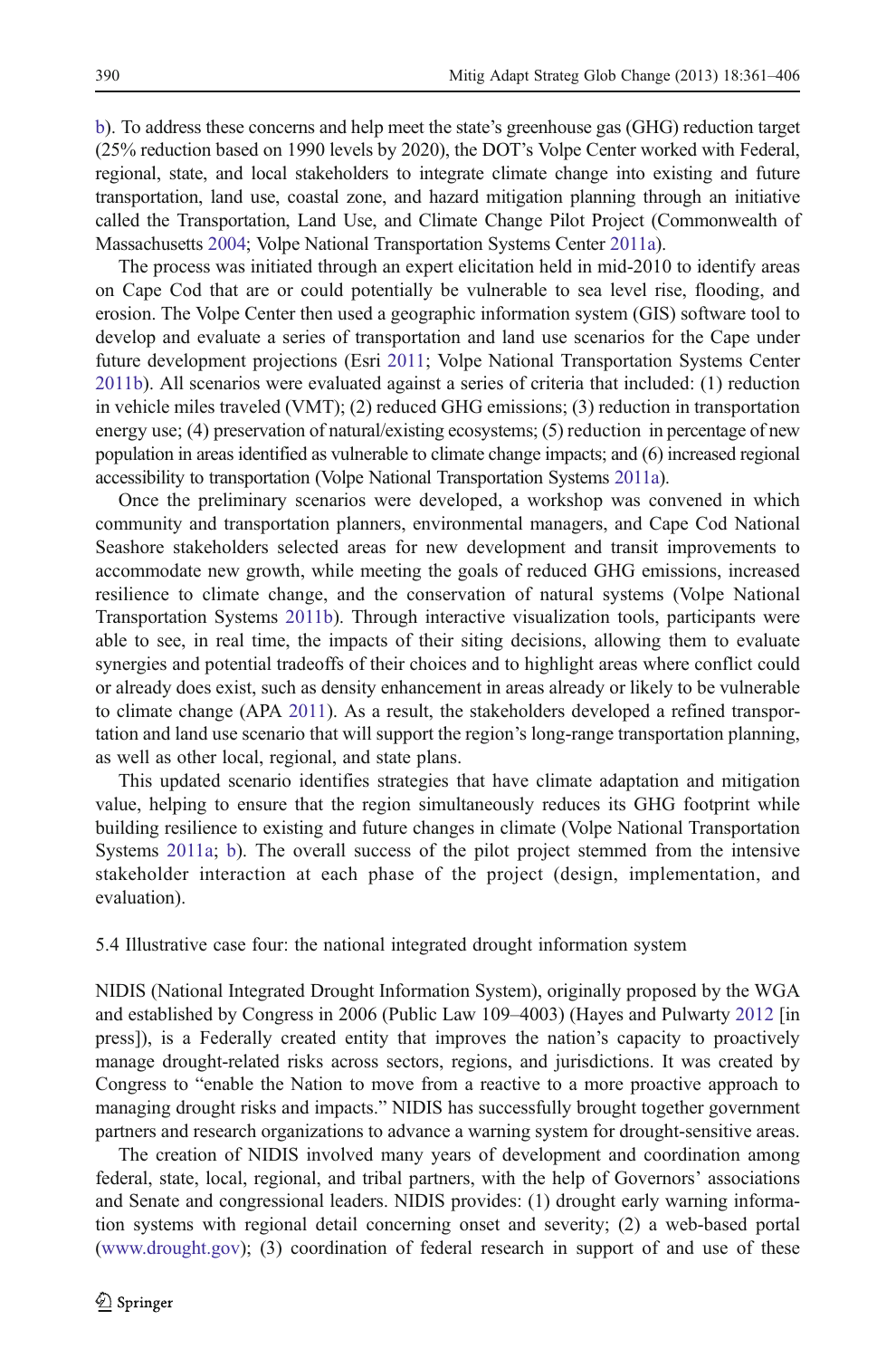systems; and (4) leveraging of existing partnerships and of forecasting and assessment programs. NIDIS currently supports work on water supply and demand, wildfire risk assessment and management, and agriculture. Regional drought early warning system pilot projects have been established to illustrate the benefits of improved knowledge management, improved use of existing and new information products, and coordination and capacity development for early warning systems. These prototype systems are in the Upper Colorado Basin, the Apalachicola-Chattahoochee-Flint River Basin in the Southeast, the Four Corners region in the Southwest, and the State of California. The NIDIS Outlook in the Upper Colorado Basin early warning system, for example, is conducted weekly, and now draws in a variety of users from Federal agencies, water resource management, and the recreation industry.

The Western Governors' Association, the U.S. Congress, and others formally acknowledge that NIDIS provides a successful example of achieving effective Federal–state partnerships by engaging both leadership and the public, and by establishing an authoritative basis for integrating monitoring and research to support risk management. Some of NIDIS' keys to success include:

- & Usable Technology and Information for Decision Support: The U.S. Drought Monitor map, which integrates multiple indicators and indices from many data sources, was developed before NIDIS was established and has become a useful visual decision support tool for monitoring and characterizing drought onset, severity, and persistence. NIDIS has engaged regional and local experts in refining the regional details of this national product and in "ground truthing" maps via email discussions and webinars.
- & Financial Assistance: Federal funding was NOAA-allocated specifically for NIDIS, but leveraged in kind by other agencies and partners.
- & Institutional/Partnerships: Effective collaborations, partnerships, and coordination with NOAA, WGA, USDA, DOI, and USGS, as well as local, regional, state, and tribal partners and with the National Drought Mitigation Center at the University of Nebraska– Lincoln, have led to multi-institutional interest.
- Institutional/Policy: The NIDIS Act was oriented toward the improvement of coordination across Federal agencies and with regional organizations, universities, and states. It focused on the application of technology, including the Internet, and on impact assessments for decision support. A key aspect of NIDIS is the development of ongoing regional outlook forums based on the above information to build awareness of the drought hazard and to embed information in planning and practice (in partnership with the National Drought Mitigation Center, the Regional Integrated Sciences and Assessments (RISAs), and other research-based boundary organizations) to reduce risks and impacts associated with drought (see Fig. [5](#page-31-0)).
- Leadership and Champions: There was leadership at all levels over more than two decades (1990s and 2000s) to establish the NIDIS Act, including political (WGA, Southern Governors' Association, National Governors Association, U.S. Senators, and congressmen); scientific (Wilhite, Pulwarty, Verdin); and federal agency leadership (NOAA, USDA, DOI).
- Risk Perceptions: Whereas drought had been considered primarily a western issue in previous decades, drought is now regularly impacting the southern, southeastern, and northeastern parts of the country, and response strategies are needed. Because of the 2012 drought, more than 63 % of the area in the contiguous U.S. was classified by the end of July as experiencing moderate to exceptional drought, and more than 3,200 heat records were broken in June 2012 alone (NOAA [2012;](#page-42-0) Schwalm et al. [2012](#page-43-0)).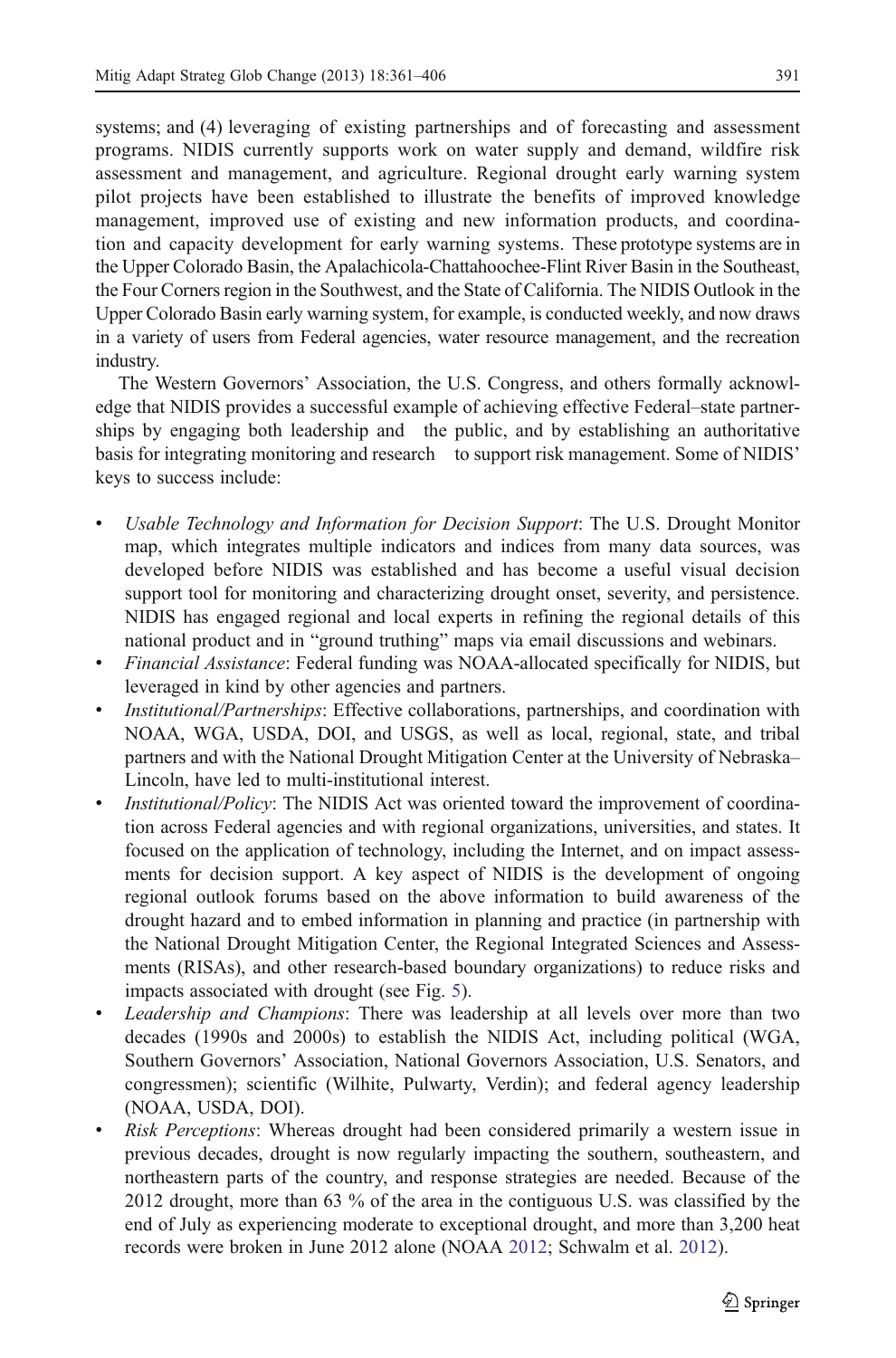<span id="page-31-0"></span>

Fig. 5 U.S. drought monitor map accessed on August 20, 2012. <http://droughtmonitor.unl.edu>

# 6 Research and development needs in support of adaptation

Adaptation to climate change is in an emerging stage and will therefore benefit from more research. This section draws on the information gleaned from our analysis, but it is not meant to be a comprehensive research agenda on adaptation. It does not identify the many research needs that are specific to individual sectors and regions, such as development of heat- and drought-resistant varieties of crops, appropriate management of reservoirs under increased uncertainty about future conditions, strategies for managing coastal resources, the effectiveness of corridors for species migration, and ecosystem-based adaptation. Some of these sector- and region-specific adaptation needs are mentioned in the sector-specific chapters of the upcoming 2013 NCA. The focus of this section is instead on some high-level actions that the federal government can enable.

6.1 Research on the policy-making process (i.e., governance and institutions)

As noted above, a key barrier to climate adaptation and to resource management in general is the fragmentation at different levels of government (federal, state, and local); at geographic boundaries (e.g., ecosystems or watersheds crossing international borders, borders between states, and borders between municipalities); and in various sectors (e.g., different departments and agencies within the same government having overlapping or competing authorities) (Craig [2008;](#page-38-0) Kates et al. [2012\)](#page-40-0). Research is needed on how to reduce this barrier by, for example, fostering coordination and better communication and sharing of knowledge among fragmented governing structures and stakeholders.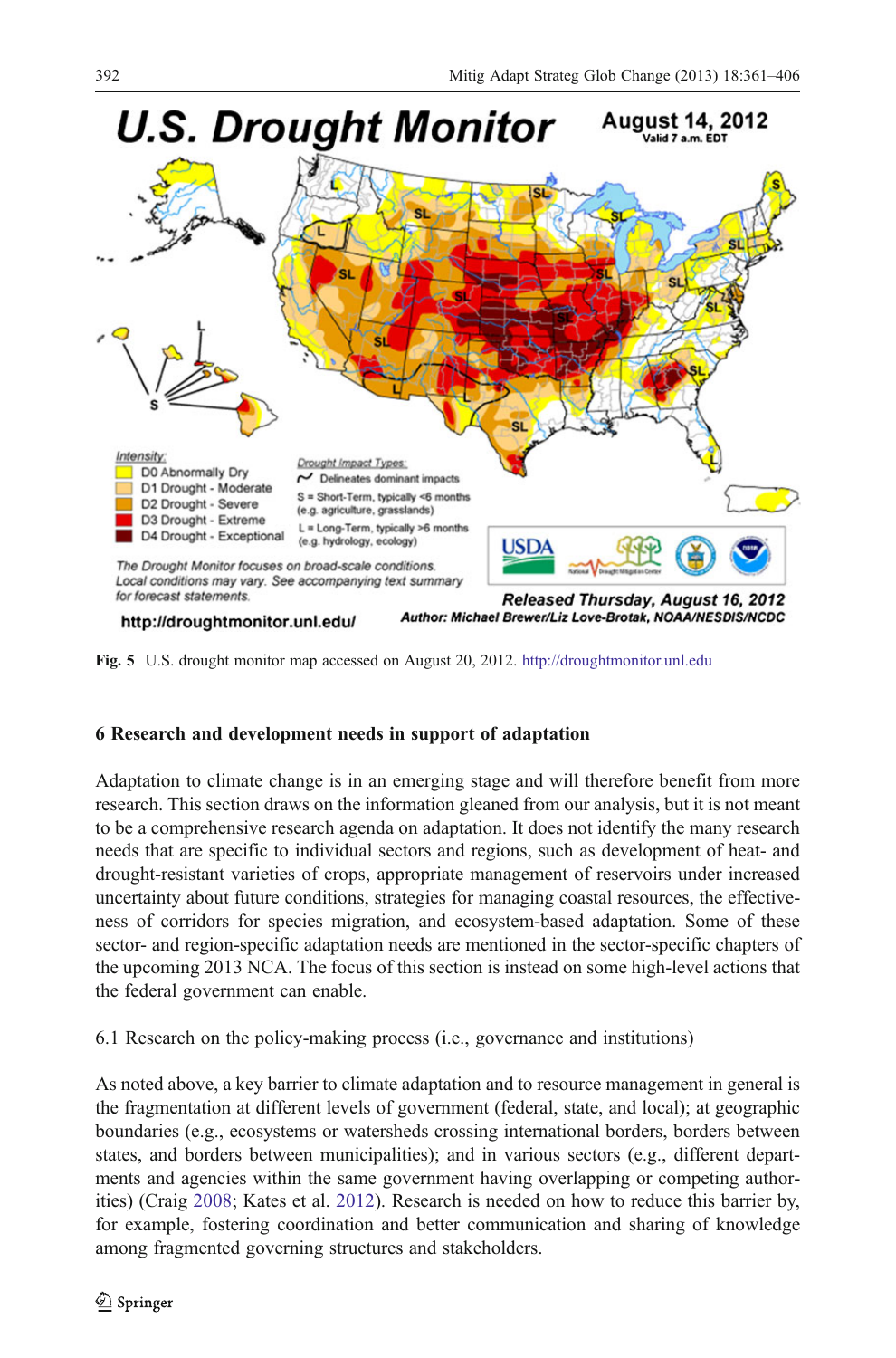Understanding the dynamics of governance and institutional structures (including the influences of multiple and sometimes conflicting risk perceptions, cultures, values, and ideas about how to govern the economy and environment) is critical to adaptation concerning complex environmental resource problems such as climate change (Lemos and Agrawal [2006](#page-41-0); Verweij et al. [2006](#page-45-0)). Ongoing research that supports, sustains, and identifies criteria for best practices for building governance and institutional capacity to anticipate and respond to climate change is imperative (Bierbaum et al. [2007](#page-37-0); Kareiva [2008\)](#page-40-0). It should focus on identifying climate-sensitive laws, policies, and regulations that support climate-related activities (Lackstrom et al. [2012](#page-41-0); Moser and Ekstrom [2012\)](#page-42-0).

One important consideration of the policy-making process is that rigid laws, regulations, and institutions can sometimes encourage maladaptive behaviors in particular locations (Carpenter and Brock [2008;](#page-37-0) Easterling et al. [2004](#page-38-0); Kates et al. [2012\)](#page-40-0). Because adaptation is inherently place- and time-specific, a detailed understanding of institutional interworkings and dynamics is critical to moving adaptation strategies forward. Information gathered from areas outside of the traditional climate studies can be researched for relevance to various adaptation processes (Dovers and Hezri [2010](#page-38-0); Skaggs et al. [2012](#page-44-0)).

Research is also needed to better understand how certain underrepresented and highly vulnerable groups (e.g., tribes, inner city poor, rural communities) can be supported in reducing vulnerability and building adaptive capacity (Dow et al. [2006](#page-38-0); Intertribal Climate Change Working Group [2009](#page-40-0); Kates et al. [2006;](#page-40-0) Thomas and Twyman [2006\)](#page-44-0). Research on policy processes, governance, and institutions in the United States to date has been understudied and underappreciated (Eakin and Patt [2011\)](#page-38-0).

## 6.2 Research on organizing and delivering usable climate change information

One of the challenges to adaptation often cited by decision-makers is the lack of clear information about the rate and magnitude of climate change. Research investigating the types of information users want and the creation of appropriate delivery mechanisms are needed. To be usable, scientific information must be relevant to users (Lemos and Rood [2010\)](#page-41-0). To best understand the needs and context of decisionmakers, researchers will need to involve and engage decision-makers in clarifying how decision-making processes unfold and how scientific and other information to support, enable, and empower decision-making is used in these proceses (Hulme and Dessai [2008](#page-40-0)). The participation and engagement of stakeholders in the development of questions for research agendas and project implementation are important, as this creates a two-way conversation about what is needed and possible.

The research could examine, for example, how to make relevant monitoring data and climate change information accessible, as well as how to update it regularly, in a federally supported clearinghouse. It will be important to create a "translational" capacity—i.e., to enable users to combine data sets to evaluate how climate change, in concert with other multiple stresses, may change desired options. Having the further capability of linking local users to regional and federal tools to support adaptation decision-making, evaluation, and monitoring would advance the collection of best practices. A map of existing federal science, capabilities, and services in support of adaptation could begin to provide a useful information system for users (CEQ [2010](#page-37-0); [2011b](#page-37-0); National Climate Adaptation Summit Committee [2010;](#page-42-0) USGS [2012\)](#page-44-0).

One of the challenges for adaptation is the complexity of information on climate change. Some decision-makers find that climate model projections are too coarse and look too far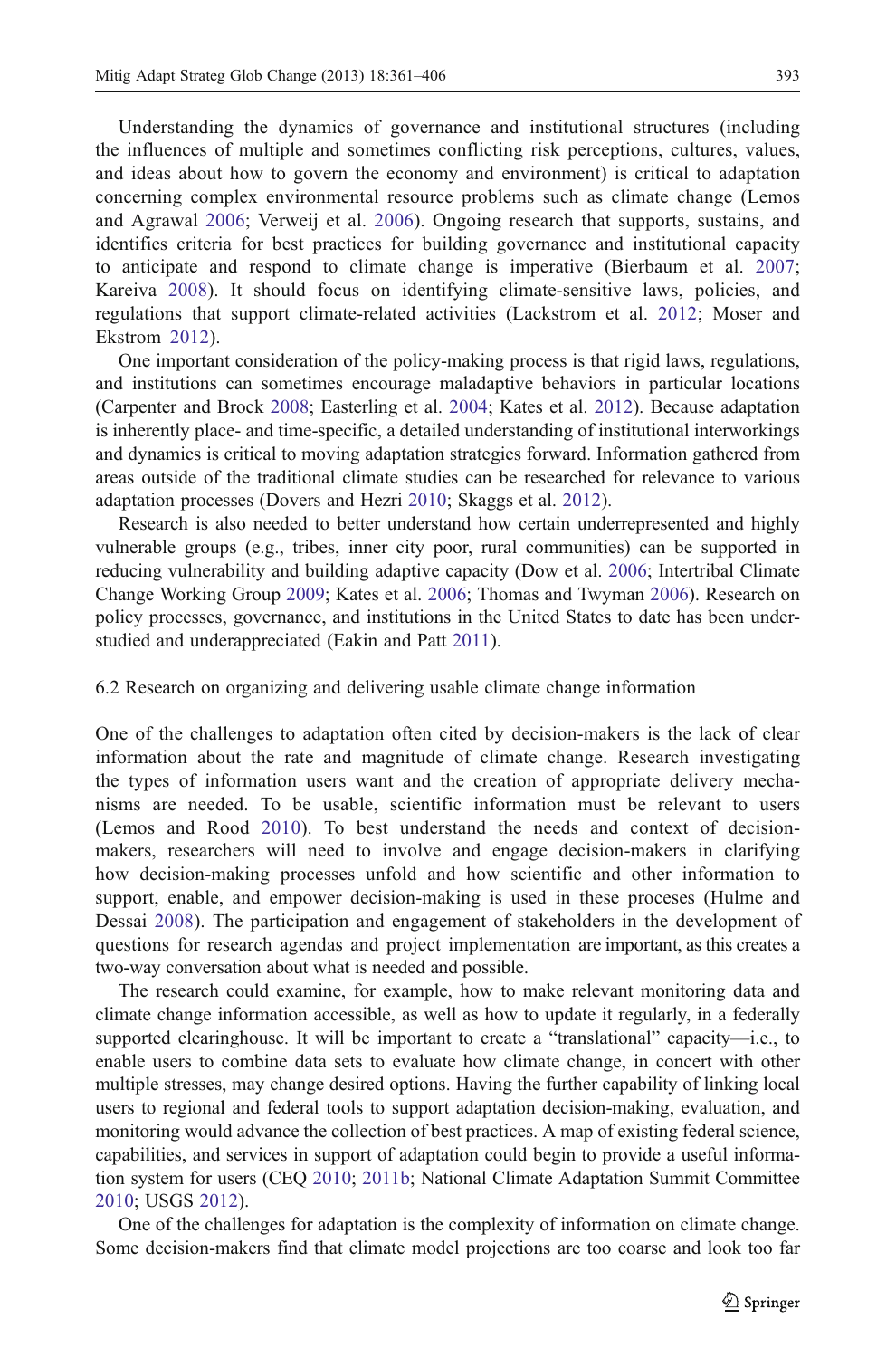into the future and that they address average conditions rather than variability, and may be about variables that are not useful (Lemos and Rood [2010](#page-41-0)). General Circulation Model (GCM) output, for example, is often considered to have too coarse a resolution, and different GCMs can yield very different projections. Climate model output can be used to project changing growing season average temperatures, but this may be less useful than dates of first and last frost, or the timing and extent of extreme rainfall events. The matter is further complicated by the lack of a single institution providing climate change information.

Research should address the types of information that need to be made available, as well as the methods for transmitting such information in a way that can best support understanding of climate change risks and opportunities and facilitate decision-making.

#### 6.3 Research on decision-making in light of uncertainty

Climate change adaptation involves making decisions about an uncertain future climate, as well as other future conditions, that can extend for many decades (Moore et al. [2012](#page-41-0)). Even if information on projected trends were accessible and clearly understood, there would remain uncertainty about exactly how much the climate will change, where it will change, how key variables such as precipitation will change, and how society will react to these changes. This is added to the uncertainty about important future socioeconomic conditions, such as population, income, settlement patterns, global competition, changing human preferences, and technology and innovation (Lemos and Rood [2010](#page-41-0)). There is research on decision-making approaches that account for uncertainty (Lempert and Groves [2010](#page-41-0); Means et al. [2010](#page-41-0)), which is useful for making decisions in light of complexity and changing conditions (Moore et al. [2012](#page-41-0); NRC [2004;](#page-42-0) Renn [2008\)](#page-43-0). Additional research is needed, however, on the role and efficacy of inclusive and iterative risk management approaches in climate change adaptation, including how various risk perceptions influence behavior in these decision-making processes (Aven and Renn [2009;](#page-36-0) Aven et al. [2011](#page-36-0); Jones and Preston [2011](#page-40-0); Kahan et al. [2011;](#page-40-0) NRC [2010a](#page-42-0); [b](#page-42-0); Renn [2011;](#page-43-0) Renn et al. [2011](#page-43-0); van Aalst et al. [2008](#page-44-0)).

#### 6.4 Research on methods to incorporate adaptation

Adapting to climate change requires altering the planning for, and management of, our natural and built systems (ORNL [2012b](#page-42-0); USGS [2012\)](#page-44-0). Research on how measures that promote adaptation to climate change can be built into existing institutions, networks, and agencies, rather than creating a brand new set of institutions, is needed. Our regulations, laws, and agency missions should be reevaluated with climate change in mind. For example, flood plain maps could be required to take projected climate change (e.g., sea level, storm surge, rainfall intensity, and flood volumes) into account. Building codes may need to be updated to handle more extreme weather impacts, and multi-hazard mitigation planning may need to be revised to allow future climate projections, not historical climate conditions, to inform decision-making.

Climate change is occurring within the context of other environmental and socioeconomic stresses. Given that the adaptation options chosen will have both short- and long-term consequences, and may affect sectors and regions differently, it is important to develop evaluation criteria to measure outcomes and learn to characterize successful adaptation. As the adaptation process itself must be adaptive, continued evaluation and revision of adaptive strategies will be needed (National Climate Adaptation Summit Committee [2010;](#page-42-0) PCAST President's Council of Advisors on Science and Technology [2011](#page-43-0)).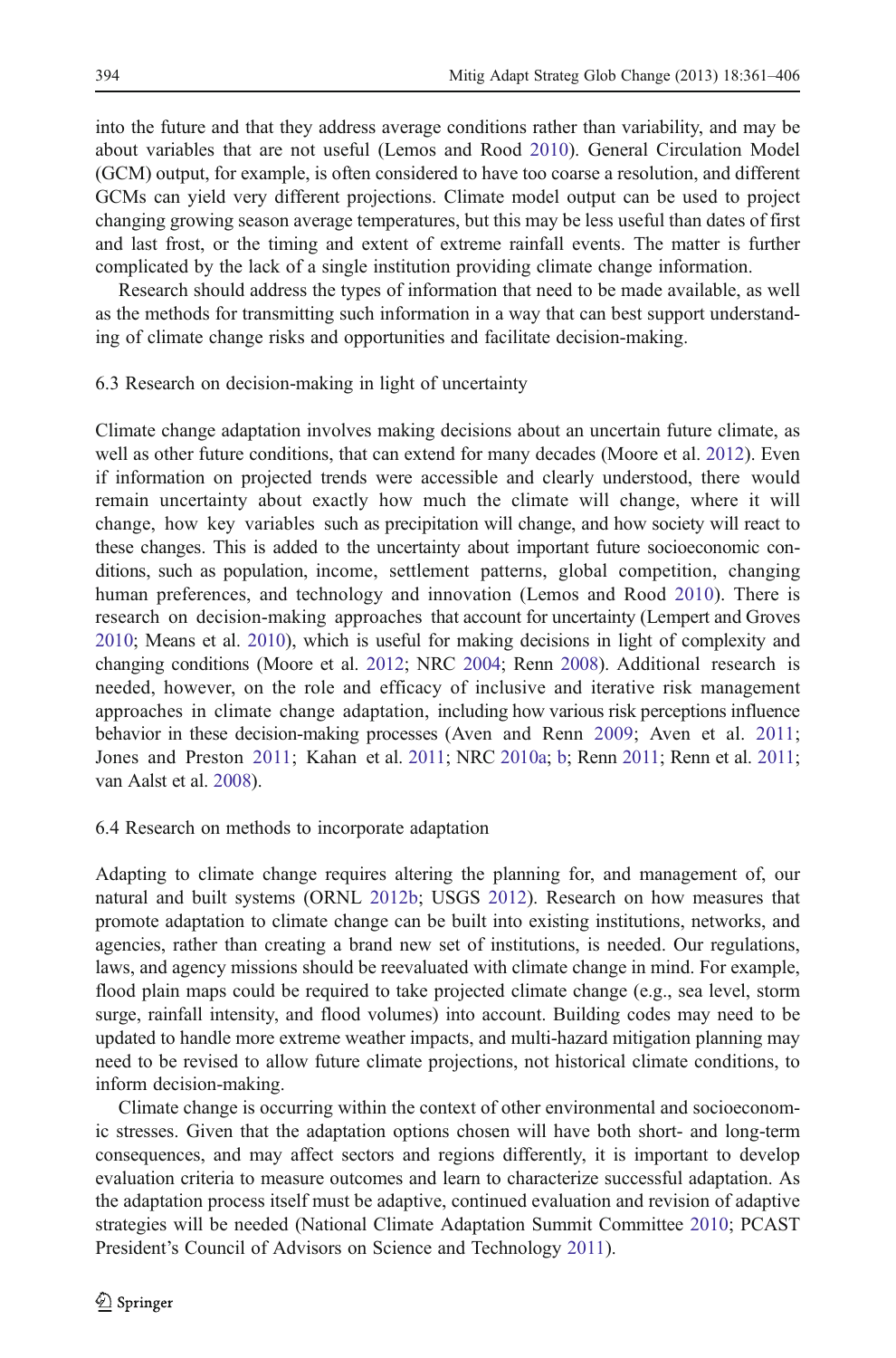# 6.5 Other research and development needs

In addition to the aforementioned research and development needs, a series of needs that cross across sector, scale, and geography emerged during analysis. Many of these crosscutting needs include:

- Costs and Benefits of Adaptation. There is uncertainty about the costs of different adaptation options, as well as the costs of inaction (i.e., benefits of adaptation). This includes analysis of the costs of traditional grey adaptation (i.e., for hard infrastructure) versus green approaches to adaptation (Ingram et al. [2012](#page-40-0); Lebow et al. [2012;](#page-41-0) Sussman et al. [2012;](#page-44-0) USGS [2012;](#page-44-0) Winkler et al. [2012\)](#page-45-0).
- Best Adaptation Practices. Research could define and apply criteria that are useful to decision-makers to evaluate adaptation options. The research could involve a comprehensive assessment of adaptation options that are effective under changing climate conditions and are affordable and feasible. It should also examine conditions that affect relative costs and benefits (Doria et al. [2009](#page-38-0); Sussman et al. [2012;](#page-44-0) Ackerman et al. [2009](#page-36-0)).
- & Adaptation and Mitigation Interface. Many mitigation measures affect adaptation, and many adaptation measures have consequences for mitigation. The literature on this topic, however, is limited. Among the topics to be explored through research are the growing and competing demands for land, water, and energy, and how mitigation actions could affect adaptation options, and vice versa (Bloetscher et al. [2011;](#page-37-0) Ingram et al. [2012](#page-40-0); ORNL [2012a;](#page-42-0) Skaggs et al. [2012\)](#page-44-0).
- Climate Adaptation Science. While major advancements have taken place, there remains a need for basic and applied research on climate adaptation science to help inform decision-making.
- Critical Thresholds. Research is needed to identify critical thresholds beyond which social and/or ecological systems are unable to adapt to climate change. This should include analyzing historical and geological records to develop models of "breakpoints" (NAST [2000;](#page-42-0) National Climate Adaptation Summit Committee [2010\)](#page-42-0).
- **Extreme Events.** Research is needed on preparedness for and response to extreme events, such as droughts, floods, intense storms, and heat waves, to protect people, ecosystems, and infrastructure. Increased attention must be paid to how the "tails" of the distribution may change as climate change proceeds, and how that affects adaptation actions (IPCC [2012](#page-40-0); Kates et al. [2012](#page-40-0)).

# 7 Conclusions

Our main conclusions are:

- 1. Substantial adaptation planning is occurring in public and private sectors and at all levels of government, however, few measures have been implemented and those that have appear to be incremental changes.
- 2. Barriers to implementation of adaptation action include lack of funding, policy and legal impediments, and difficulty in anticipating climate-related changes at local scales.
- 3. There is no one-size fits all adaptation, but there are similarities in approaches across regions and sectors. Sharing best practices, learning by doing, and iterative and collaborative processes including stakeholder involvement, can help support progress.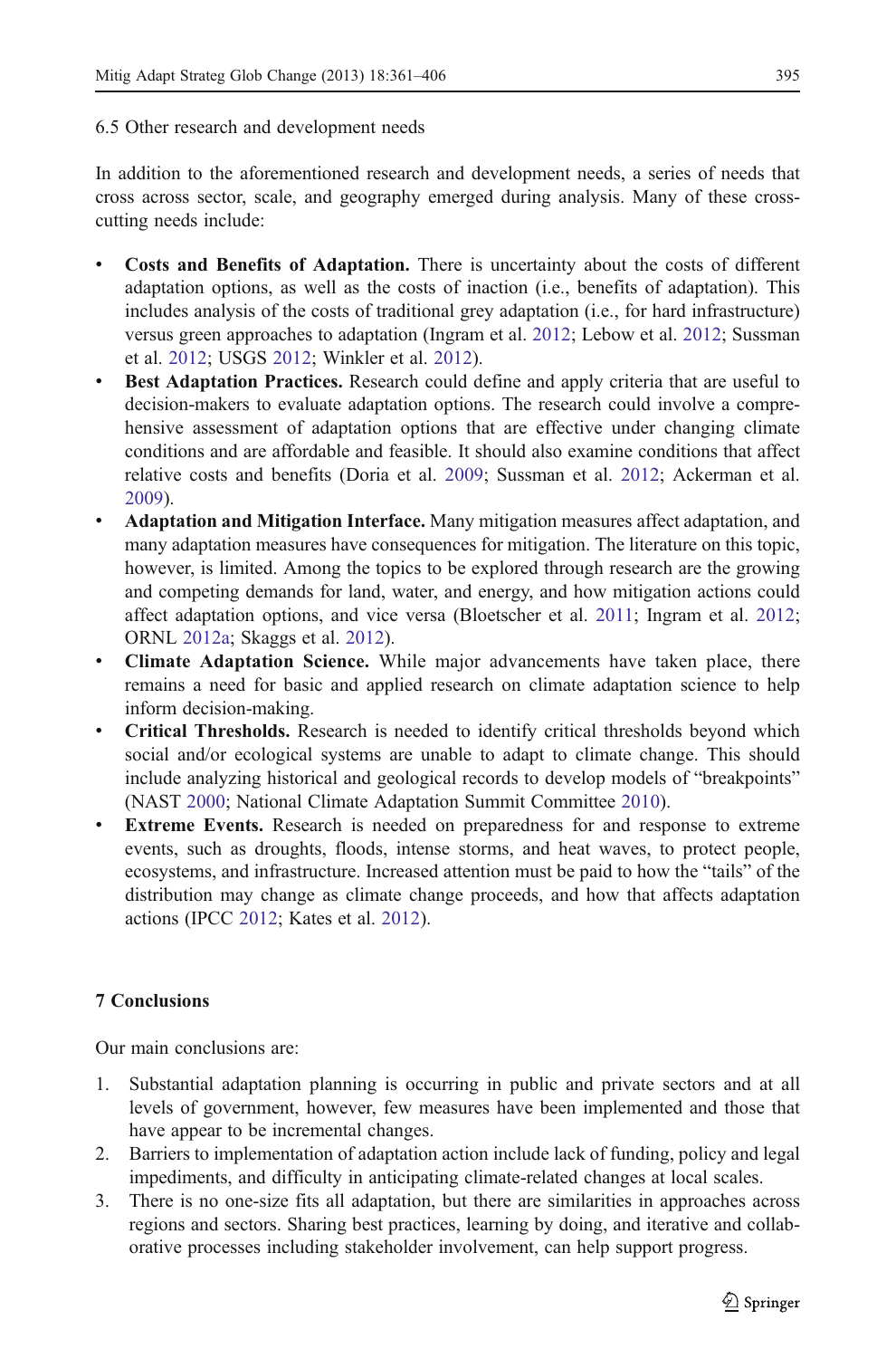- 4. Climate change adaptation actions often fulfill other societal goals, such as sustainable development, disaster risk reduction, or improvements in quality of life, and can therefore be readily incorporated into existing decision-making processes.
- 5. Vulnerability to climate change is exacerbated by other stresses such as pollution and habitat fragmentation. Adaptation to multiple stresses requires assessment of the composite threats as well as tradeoffs amongst costs, benefits, and risks of available options.
- 6. The effectiveness of climate change adaptation has seldom been evaluated, because actions have only recently been initiated, and comprehensive evaluation metrics do not yet exist.

Adaptation to climate change is in a nascent stage, but is happening at all levels of government, as well as in the private and non-profit sectors. Yet there is a long way to go. Adaptation will require not only the protection of existing livelihoods and land and water uses, but in some cases the enabling of changes in livelihoods and land and water uses. The federal government is beginning to develop the institutions and practices necessary to address adaptation. A number of states have developed adaptation plans, but most have not. Many local governments have developed adaptation plans or engaged in adaptation activities, but many others have not. Among the important barriers to adaptation that governments must address are lack of financial and staff resources, lack of access to useful information about climate change, difficulty in making decisions under uncertainty, and fragmentation of policies, authorities, and information.

A key federal role in adaptation is enhancing the adaptive capacity of regions and sectors. This could include reviewing existing laws and regulations to ensure that they enable proactive as well as efficient reactive adaptation to climate change; funding pilot projects; providing usable information, including disseminating best practices; and helping to develop tools to evaluate successful adaptation.

Protecting people, infrastructure, and ecosystems in a changing climate will require the updating of current best practices for adaptation and disaster preparedness and response. A streamlined national clearinghouse for current best practices is needed, and existing small networks of scientists and stakeholders could be linked (National Climate Adaptation Summit Committee [2010](#page-42-0); NRC, 2010b). Building blocks could include the existing USDA Extension Services, the Sea Grant Programs, the NOAA Regional Climate Centers (RCCs) and RISAs, the DOI Landscape Conservation Cooperatives (LCCs), and new regional Climate Science Centers (CSCs).

The authority to undertake necessary changes varies among levels of government, but the need to identify and implement these changes at the appropriate scale is nationwide. The federal government owns 30% of U.S. land, and state governments own large tracts of land. Land-use planning, however, is generally carried out at the local government level. The challenge is to ensure that existing institutions, agencies, and networks identify the potential threats posed by climate change, and move forward with appropriate transparent and collaborative processes to develop and implement effective adaptation plans and measures. The Federal government can help facilitate this systematically and thoughtfully, and with adequate provision of relevant information, resources, and funding.

Key information gaps remain. Decision support tools need to be further developed and evaluated for usefulness and usability. For example, rules for managing Great Lakes levels, reservoir levels, and dam dredging times will need revision; surveillance for disease outbreaks and extreme events such as floods, droughts, and heat waves needs to be heightened; and new tools to characterize "breakpoints" in management and infrastructure must be developed and shared.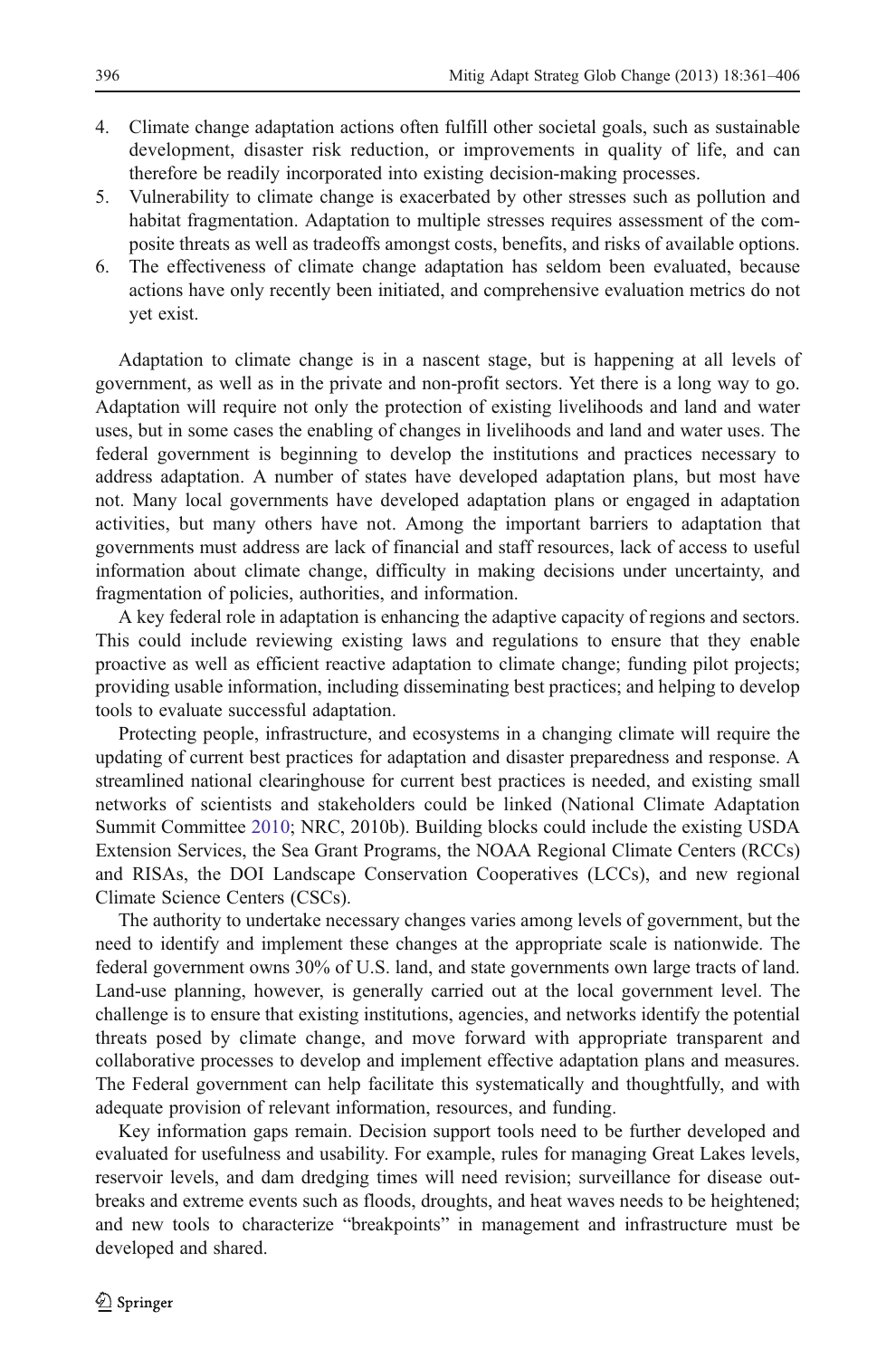<span id="page-36-0"></span>As identified in the research section, basic and applied research is needed on climate adaptation science (e.g., management of the resources of an acidifying ocean, the effectiveness of migration corridors in preserving ecosystem integrity and services) and how to effectively manage transformations of social or natural systems. Similarly, regional analyses of climate change impacts need to be conducted and refined. No one lives in the "global average temperature," and climate change impacts will occur in concert with existing regional conditions; thus continually updating and sustaining regional assessments will be important. Stakeholders must be included from the outset to define the key questions to be answered and to identify feasible options for coping with climate change that address regionally specific needs. Regional vulnerability mapping and regional listening forums will be key to determining which impacts are of greatest concern for different regions and in ensuring the development of effective response strategies. A short- and long-term research agenda must also be developed that will provide timely answers for decision-makers. New research foci on adaptation, decision support, and education and outreach will be important in providing useful, usable, and understandable information in a timely fashion.

Open Access This article is distributed under the terms of the Creative Commons Attribution License which permits any use, distribution, and reproduction in any medium, provided the original author(s) and the source are credited.

#### References

- Ackerman F, Stanton E, Union of Concerned Scientists (2009) Climate change in the United States: the prohibitive costs of inaction. Union of Concerned Scientists, Cambridge, p 14
- Adger WN, Agrawala S, Mirza MMQ, Conde K, O'Brien K, Pulhin J, Pulwarty R, Smit B, Takahashi K (2007) Assessment of adaptation practices, options, constraints, and capacity. In: Parry ML, Canziani OF, Palutikof JP, van der Linden PJ, Hanson CE (eds) Climate change 2007: Impacts, adaptation and vulnerability. Contributions of Working Group II to the Fourth Assessment of the Intergovernmental Panel on Climate Change. Cambridge University Press, Cambridge, UK, pp 717–743
- Adger WN, Dessai S, Goulden M, Hulme M, Lorenzoni I, Nelson DR, Naess LO, Wolf J, Wreford A (2009) Are there social limits to adaptation to climate change? Clim Change 93:335–354
- AFWA (American Association of Fish and Wildlife Agencies) (2011) State climate adaptation summary report. American Association of Fish and Wildlife Agencies, p 90
- Agrawal A (2008) The role of local institutions in adaptation to climate change. International Forestry Resources and Institutions Program Working Paper 081–3
- Agrawala S, Carraro M, Kingsmill N, Lanzi E, Mullan M, Prudent-Richard G (2011) Private sector engagement in adaptation to climate change: approaches to managing climate risks. OECD Environment Working Papers 39, OECD Publishing
- Allison I, Bindoff NL, Bindschadler RA, Cox PM, de Noblet N, England MH, Francis JE, Gruber N, Haywood AM, Karoly DJ, Kaser G, Le Quéré C, Lenton TM, Mann ME, McNeil BI, Pitman AJ, Rahmstorf S, Rignot E, Schellnhuber HJ, Schneider SH, Sherwood SC, Somerville RCJ, Steffen K, Steig EJ, Visbeck M, Weaver AJ (2009) The Copenhagen Diagnosis, 2009: updating the world on the latest climate science. The University of New South Wales Climate Change Research Centre, Sydney, p 60
- Anguelovski I, Carmin J (2011) Something borrowed, everything new: Innovation and institutionalization in urban climate governance. Curr Opin Environ Sustainability 3:169–175
- APA (American Planning Association) (2011) High-touch/high-tech charrettes. American Planning Association, Chicago
- ASTHO (Association of State and Territorial Health Officials) (2012) 3rd national climate assessment feedback report by ASTHO. Association of State and Territorial Health Officials, Arlington, p 7
- Aven T, Renn O (2009) On risk defined as an event where the outcome is uncertain. J Risk Res 12:1–11
- Aven T, Renn O, Rosa EA (2011) On the ontological status of the concept of risk. Safety Sci 49:1074–1079 Barrett J, Rose J, Deonarine S, Clemetson A, Pagach J, Parker EA, Tedesco M (2011) Sentinel monitoring for climate change in the Long Island Sound estuarine and coastal ecosystems of New York and Connecticut.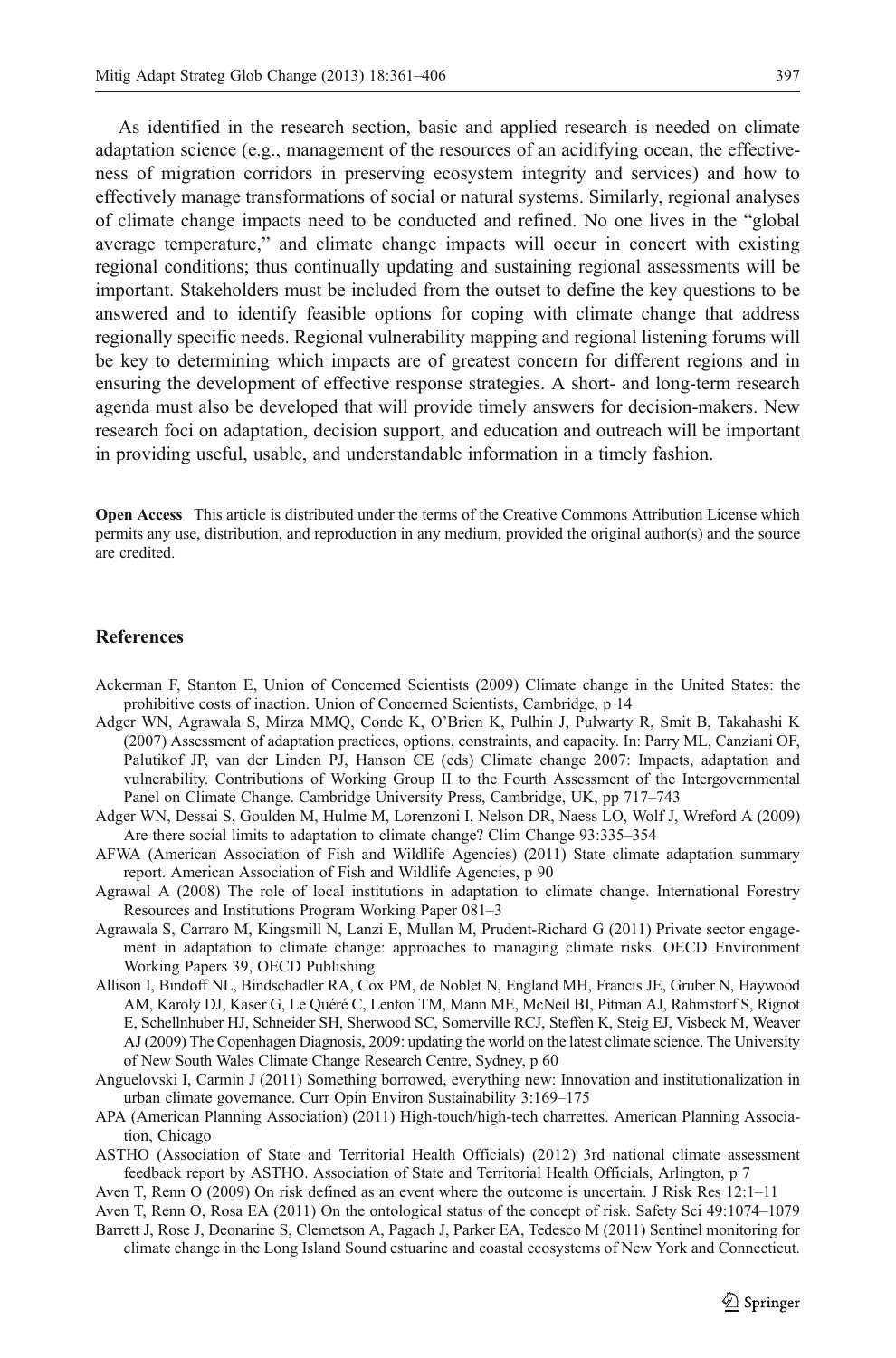<span id="page-37-0"></span>Volume 1. [http://longislandsoundstudy.net/wp-content/uploads/2011/04/LIS\\_SMstrategy\\_v1.pdf,](http://longislandsoundstudy.net/wp-content/uploads/2011/04/LIS_SMstrategy_v1.pdf) p 139. Cited May 2012

- Barsugli JJ, Vogel JM, Kaatz L, Smith JB, Waage M, Anderson C (2012) Two faces of uncertainty: Climate science and water utility planning methods. J Water Resour Plann Manage
- Berry L, Bloetscher F, Hernández-Hammer N, Koch-Rose M, Mitsova-Boneva D, Restrepo J, Root T, Teegavarapu R (2011) Florida water management and adaptation in the face of climate change. Florida Climate Change Task Force, p 68. [http://floridaclimate.org/whitepapers/.](http://floridaclimate.org/whitepapers/) Cited April 2012
- Bierbaum RM, Brown DG, McAlpine JL (2007) Proceedings of the national summit on coping with climate change. School of Natural Resources, Ann Arbor, p 245
- Binder L, Barcelos J, Booth D, Darzen M, Elsner M, Fenske R, Graham T, Hamlet A, Hodges-Howell J, Jackson J, Karr C, Keys P, Littell J, Mantua N, Marlow J, McKenzie D, Robinson-Dorn M, Rosenberg E, Stöckle C, Vano J (2010) Preparing for climate change in Washington State. Clim Change 102:351–376
- Bloetscher F, Heimlich B, Meeroff DE (2011) Development of an adaptation toolbox to protect southeast Florida water supplies from climate change. Environ Rev 19:397–417
- Bronen R (2011) Climate-induced community relocations: creating an adaptive governance framework based in human rights doctrine. New York U Rev Law S 35:357–407
- Brown C (2010) The end of reliability. J Water Resour Plann Manage pp 143–145
- Brubaker M, Berner J, Bell J, Warren J, Rolin A (2010) Climate change in Point Hope, Alaska: Strategies for community health. Alaska Native Tribal Health Consortium: Center for Climate and Health, Anchorage
- Brugger J, Crimmins M (2011) Weather, climate, and rural Arizona: Insights and assessment strategies. A technical input to the U.S. National Climate Assessment
- Brunner R, Nordgren J (2012) Climate adaptation as an evolutionary process: a white paper. Kresge, Troy
- Brunner RD (2005) Adaptive governance: Integrating science, policy, and decision making. Columbia University Press
- Butler P, Janowiak M, Brandt L, Swanston C (2011) Lessons learned from the Climate Change Response Framework Project in Northern Wisconsin. USDA Forest Service, Newtown Square
- C2ES (Center for Climate and Energy Solutions) (2012a) Climate change adaptation: what federal agencies are doing, February 2012 update. Center for Climate and Energy Solutions, Arlington, p 71
- C2ES (Center for Climate and Energy Solutions) (2012b) State adaptation plans, Volume 2012. Center for Climate and Energy Solutions, Arlington
- Carmin J, Nadkarni N, Rhie C (2012) Progress and challenges in urban climate adaptation planning: results of a global survey. MIT, Cambridge
- Carpenter SR, Brock WA (2008) Adaptive capacity and traps. Ecol Soc 13(2):40
- Carter T, Fowler L (2008) Establishing green roof infrastructure through environmental policy instruments. Environ Manage 42:151–164
- Cayan DR, Das T, Pierce DW, Barnett TP, Tyree M, Gershunov A (2010) Future dryness in the southwest US and the hydrology of the early 21st century drought. PNAS 107:21271–21276
- CDP (Carbon Disclosure Project) (2011) CDP S&P 500 report: Strategic advantage through climate change action. [https://www.cdproject.net/CDPResults/CDP-2011-SP500.pdf.](https://www.cdproject.net/CDPResults/CDP-2011-SP500.pdf) Carbon Disclosure Project, New York, NY and London, UK. Cited May 2012
- CEQ (Council on Environmental Quality) (2010) Progress report of the Interagency Climate Change Adaptation Task Force: Recommended actions in support of a National Climate Change Adaptation Strategy.. The White House Council on Environmental Quality, the Office of Science and Technology Policy, and the National Oceanic and Atmospheric Administration, Washington, p 72
- CEQ (Council on Environmental Quality) (2011a) Draft national action plan: priorities for managing freshwater resources in a changing climate. Council on Environmental Quality, Interagency Climate Change Adaptation Task Force, Washington
- CEQ (Council on Environmental Quality) (2011b) Federal actions for a climate resilient nation: Progress report of the Interagency Climate Change Adaptation Task Force October 28, 2011.. The White House Council on Environmental Quality, the Office of Science and Technology Policy, and the National Oceanic and Atmospheric Administration, Washington, p 32
- Christensen NS, Lettenmaier DP (2007) A multimodel ensemble approach to assessment of climate change impacts on the hydrology and water resources of the Colorado River Basin. Hydrol Earth Syst Sci 11:1417–1434
- City of Chicago (2008) City of Chicago climate action plan: our city, our future. [http://www.cityofchicago.org/](http://www.cityofchicago.org/city/en/depts/doe/supp_info/chicago_climate_actionplan.html) [city/en/depts/doe/supp\\_info/chicago\\_climate\\_actionplan.html](http://www.cityofchicago.org/city/en/depts/doe/supp_info/chicago_climate_actionplan.html). Cited May 2012
- City of Chicago (2010) City of Chicago climate action plan progress report: first 2 years. [http://www.](http://www.chicagoclimateaction.org/filebin/pdf/CCAPProgressReportv3.pdf) [chicagoclimateaction.org/filebin/pdf/CCAPProgressReportv3.pdf.](http://www.chicagoclimateaction.org/filebin/pdf/CCAPProgressReportv3.pdf) Cited May 2012
- City of Flagstaff (2012) City of Flagstaff resilience and preparedness study, May 2012. Flagstaff, AZ, p 29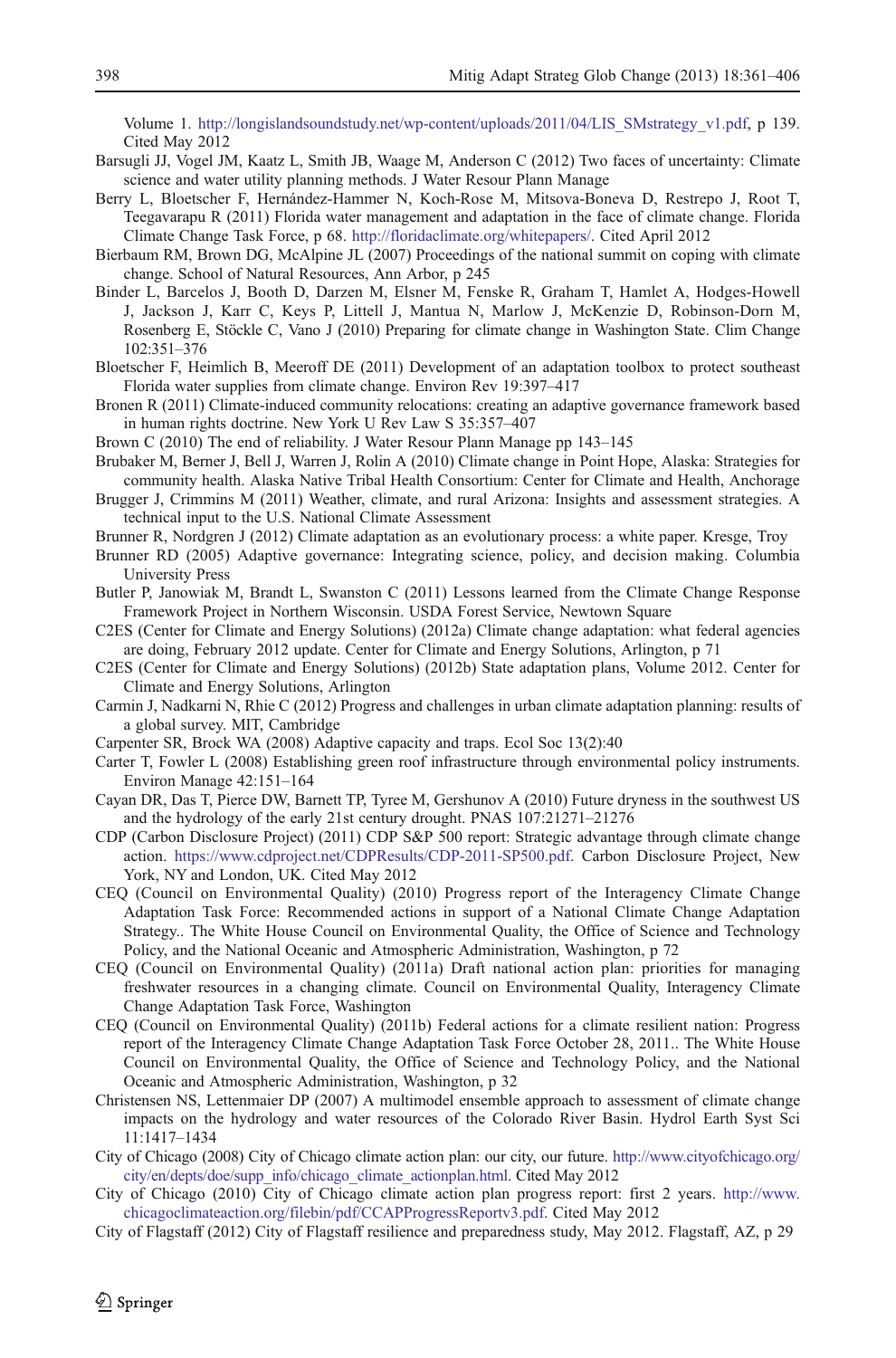- <span id="page-38-0"></span>City of Grand Rapids (2011) Sustainability plan, FY 2011 through FY 2015 (7/1/2010–6/30/2015). As amended June 21, 2011. Grand Rapids, MI, p 41
- City of Keene (2010) Keene comprehensive master plan. City of Keene Planning Department, NH, p 324. [http://www.ci.keene.nh.us/sites/default/files/CMPprint-final-1027-fullversion\\_2.pdf.](http://www.ci.keene.nh.us/sites/default/files/CMPprint-final-1027-fullversion_2.pdf) Cited April 2012
- City of Lewes (2011) Hazard mitigation and climate adaptation action plan: A community guide developed to improve public safety, minimize losses and create greater city-wide resilience. June. [http://www.](http://www.deseagrant.org/sites/deseagrant.org/files/attachments/Lewes%20Hazard%20Mitigation%20and%20Climate%20Adaptation%20Action%20Plan.pdf) [deseagrant.org/sites/deseagrant.org/files/attachments/Lewes%20Hazard%20Mitigation%20and%20](http://www.deseagrant.org/sites/deseagrant.org/files/attachments/Lewes%20Hazard%20Mitigation%20and%20Climate%20Adaptation%20Action%20Plan.pdf) [Climate%20Adaptation%20Action%20Plan.pdf.](http://www.deseagrant.org/sites/deseagrant.org/files/attachments/Lewes%20Hazard%20Mitigation%20and%20Climate%20Adaptation%20Action%20Plan.pdf) Cited May 2012
- City of New York (2012) PlaNYC: Progress report 2012—A greener, greater New York. New York, NY. [http://nytelecom.vo.llnwd.net/o15/agencies/planyc2030/pdf/PlaNYC\\_Progress\\_Report\\_2012\\_Web.pdf.](http://nytelecom.vo.llnwd.net/o15/agencies/planyc2030/pdf/PlaNYC_Progress_Report_2012_Web.pdf) Cited April 2012
- City of Portland, Multnomah County (2009) Climate action plan 2009. City of Portland Bureau of Planning and Sustainability and Multnomah County Sustainability Program, Portland, OR. [http://www.](http://www.portlandoregon.gov/bps/article/268612) [portlandoregon.gov/bps/article/268612.](http://www.portlandoregon.gov/bps/article/268612) Cited April 2012
- Clark WC, Levin SA (2010) Toward a science of sustainability: Report from toward a science of sustainability conference. Airlie Center, Warrenton, VA, November 29, 2009–December 2, 2009
- Commonwealth of Massachusetts (2004) Massachusetts climate protection plan. Boston, MA, p 54
- Craig RK (2008) Climate change, regulatory fragmentation, and water triage. FSU College of Law, Public Law Research Paper No. 288
- Cruce T (2009) Adaptation planning—what U.S. states and localities are doing. Pew Center on Global Climate Change
- Culver M et al. (2012) Coastal impacts, adaptation and vulnerabilities. A technical input to the 2013 National Climate Assessment
- Delaware Sea Grant College Program, ICLEI-Local Governments for Sustainability, University of Delaware Sustainable Coastal Communities Program (2011) The City of Lewes hazard mitigation and climate adaptation action plan: A community guide developed to improve public safety, minimize losses and create greater city-wide resilience. p 171
- Dell J, Pasteris P (2010) Adaptation in the oil and gas industry to projected impacts of climate change. SPE International Conference on health, safety and environment in oil and gas exploration and production. Society of Petroleum Engineers, Rio de Janeiro, Brazil
- Dierwechter Y (2010) Metropolitan geographies of US climate action: cities, suburbs, and the local divide in global responsibilities. J Environ Policy Plann 12:59–82
- Dilling L, Lemos MC (2011) Creating usable science: opportunities and constraints for climate knowledge use and their implications for science policy. Global Environ Chang 21:680–689
- Ding D, Maibach EW, Zhao XQ, Roser-Renouf C, Leiserowitz A (2011) Support for climate policy and societal action are linked to perceptions about scientific agreement. Nat Clim Change 1:462–466
- Doria MD, Boyd E, Tompkins EL, Adger WN (2009) Using expert elicitation to define successful adaptation to climate change. Environ Sci Policy 12:810–819
- Dovers SR, Hezri AA (2010) Institutions and policy processes: the means to the ends of adaptation. Wiley Interdiscip Rev Clim Change 1:212–231
- Dow K, Kasperson RE, Bohn M (2006) Exploring the social justice implications of adaptation and vulnerability. In: Adger WN, Paavola J, Huq S, Mace MJ (eds) Fairness in adaptation to climate change. MIT, Cambridge, pp 79–96
- Eakin HC, Patt A (2011) Are adaptation studies effective, and what can enhance their practical impact? Wiley Interdiscip Rev Clim Change 2:141–153
- Easterling WE III, Hurd BH, Smith JB (2004) Coping with global climate change: the role of adaptation in the United States. Pew Center on Global Climate Change, Arlington, p 39
- Ekstrom JA, Moser SC, Torn M (2011) Barriers to adaptation: a diagnostic framework. PIER Research Report CEC-500-2011-004. Public Interest Energy Research, Sacramento, CA
- English P, Fitzsimmons K, Hoshiko S, Kim T, Margolis HG, McKone TE, Rotkin-Ellman M, Solomon G, Trent R, Ross Z (2007) Public health impacts of climate change in California: Community vulnerability assessments and adaptation strategies, climate change public health impacts assessment and response collaborative. California Department of Public Health and the Public Health Institute, Report No. 1
- EPA (U.S. Environmental Protection Agency) (2010a) Climate resilience evaluation and awareness tool: Fact sheet. EPA 817-F-10-017. Office of Water, U.S. Environmental Protection Agency
- EPA (U.S. Environmental Protection Agency) (2010b) Office of Water, EPA 800-R-1-001. U.S. Environmental Protection Agency
- EPA (U.S. Environmental Protection Agency) (2011) Climate change vulnerability assessments: Four case studies of water utility practices, EPA/600/R-10/077 F. U.S. Environmental Protection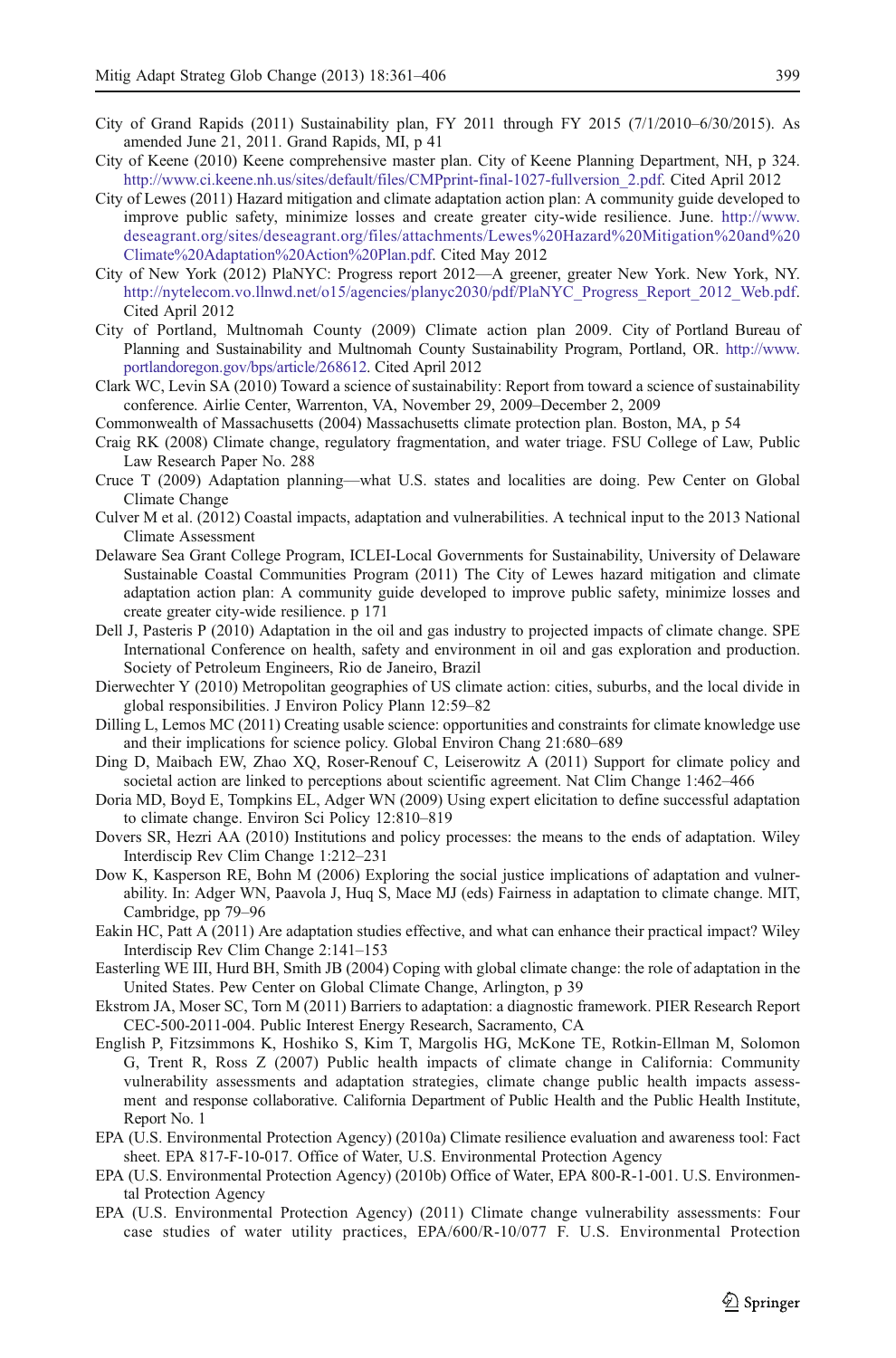<span id="page-39-0"></span>Agency, Global Change Research Program, National Center for Environmental Assessment, Washington, DC

- EPA (U.S. Environmental Protection Agency) (2012) State and local climate and energy program. [http://](http://www.epa.gov/statelocalclimate/state/tracking/individual/ca.html) [www.epa.gov/statelocalclimate/state/tracking/individual/ca.html.](http://www.epa.gov/statelocalclimate/state/tracking/individual/ca.html) April 2012
- Esri (Environmental Systems Research Institute) (2011) Climate change scenario planning for Cape Cod: A collaborative exercise in GeoDesign. ArcNews, Volume Fall 2011, Redlands, CA. [http://www.esri.com/](http://www.esri.com/news/arcnews/fall11articles/climate-change-scenario-planning-for-cape-cod.html) [news/arcnews/fall11articles/climate-change-scenario-planning-for-cape-cod.html.](http://www.esri.com/news/arcnews/fall11articles/climate-change-scenario-planning-for-cape-cod.html) Cited June 2012
- Fazey I, Gamarra JGP, Fischer J, Reed MS, Stringer LC, Christie M (2010) Adaptation strategies for reducing vulnerability to future environmental change. Front Ecol Environ 8:414–422
- Federspiel S (2012) Climate change adaptation planning, implementation, and evaluation: needs, resources, and lessons for the 2013 National Climate Assessment. University of Michigan School of Natural Resources and Environment, Ann Arbor, p 62
- Feifel K (2010) Implementation of Maryland's climate action plan: case study on a project of the Maryland Department of Natural Resources. Bainbridge Island, EcoAdapt, p 2
- Feldman IR, Kahan JH (2007) Preparing for the day after tomorrow: frameworks for climate change adaptation. SDLP 8:13
- Few R, Brown K, Tompkins EL (2007) Public participation and climate change adaptation: avoiding the illusion of inclusion. Clim Policy 7:46–59
- Folke C (2006) Resilience: the emergence of a perspective for social-ecological systems analyses. Global Environ Chang 16:253–267
- Ford J, Berrang-Ford L, Paterson J (2011) A systematic review of observed climate change adaptation in developed nations. Clim Change 106:327–336
- Ford JD, Keskitalo ECH, Smith T, Pearce T, Berrang-Ford L, Duerden F, Smit B (2010) Case study and analogue methodologies in climate change vulnerability research. Wiley Interdiscip Rev Clim Change 1:374–392
- Fowler HJ, Wilby RL (2007) Beyond the downscaling comparison study. Int J Climatol 27:1543–1545
- Fussel HM (2007) Vulnerability: a generally applicable conceptual framework for climate change research. Global Environ Chang 17:155–167
- GAO (2007) Climate change: financial risks to federal and private insurers in coming decades are potentially significant. GAO-07-285. Government Accountability Office, Washington, p 74
- Garfin G, Jardine A, Merideth R, Black M, Overpeck J (2012) Assessment of climate change in the Southwest United States. A Technical Report prepared for the U.S. National Climate Assessment by the Southwest Climate Alliance, National Climate Assessment 2013. Southwest Climate Alliance, Tucson, AZ, p 805
- Gifford R (2011) The dragons of inaction: psychological barriers that limit climate change mitigation and adaptation. Am Psychol 66:290–302
- Glick P, Stein BA, Edelson NA (2011) Scanning the conservation horizon: a guide to climate change vulnerability assessment. National Wildlife Federation, Washington, p 176
- Goulder LH, Stavins RN (2011) Challenges from state-federal interactions in US Climate Change Policy. Am Econ Rev 101:253–257
- Grannis J (2011) Adaptation tool kit: sea-level rise and coastal land use. How governments can use land-use practices to adapt to sea-level rise. Georgetown Climate Center, Washington
- Gray ST, Lukas JJ, Woodhouse CA (2011) Millennial-length records of streamflow from three major upper Colorado River tributaries. J Am Water Resour Assoc 47:702–712
- Gregg RM, Hansen LJ, Feifel KM, Hitt JL, Kershner JM, Score A, Hoffman JR (2011) The state of marine and coastal adaptation in North America: a synthesis of emerging ideas. A report for the Gordon and Betty Moore Foundation. EcoAdapt, Bainbridge Island
- Groves DG, Lempert RJ (2006) A new analytic method for finding policy-relevant scenarios. Global Environ Chang 17:73–85
- Guston DH, Clark W, Keating T, Cash D, Moser S, Miller C, Powers C (2000) Report of the workshop on boundary organizations in environmental policy and science. Bloustein School of Planning and Public Policy, Rutgers University, New Brunswick, NJ, 9–10 December 1999; Belfer Center for Science and International Affairs Discussion Paper 2000–32; Environmental and Occupational Health Sciences Institute at Rutgers University and UMDNJ-RWJMS, Piscataway, NJ; Global Environmental Assessment Project, Environment and Natural Resources Program, Kennedy School of Government, Harvard University, Cambridge, MA
- Hamin EM, Gurran N (2009) Urban form and climate change: balancing adaptation and mitigation in the U.S. and Australia. Habitat Int 33:238–245
- Hammill A, Tanner T (2011) Harmonising climate risk management: Adaptation screening and assessment tools for development co-operation. OECD Environment Working Papers, No. 36, OECD Publishing. http://dx.doi.org[/10.1787/5kg706918zvl-en](http://dx.doi.org/10.1787/5kg706918zvl-en). May 2012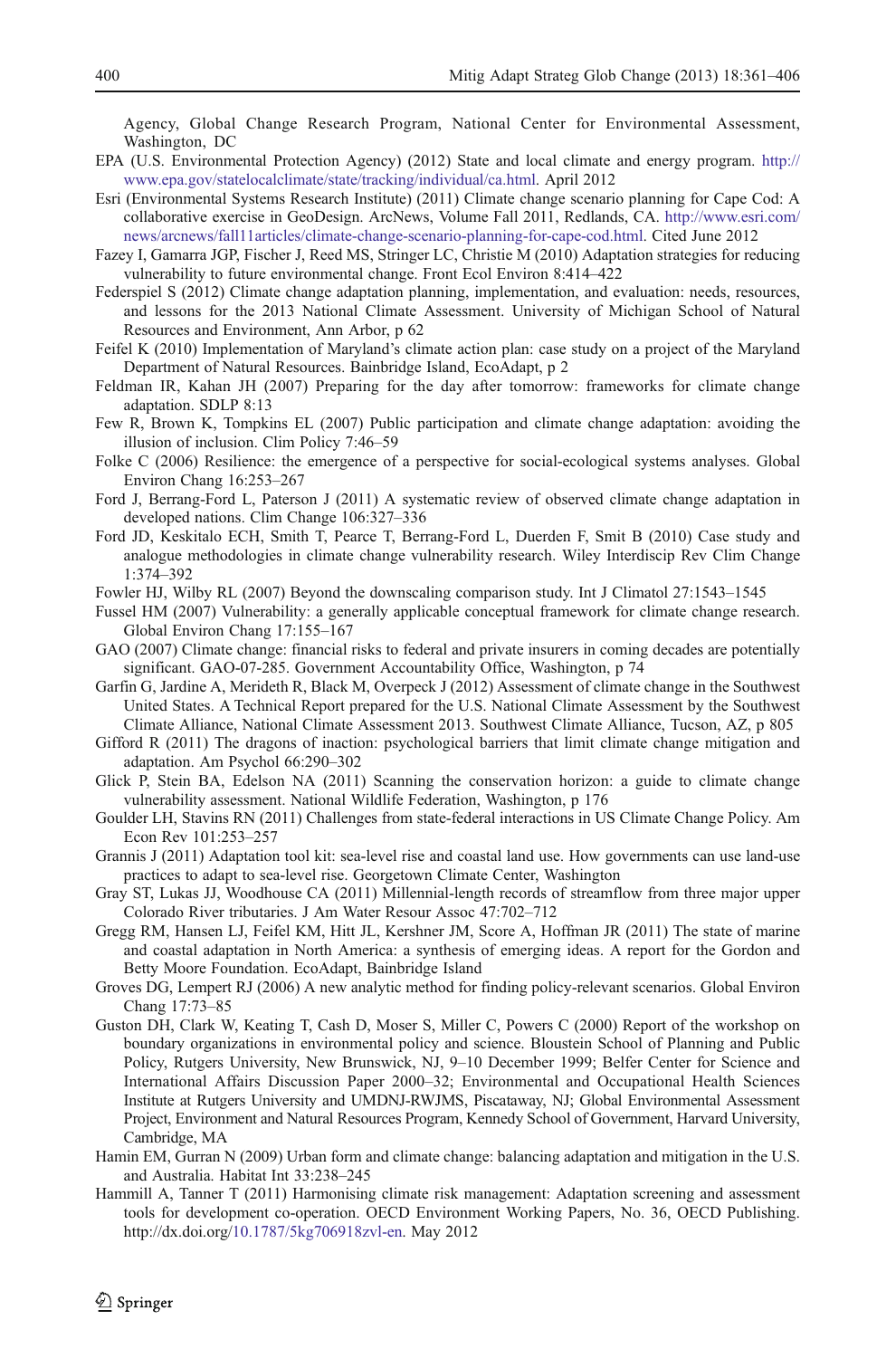- <span id="page-40-0"></span>Hauser R, Jadin J (2012) Rural communities workshop. Technical report to the 2013 National Climate Assessment
- Hayes M, Pulwarty R (2012) Drought, risk management, and policy: decision-making under uncertainty. In: Botterill LC, Cockfield GC (eds) Drought and water crises. CRC Press. [can't be both]
- Heller NE, Zavaleta ES (2009) Biodiversity management in the face of climate change: a review of 22 years of recommendations. Biol Conserv 142:14–32
- Hidalgo HG, Das T, Dettinger MD, Cayan DR, Pierce DW, Barnett TP, Bala G, Mirin A, Wood AW, Bonfils C, Santer BD, Nozawa T (2009) Detection and attribution of streamflow timing changes to climate change in the western United States. J Climate 22:3838–3855
- Horton RM, Solecki WD, Rosenzweig C (2012) Climate change in the Northeast: a sourcebook. p 313
- Hulme M, Dessai S (2008) Predicting, deciding, learning: can one evaluate the 'success' of national climate scenarios? Environ Res Lett 3(4)
- ICLEI (International Council for Local Environmental Initiatives) (2012) Sea level rise adaptation strategy for San Diego Bay. ICLEI-Local Governments for Sustainability USA, Oakland, CA, p 133. [http://www.](http://www.icleiusa.org/static/San_Diego_Bay_SLR_Adaptation_Strategy_Complete.pdf) [icleiusa.org/static/San\\_Diego\\_Bay\\_SLR\\_Adaptation\\_Strategy\\_Complete.pdf](http://www.icleiusa.org/static/San_Diego_Bay_SLR_Adaptation_Strategy_Complete.pdf). Cited May 2012
- Immediate Action Work Group (2008) Recommendations report to the governor's subcabinet on climate change: Final report from the immediate action workgroup. State of Alaska, Juneau, p 86
- Ingram K, Dow K, Carter L (2012) Southeast region technical report to the National Climate Assessment. Presented to the Gulf of Mexico Climate Outreach Community of Practice, New Orleans, LA, 16–18 April 2012
- Intertribal Climate Change Working Group (2009) A tribal white paper on climate change adaptation and mitigation. August 13, p 13
- IPCC (Intergovernmental Panel on Climate Change) (2007) Appendix 1—Glossary for climate change 2007: Impacts, adaptation and vulnerability. Contribution of Working Group III to the Fourth Assessment Report of the Intergovernmental Panel on Climate Change. Cambridge University Press, Cambridge, UK
- IPCC (Intergovernmental Panel on Climate Change) (2012) Managing the risks of extreme events and disasters to advance climate change adaptation. In: Field CB, Barros V, Stocker TF, Qin D, Dokken DJ, Ebi KL, Mastrandrea MD, Mach KJ, Plattner GK, Allen SK, Tignor M, Midgley PM (eds) A special report of Working Groups I and II of the Intergovernmental Panel on Climate Change. Cambridge University Press, Cambridge, UK and New York, NY, USA, p 582
- Jacob K, Blake R, Horton R, Bader D, O'Grady M (2010) Indicators and monitoring. Ann NY Acad Sci 1196:127–141
- Janetos AC, Chen RS, Arndt D, Kenney MA (2012) National climate assessment indicators: Background, development, and examples. A technical input to the 2013 National Climate Assessment Report
- Janowiak MK, Butler PR, Swanston CW, Parker LR, St. Pierre MJ, Brandt LA (2012) Adaptation workbook. In: Janowiak J, Swanston C (ed) Forest adaptation resources: Climate change tools and approaches for land managers. General technical report NRS-87. U.S. Department of Agriculture, Forest Service, Northern Research Station, Newtown Square, PA, pp 35–36
- Jones RN, Preston BL (2011) Adaptation and risk management. Wiley Interdiscip Rev Clim Change 2:296– 308
- Joyce LA, Blate GM, McNulty SG, Millar CI, Moser S, Neilson RP, Peterson DL (2009) Managing for multiple resources under climate change: national forests. Environ Manage 44:1022–1032
- Kahan DM, Jenkins-Smith H, Braman D (2011) Cultural cognition of scientific consensus. J Risk Res 14:147–74
- Kahan DM, Braman D, Slovic P, Gastil J, Cohen GL (2007) The second national risk and culture study: Making sense of—and making progress in—the American culture war of fact. SSRN eLibrary
- Kahn ME (2009) Urban growth and climate change, annual review of resource economics. Annu Rev Environ Resour 1:333–349
- Kareiva P (2008) Synthesis and Assessment Product 4.4: Adaptation options for climate-sensitive ecosystems and resources—synthesis and conclusions. In: USGCRP (ed) The U.S. Climate Change Science Program, U.S. Environmental Protection Agency, Washington, DC, p 44
- Kates RW, Travis WR, Wilbanks TJ (2012) Transformational adaptation when incremental adaptations to climate change are insufficient. PNAS 109(19):156–161
- Kates RW, Colten CE, Laska S, Leatherman SP (2006) Reconstruction of New Orleans after Hurricane Katrina: a research perspective. PNAS 103:14653–14660
- Kerr RA (2011) Time to adapt to a warming world, but where's the science? Science 334:1052–1053
- Kessler R (2011) Stormwater strategies: cities prepare aging infrastructure for climate change. Environ Health Perspect 119:A514–A519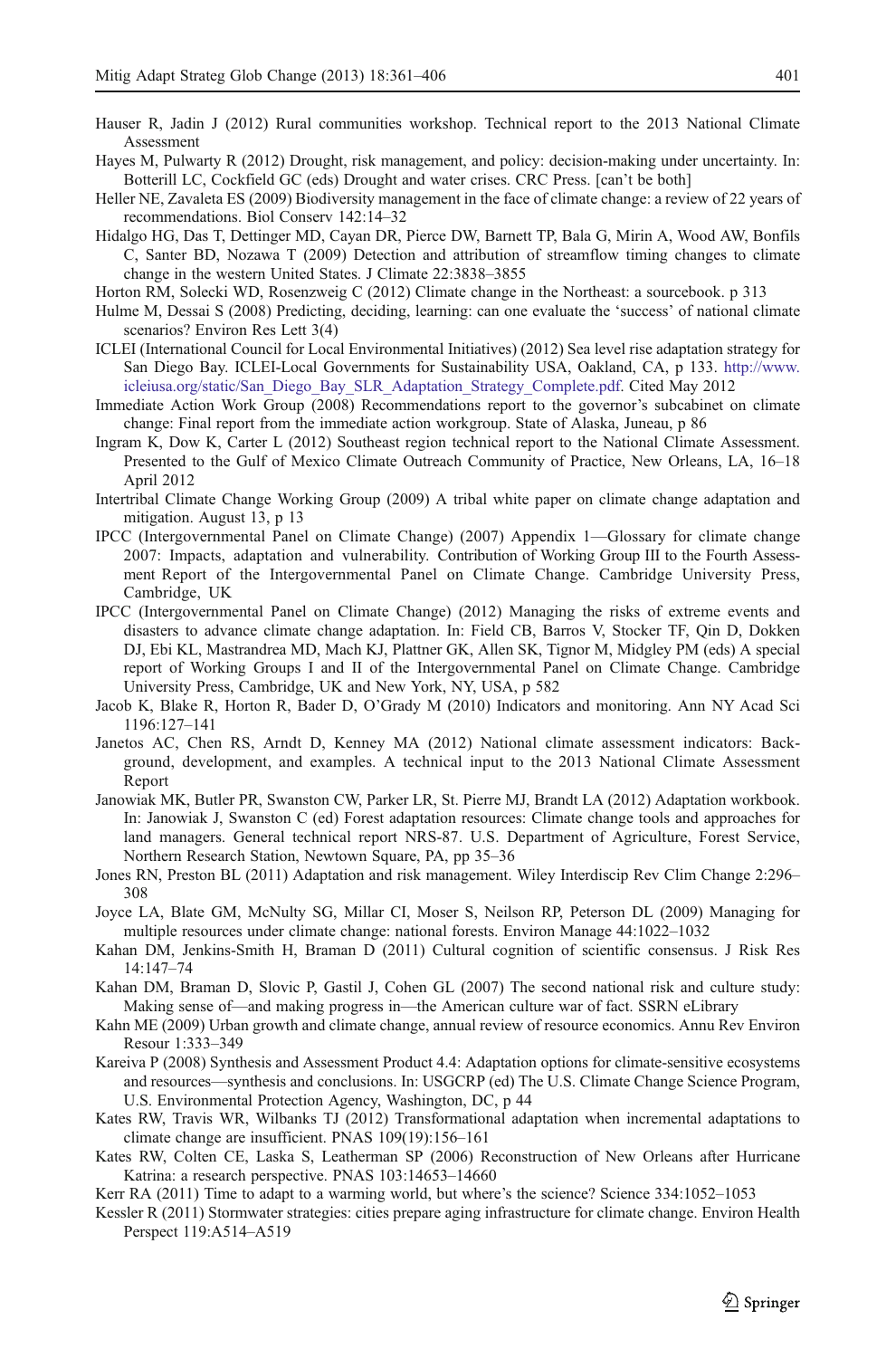- <span id="page-41-0"></span>Lackstrom K, Dow K, Haywood B, Brennan A, Kettle N, Brosius A (2012) Engaging climate-sensitive sectors in the Carolinas. Technical report CISA-2012-03. Carolinas Integrated Sciences and Assessments, Columbia, p 180
- Lamb R, Davis MV (2011) Promoting generations of self reliance: stories and examples of tribal adaptation to change. U.S. Environmental Protection Agency Region 10, Seattle, p 27
- Larsen L, Steiner AL, Mallen ES, Kahn N, Kalafatis S, Ryen M, Sotherland P, Tawfik AB (2011) Climate downscaling and urban planning implications in three Great Lakes cities. J Am Plann Assoc
- Lebow B, Patel-Weynand T, Loveland T, Cantral R (2012) Land use and land cover national stakeholder workshop technical report. Report prepared for 2013 National Climate Assessment, p 73
- Lee KN (1993) The compass and gyroscope: integrating science and politics for the environment. Island, Washington
- Leiserowitz A (2006) Climate change risk perception and policy preferences: the role of affect, imagery, and values. Clim Change 77:45–72
- Leiserowitz A, Maibach E, Roser-Renouf C, Hmielowski JD (2012) Climate change in the American mind: public support for climate and energy policies in March 2012. Yale project on climate change communicationm, Yale University and George Mason University, New Haven
- Lemos MC, Agrawal A (2006) Environmental governance. Annu Rev Environ Resour 31:297–325
- Lemos MC, Rood RB (2010) Climate projections and their impact on policy and practice. Wiley Interdiscip Rev Clim Change 1:670–682
- Lempert R, Groves DG, Popper SW, Bankes SC (2006) A general, analytic method for generating robust strategies and narrative scenarios. Manage Sci 52:514–528
- Lempert RJ, Groves DG (2010) Identifying and evaluating robust adaptive policy responses to climate change for water management agencies in the American west. Technol Forecast Soc 77:960–974
- Lenton TM (2011) Early warning of climate tipping points. Nat Clim Change 1:201–209
- Marra JJ, Keener VW, Finucane ML, Spooner D, Smith MH (2012) Climate change and Pacific Islands: Indicators and impacts. Report for the 2012 Pacific Islands Regional Climate Assessment, Honolulu, Hawai'i, USA
- McCollum DW, Tanaka JA, Morgan JA, Mitchell JE, Maczko KA, Hidinger L, Fox WE, Duke CS (2011) Climate change effects on rangelands: Affirming the need for monitoring. RMRS-Human dimensions research program discussion paper. USDA Forest Service, Rocky Mountain Research Station, Fort Collins
- McGraw Hill Construction (2011) Recommendations to Congress, the administration, and the private sector to mitigate impacts of disasters by planning and building for resilience. Insights drawn from the ENR mitigating disaster through design and construction conference, Washington, DC, March 2–3, 2011
- McIlgorm A, Hanna S, Knapp G, Le Floc HP, Millerd F, Pan M (2010) How will climate change alter fishery governance? Insights from seven international case studies. Mar Policy 34:170–177
- McMullen CP, Jabbour J (2009) Climate change science compendium 2009. United Nations Environment Programme, Nairobi, EarthPrint
- McNeeley S (2012) Examining barriers and opportunities for sustainable adaptation to climate change in interior Alaska. Clim Change 111:835–857
- McNeeley SM, Shulski MD (2011) Anatomy of a closing window: vulnerability to changing seasonality in interior Alaska. Global Environ Chang 21:464–473
- McNie EC (2007) Reconciling the supply of scientific information with user demands: an analysis of the problem and review of the literature. Environ Sci Policy 10:17–38
- Means E, Laugier M, Daw J, Kaatz L, Waage M (2010) Decision support planning methods: Incorporating climate change uncertainties into water planning. Water Utility Climate Alliance
- Meinshausen M (2006) What does a 2 °C target mean for greenhouse gas concentrations? A brief analysis based on multi-gas emission pathways and several climate sensitivity uncertainty estimates. In: Schellnhuber JH, Cramer W, Nakicenovic N, Wigley T, Yohe G (eds) Avoiding dangerous climate, pp 265–279
- Miles PD (2010) Forest inventory EVALIDator web-application version 4.01 beta. USDA Forest Service, St. Paul
- Mitchell JE (2010) Criteria and indicators of sustainable rangeland management. Publication no. SM-56. University of Wyoming Extension, Laramie, p 227
- Mittal AK (2009) Alaska native villages: Limited progress has been made on relocating villages threatened by flooding and erosion. Government Accountability Office
- Moore S, Zavaleta E, Shaw R (2012) Decision-making under uncertainty: an assessment of adaptation strategies and scenario development for resource managers. California Energy Commission. Publication number: CEC-500-2012-027
- Morsch A, Bartlett R (2011) Policy brief: State strategies to plan for and adapt to climate change—NI PB 11– 08. Nicholas Institute for Environmental Policy Solutions, Duke University
- Moser S (2009) Good morning America! The explosive US awakening to the need for adaptation. NOAA-Coastal Services Center, Charleston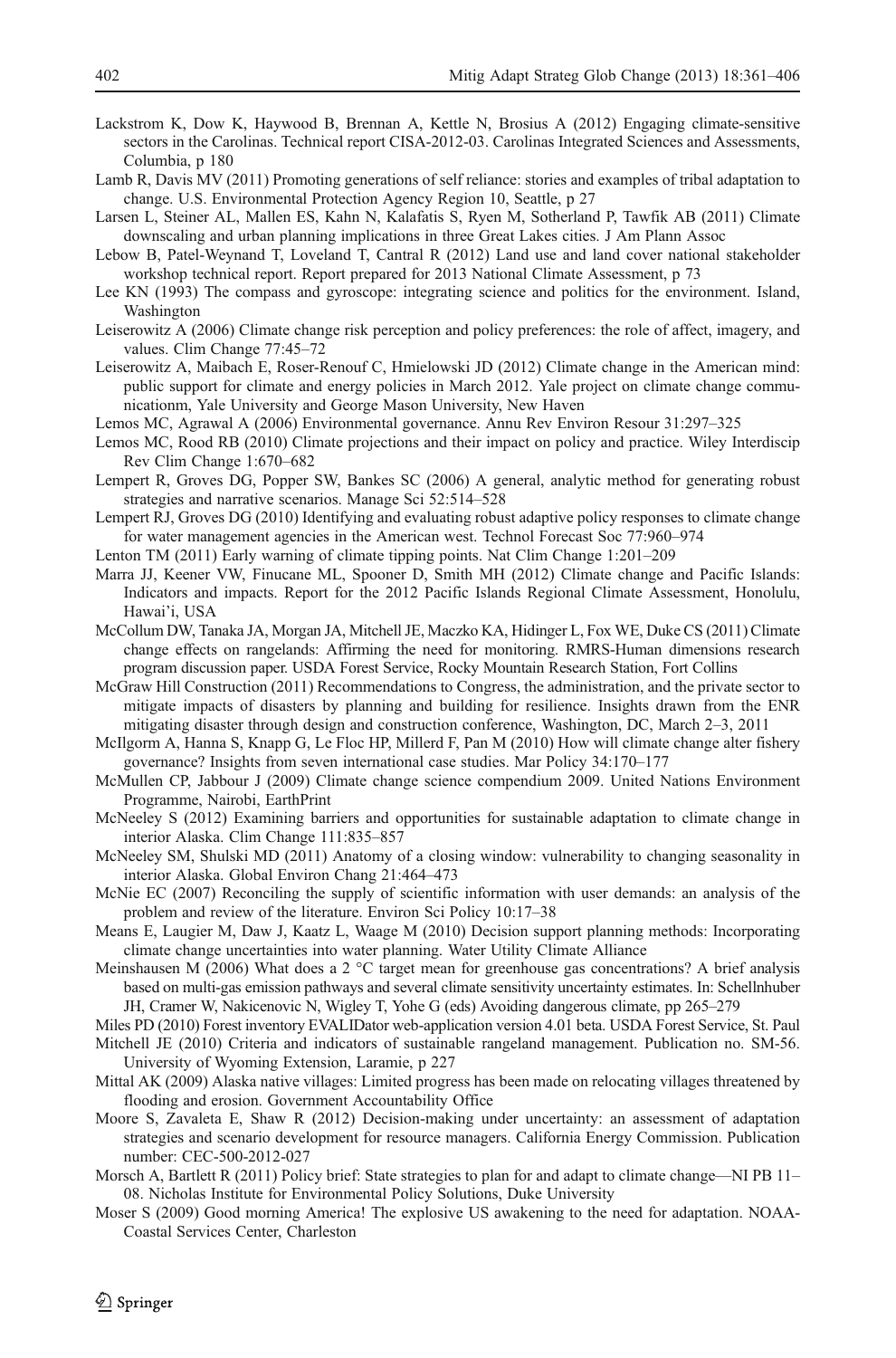<span id="page-42-0"></span>Moser S (2012) Adaptation, mitigation, and their disharmonious discontents: an essay. Clim Change 111:165–175

- Moser SC, Ekstrom JA (2010) A framework to diagnose barriers to climate change adaptation. PNAS 107:22026–22031
- Moser SC, Ekstrom JA (2012) Identifying and overcoming barriers to climate change adaptation in San Francisco Bay: Results from case studies. California Energy Commission. Publication number: CEC-500-2012-034
- NAST (National Assessment Synthesis Team) (2000) U.S. national assessment of the potential consequences of climate variability and change. National Assessment Synthesis Team, U.S. Global Change Research Program, Washington, DC
- National Climate Adaptation Summit Committee (2010) National Climate Adaptation Summit report. University Corporation for Atmospheric Research, p 26
- National Fish Wildlife and Plants Climate Adaptation Strategy Partnership (2012) National Fish Wildlife and Plants Climate adaptation strategy. Association of Fish and Wildlife Agencies, Council on Environmental Quality, National Oceanic and Atmospheric Administration, U.S. Fish and Wildlife Service, Washington, DC, p 115
- Navajo Nation Department of Water Resources (2003) Navajo Nation drought contingency plan. Navajo Nation, Division of Natural Resources, Department of Water Resources, Water Management Branch, Fort Defiance, AZ, p 163 [http://www.frontiernet.net/~nndwr\\_wmb/PDF/drought/drghtcon\\_plan2003\\_](http://www.frontiernet.net/~nndwr_wmb/PDF/drought/drghtcon_plan2003_final.pdf) [final.pdf.](http://www.frontiernet.net/~nndwr_wmb/PDF/drought/drghtcon_plan2003_final.pdf) Cited May 2012
- Needham HF, Carter L, Keim BD (2012) Gulf coast climate needs assessment interviews. Southern Climate Impacts Planning Program, p 37
- Nelson DR, Adger WN, Brown K (2007) Adaptation to environmental change: Contributions of a resilience framework. Annu Rev Environ Resour 32:395–419
- NOAA (National Oceanic and Atmospheric Administration) (2012) State of the climate: Drought 2012. [http://](http://www.ncdc.noaa.gov/sotc/drought/) [www.ncdc.noaa.gov/sotc/drought/.](http://www.ncdc.noaa.gov/sotc/drought/) Cited 21 August 2012
- NPS (National Park Service) (2010) National Park Service climate change response strategy. National Park Service, Fort Collins, p 36
- NRC (National Research Council) (2004) Adaptive management for water resources project planning. National Research Council, National Academies Press, Washington, p 123
- NRC (National Research Council) (2007) Understanding multiple environmental stresses: report of a workshop. National Academies Press, Washington
- NRC (National Research Council) (2008) Potential impacts of climate change on U.S. transportation: Special Report 290. National Research Council, National Academies Press, Washington, p 297
- NRC (National Research Council) (2009) A transportation research program for mitigation and adapting to climate change and conserving energy special report 299. National Research Council, National Academy Press, Washington
- NRC (National Research Council) (2010a) America's climate choices: adapting to the impacts. National Research Council, National Academy Press, Washington, p 293
- NRC (National Research Council) (2010b) Informing an effective response to climate change, America's climate choices panel on informing effective decisions actions related to climate change. National Academies Press, Washington
- NRC (National Research Council) (2011) Climate stabilization targets: emissions, concentrations, and impacts over decades to millennia. National Academies Press, Washington, 298 p
- NRDC (Natural Resources Defense Council) (2012) Technical input report. Prepared for the 2013 National Climate Assessment Natural Resources Defense Council
- NYC (New York City) (2011) PlaNYC: A greener, greater New York, [http://nytelecom.vo.llnwd.net/o15/](http://nytelecom.vo.llnwd.net/o15/agencies/planyc2030/pdf/planyc_2011_planyc_full_report.pdf) [agencies/planyc2030/pdf/planyc\\_2011\\_planyc\\_full\\_report.pdf](http://nytelecom.vo.llnwd.net/o15/agencies/planyc2030/pdf/planyc_2011_planyc_full_report.pdf). May 2012
- Ojima D, Steiner J, McNeeley S, Cozetto K, Childress A (2012) Great plains regional climate assessment technical report. National Climate Assessment 2013
- ORNL (Oak Ridge National Laboratory) (2012a) Climate change and energy supply and demand. Technical report to the U.S. Department of Energy in support of the National Climate Assessment, February 20, 2012. Oak Ridge National Laboratory, Oak Ridge, TN
- ORNL (Oak Ridge National Laboratory) (2012b) Climate change and infrastructure, urban systems, and vulnerabilities. Technical report to the U.S. Department of Energy in Support of the National Climate Assessment, February 29, 2012. Oak Ridge National Laboratory, Oak Ridge, TN
- OTA (Office of Technology Assessment) (1993) Preparing for an uncertain climate—Volume I and II (OTA-O-567; OTA-O-568). Office of Technology Assessment, US Congress, Washington, DC
- Oxfam America (2009) The new adaptation marketplace: climate change and opportunities for green economic growth. Oxfam America, Boston, MA, p 6. [http://www.usclimatenetwork.org/resource](http://www.usclimatenetwork.org/resource-database/the-new-adaptation-marketplace.pdf)[database/the-new-adaptation-marketplace.pdf](http://www.usclimatenetwork.org/resource-database/the-new-adaptation-marketplace.pdf). May 2012
- Pahl-Wostl C, Jeffrey P, Isendahl N, Brugnach M (2011) Maturing the new water management paradigm: progressing from aspiration to practice. Water Resour Manage 25:837–856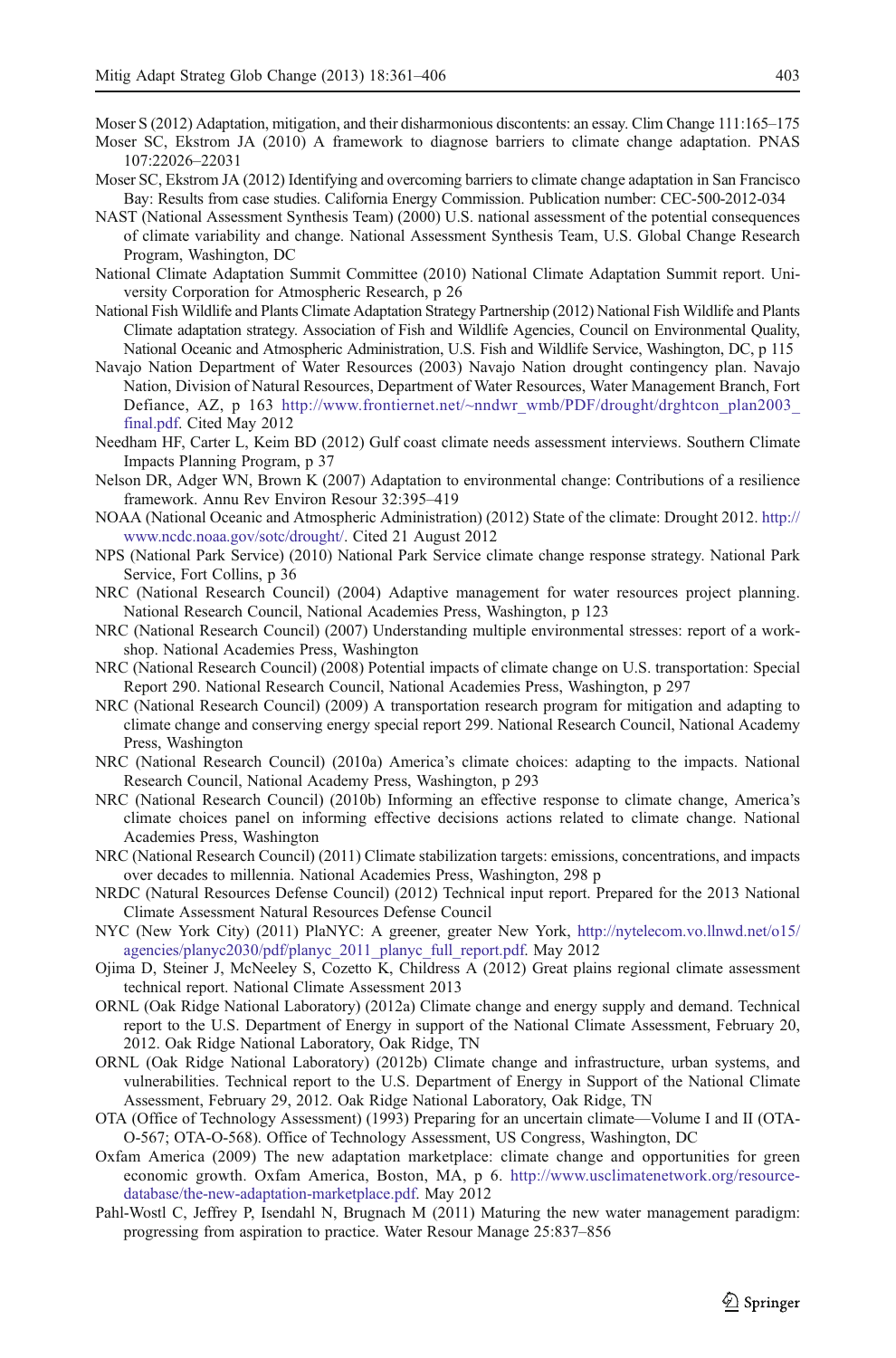- <span id="page-43-0"></span>PCAST (President's Council of Advisors on Science and Technology) (2011) Report to the President— Sustainability environmental capital: protecting society and the economy. President's Council of Advisors on Science and Technology, Executive Office of the President, Washington, DC
- Pierce DW, Barnett TP, Hidalgo HG, Das T, Bonfils C, Santer BD, Bala G, Dettinger MD, Cayan DR, Mirin A, Wood AW, Nozawa T (2008) Attribution of declining western US snowpack to human effects. J Climate 21:6425–6444
- Preston B, Westaway R, Yuen E (2011) Climate adaptation planning in practice: an evaluation of adaptation plans from three developed nations. Mitig Adapt Strat Global Change 16:407–438
- Propst SC (2012) Innovative approaches for adapting to water variability in the West Georgetown Climate Center
- PWC (PricewaterhouseCoopers LLP) (2010) Business leadership on climate change adaptation: Encouraging engagement and action. PricewaterhouseCoopers LLP, London, UK, p 36. [http://www.ukmediacentre.pwc.](http://www.ukmediacentre.pwc.com/imagelibrary/downloadMedia.ashx?MediaDetailsID=1837) [com/imagelibrary/downloadMedia.ashx?MediaDetailsID](http://www.ukmediacentre.pwc.com/imagelibrary/downloadMedia.ashx?MediaDetailsID=1837)=[1837.](http://www.ukmediacentre.pwc.com/imagelibrary/downloadMedia.ashx?MediaDetailsID=1837) Cited May 2012
- Pyke C, Sellner K, Raub M, Wardrop D, Najjar R, Stiles S, Bennett M, Johnston M (2011) Adapting to climate change in the Chesapeake Bay. Proceedings of a Chesapeake Bay Program workshop to monitor progress in addressing climate change across the Chesapeake Bay watershed, March 15–16, 2010, Philadelphia, PA
- Rabe BG (2009) Second generation climate policies in the American states: Proliferation, diffusion, and regionalization. In: Selin H, VanDeveer S (eds) Changing climates in North American politics institutions, policymaking, and multilevel governance. MIT, Cambridge, pp 67–85
- Ramanathan V, Feng Y (2008) On avoiding dangerous anthropogenic interference with the climate system: formidable challenges ahead. PNAS 105:14245–14250
- Reclamation (2011a) Interim report no. 1, Colorado River Basin water supply and demand study, status report. Colorado River Basin Water Supply and Demand Study Team
- Reclamation (2011b) SECURE Water Act Section 9503(c)—Reclamation climate change and water. Report to Congress, U.S. Department of Interior, Bureau of Reclamation, p 226
- Renn O (2008) Risk governance: coping with uncertainty in a complex world, Earthscan
- Renn O (2011) The social amplification/attenuation of risk framework: application to climate change. Wiley Interdiscip Rev Clim Change 2:154–169
- Renn O, Klinke A, van Asselt M (2011) Coping with complexity, uncertainty and ambiguity in risk governance: a synthesis. Ambio 40:231–246
- Rosenzweig C, Horton RM (2012) Building climate resilient centers. NASA's Climate Adaptation Science Investigator Workgroup, New York
- Rosenzweig C, Solecki WD, Hammer SA, Mehrotra S (2011b) Climate change and cities: first assessment report of the Urban Climate Change Research Network, Cambridge University Press
- Rosenzweig C, Solecki W, Blake R, Bowman M, Faris C, Gornitz V, Horton R, Jacob K, LeBlanc A, Leichenko R, Linkin M, Major D, O'Grady M, Patrick L, Sussman E, Yohe G, Zimmerman R (2011b) Developing coastal adaptation to climate change in the New York City infrastructure-shed: process, approach, tools, and strategies. Clim Change 106:93–127
- Rowland EL, Davison JE, Graumlich LJ (2011) Approaches to evaluating climate change impacts on species: a guide to initiating the adaptation planning process. Environ Manage 47:322–337
- Salkin PA (2009) Sustainability and land use planning: greening state and local land use plans and regulations to address climate change challenges and preserve resources for future generations. Wm & Mary Envtl L & Pol'y Rev 34:51
- Schramm P (2012) National climate assessment health sector workshop report: Northwest region. February 23–24, 2012
- Schwalm CR, Williams CA, Schaefer K (2012) Hundred year forecast: Drought. August 11, 2012. The New York Times. [http://www.nytimes.com/2012/08/12/opinion/sunday/extreme-weather-and-drought-are](http://www.nytimes.com/2012/08/12/opinion/sunday/extreme-weather-and-drought-are-here-to-stay.html)[here-to-stay.html](http://www.nytimes.com/2012/08/12/opinion/sunday/extreme-weather-and-drought-are-here-to-stay.html). Cited 21 August 2012
- SCIPP (Southern Climate Impacts Planning Program) (2012) Southern Climate Impacts Planning Program regional integrated sciences and assessments program 4th annual report: May 1, 2011–April 30, 2012. Southern Climate Impacts Planning Program, Oklahoma Climatological Survey, University of Oklahoma and Louisiana State University, Norman, OK and Baton Rouge, LA, p 20
- Seager R, Vecchi GA (2010) Greenhouse warming and the 21st century hydroclimate of southwestern North America. PNAS 107:21277–21282
- SEGCC (Scientific Expert Group on Climate Change) (2007) Confronting climate change: Avoiding the unmanageable and managing the unavoidable. In: Bierbaum RM, Holdren JP, MacCracken MC, Moss RH, Raven PH (eds) Report prepared for the United Nations Commission on Sustainable Development Scientific Expert Group on Climate Change, Sigma Xi and the United Nations Foundation. Research Triangle Park, NC and Washington, DC, p 144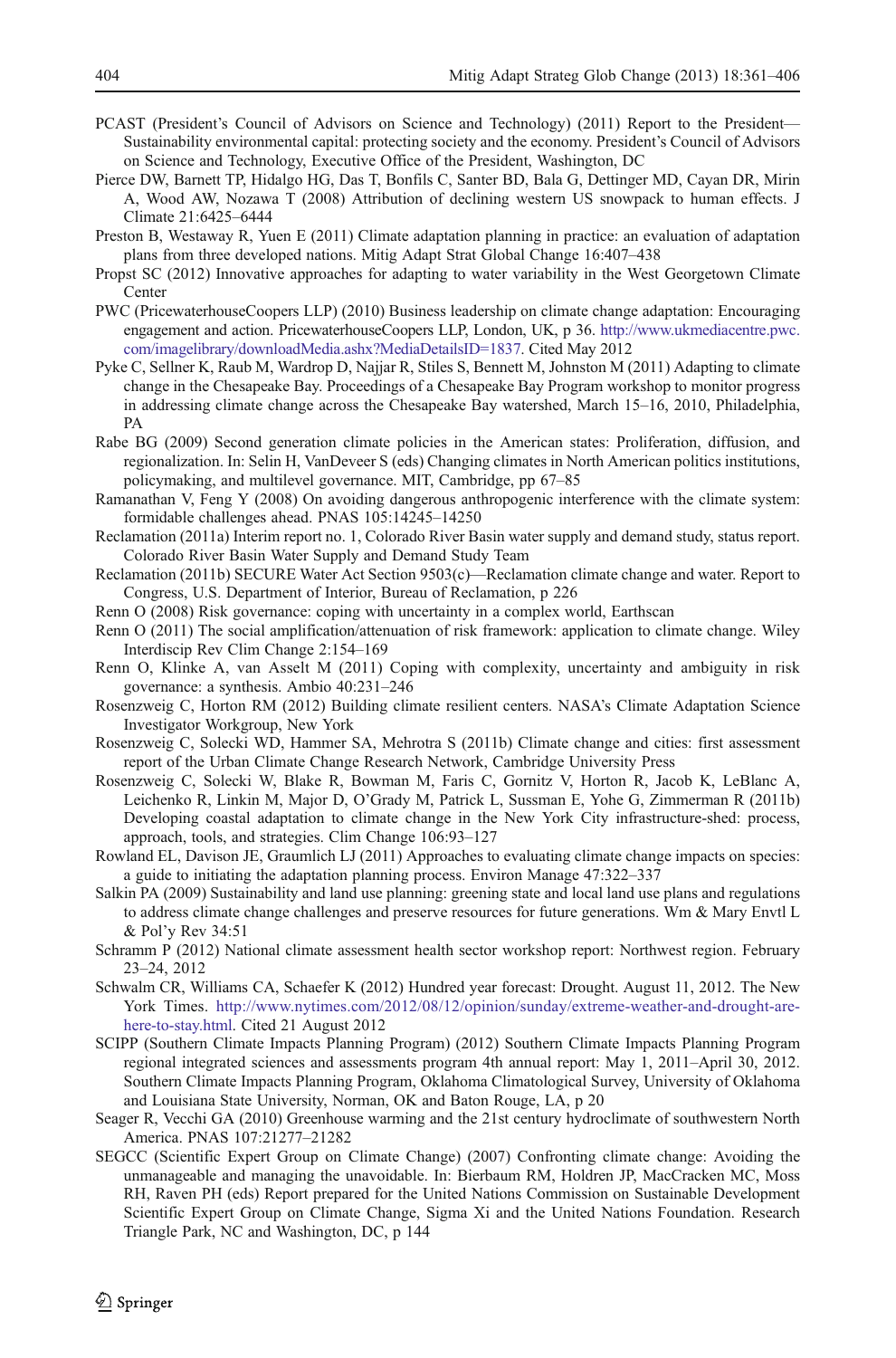- <span id="page-44-0"></span>Selin H, VanDeveer SD (2007) Political science and prediction: what's next for U.S. climate change policy? Review of Policy Research 24:1–27
- Simmonds J (2011) Resource for consideration by the NCA teams addressing the impacts of climate change on native communities. Native Communities and Climate Change Project of the University of Colorado Law School and the Cooperative Institute for Research in Environmental Science
- Skaggs R, Hibbard KA, Janetos TC, Rice JS (2012) Climate and energy-water-land system interactions. Technical report to the U.S. Department of Energy in Support of the National Climate Assessment. Report No. PNNL-21185, National Climate Assessment 2013. Pacific Northwest National Laboratory, Richland, WA, p 152

Smit B, Wandel J (2006) Adaptation, adaptive capacity and vulnerability. Global Environ Chang 16:282–292

- Smith J, Vogel J, Cruce T, Seidel S, Holsinger H (2010) Adapting to climate change: a call for federal leadership. Pew Center on Global Climate Change, Arlington, p 51
- Smith JB, Vogel JM, Cromwell JE (2009) An architecture for government action on adaptation to climate change: an editorial comment. Clim Change 95:53–61
- Solecki W, Rosenzweig C (2012) U.S. cities and climate change: urban, infrastructure, and vulnerability issues. Technical report in support of the National Climate Assessment
- Southeast Florida Compact Counties (2011) A region responds to a changing climate: Southeast Florida regional climate change compact counties draft regional climate change action plan. [http://www.](http://www.southeastfloridaclimatecompact.org/documents/DraftRCAP.pdf) [southeastfloridaclimatecompact.org/documents/DraftRCAP.pdf](http://www.southeastfloridaclimatecompact.org/documents/DraftRCAP.pdf). Cited May 2012
- State of Louisiana (2012) Louisiana's comprehensive master plan for a sustainable coast, draft Jan 2012. State of Louisiana, Baton Rouge, p 190. [http://www.coastalmasterplan.louisiana.gov/2012-master-plan/](http://www.coastalmasterplan.louisiana.gov/2012-master-plan/final-master-plan/) [final-master-plan/.](http://www.coastalmasterplan.louisiana.gov/2012-master-plan/final-master-plan/) Cited May 2012
- Stern PC, Fineberg HV (1996) Understanding risk: Informing decisions in a democratic society. Committee on Risk Characterization, National Research Council, National Academies Press
- Stults M, Pagach J (2011) Preparing for climate change in Groton, Connecticut: A model process for communities in the Northeast. [http://www.groton-ct.gov/depts/plandev/docs/Final%20Report\\_](http://www.groton-ct.gov/depts/plandev/docs/Final%20Report_Groton%20Coastal%20Climate%20Change%20ProjectJP.pdf) [Groton%20Coastal%20Climate%20Change%20ProjectJP.pdf.](http://www.groton-ct.gov/depts/plandev/docs/Final%20Report_Groton%20Coastal%20Climate%20Change%20ProjectJP.pdf) Cited May 2012
- Sussman E (2009) Case study: climate change adaptation planning guidance for local governments in the United States. Sustainable Dev L & P 9:30–35
- Sussman F, Krishnan N, Maher K, Miller R, Mack C, Stewart P, Perkins B, Shouse K (2012) The cost of adapting to climate change in the United States: assessing the state of knowledge.
- Sussman FG, Freed R (2008) Adapting to climate change: a business approach. Pew Center on Global Climate Change, Arlington, p 41
- Swanston C, Janowiak M (2012) Forest adaptation resources: climate change tools and approaches for land managers. In General Technical Report NRS-87. USDA Forest Service, Newtown Square, PA
- Swanston C, Janowiak M, Iverson L, Parker L, Mladenoff D, Brandt L, Butler P, St. Pierre M, Prasad A, Matthews S, Peters M, Higgins D, Dorland A (2011) Ecosystem vulnerability assessment and synthesis. A report from the Climate Change Response Framework Project in Northern Wisconsin. In General Technical Report NRS-82. USDA Forest Service, Newtown Square, PA
- Swinomish Indian Tribal Community (2010) Swinomish climate change initiative: Climate adaptation action plan. Office of Planning and Community Development, La Conner, WA, p 144. [http://www.swinomish.](http://www.swinomish.org/climate_change/Docs/SITC_CC_AdaptationActionPlan_complete.pdf) [org/climate\\_change/Docs/SITC\\_CC\\_AdaptationActionPlan\\_complete.pdf.](http://www.swinomish.org/climate_change/Docs/SITC_CC_AdaptationActionPlan_complete.pdf) Cited May 2012
- Thomas DSG, Twyman C (2006) Adaptation and equity in resource dependent societies. In: Adger WN, Paavola J, Huq S, Mace MJ (eds) Fairness in adaptation to climate change. MIT, London, pp 223–228
- University of Oregon and USDA (U.S. Department of Agriculture) (2010) Forest Service Pacific Northwest Research Station. Tribal Climate Change Profile: Swinomish Climate Change Initiative, p 2
- USACE (U.S. Army Corps of Engineers) (2009) Western states watershed study: Report to the western states water council. U.S. Army Corps of Engineers, p 42
- USGCRP (U.S. Global Change Research Program) (2009) Global change impacts in the United States: A state of knowledge. In: Karl TR, Melillo JM, Peterson TC (eds) U.S. Global Change Research Program, National Coordination Office, Washington, DC, p 192
- USGCRP (U.S. Global Change Research Program) (2012) The national global change research plan 2012– 2021: a strategic plan for the U.S. Global Change Research Program. U.S. Global Change Research Program, National Coordination Office, Washington, DC
- USGS (U.S. Geological Survey) (2012) Climate change impacts on biodiversity, ecosystems, and ecosystem services: Technical input to the national climate assessment. In: Carter S, Chapin III FS, Grimm N, Kareiva P, Ruckelshaus M, Staudinger M, Staudt A, Stein B (eds) National Climate Assessment 2013. U.S. Geological Survey, Reston, VA
- van Aalst MK, Cannon T, Burton I (2008) Community level adaptation to climate change: the potential role of participatory community risk assessment. Global Environ Chang 18:165–179